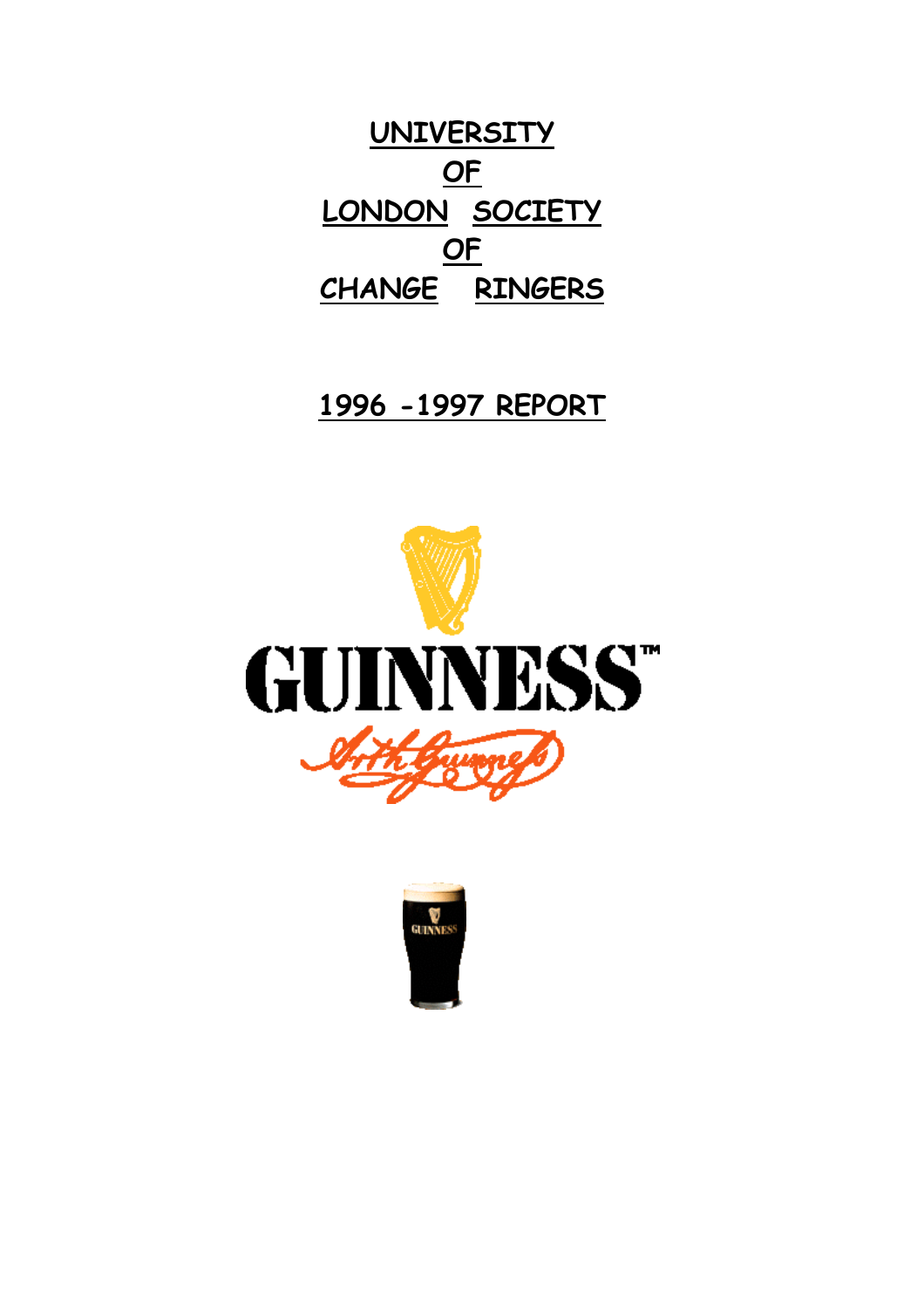## **UNIVERSITY OF LONDON SOCIETY OF CHANGE RINGERS.**

### **OFFICERS FOR 1996-1997.**

**PRESIDENT :** Michael J Trimm

**MASTER :** Rebecca S Bruce

**SECRETARY :** Fiona M Edwards

**TREASURER :** Steven R Warren

**VICE-PRESIDENTS :** Mark C Bennett Nicholas W Jones James R S Sawle

**TRUSTEES :** Roger Bailey Richard S J Saddleton

**COMMITTEE MEMBERS :** Caroline A Bennett Paddy L Devine

**AUDITOR :** Ian R Fielding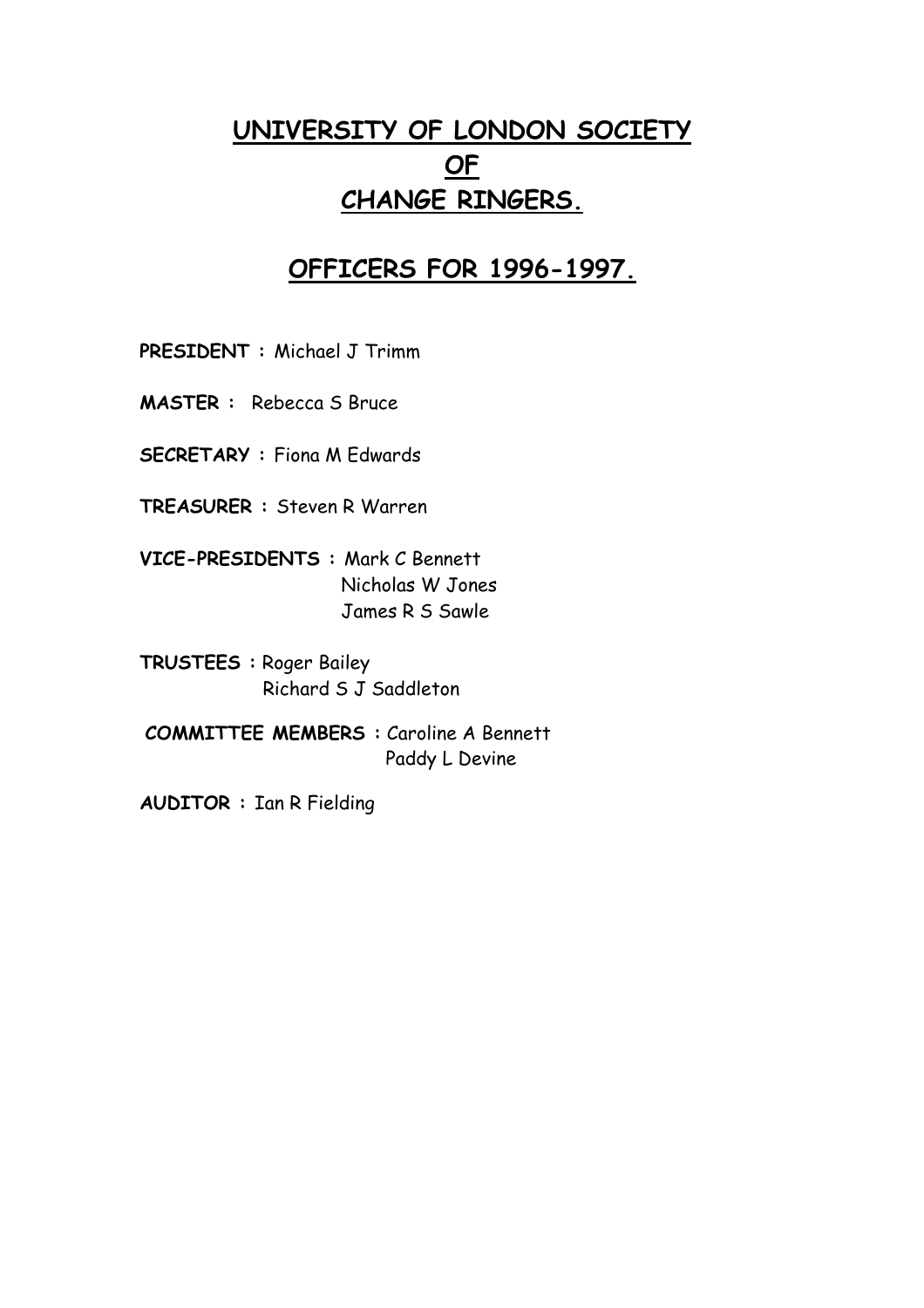### **MASTER'S REPORT**

**Practice nights** have been generally well attended with numbers varying from 12 to 30 and ringing ranging from rounds and call changes to touches of Horton's four. We received 4 new freshers all of whom have attended practice nights regularly. Several practices have been arranged in other towers, all of which have also been well attended and almost all the 12 bell towers in the city have been visited during the year. I also instigated a once monthly 12 bell practice or quarter with a view to entering the national 12 bell competition.

**Sunday service** attendances have varied according to where ringing is and how good the party the night before was ! The least well supported Sunday morning tower was St George in the East, probably due largely to the timing and the inaccessibility, however, we usually managed to ring on at least five here. We always managed to ring at least six at Hart Street and often eight. Waterloo Road. now has the beginnings of its own band but the UL has still turned up to help them out on the fourth Sunday. It is perhaps worth thinking about whether we should continue going there or find somewhere else. Spitalfields have unfortunately been out of action for the majority of the year, so ringing on the second Sunday has also been at Waterloo Road. due largely to coincidental service times.

The society has rung approximately 35 **peals** this year, including five out of seven attempts over peal weekend. Many 'firsts' have been achieved in peals throughout the year, particularly firsts on higher numbers. There have also been 2 peals of major rung by undergraduate members of the society and an undergraduate ten bell peal is being arranged as well as an undergraduate attempt of 8 Spliced Major. The 'presidential' handbell band achieved a peal of 8 Spliced Surprise Major on handbells. Thanks to all peal organisers and congratulations to all participants.

**Quarter peals** have been attempted on many Sunday evenings and approximately 30 quarters have been rung by the society over the year. Three were rung at St Pauls, the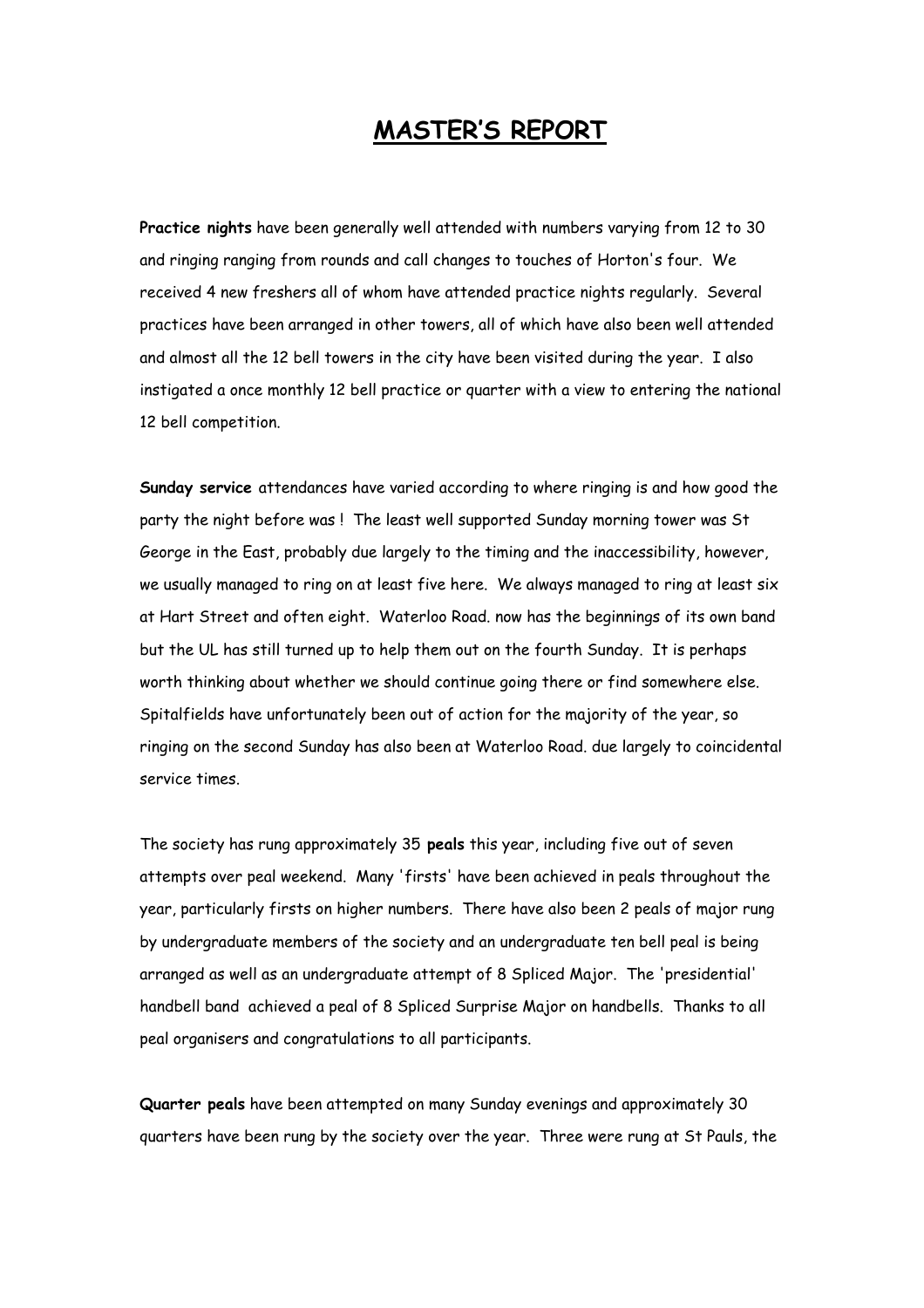third of which contained many 'firsts', including three people's first on twelve. We have also used our Southwark dates to attempt quarters, most of which have been successful. We entered two **striking competitions** this year. We came a very close second (2 faults) in the SUA 8 bell competition, with a band which consisted of seven undergraduates. The SUA 6 bell competition was moved from its original date to the Saturday of peal weekend, making us unable to enter, it was, however, subsequently cancelled due to lack of entrants. Last weekend we once again won the Tewkesbury Shield competition for the third year in a row and have now been banned from entering next year ! Thanks to Sam for her organisation.

Finally, I would like to take this opportunity to thank you all for your support over the past year and to wish the new master the best of luck.

Rebecca S Bruce.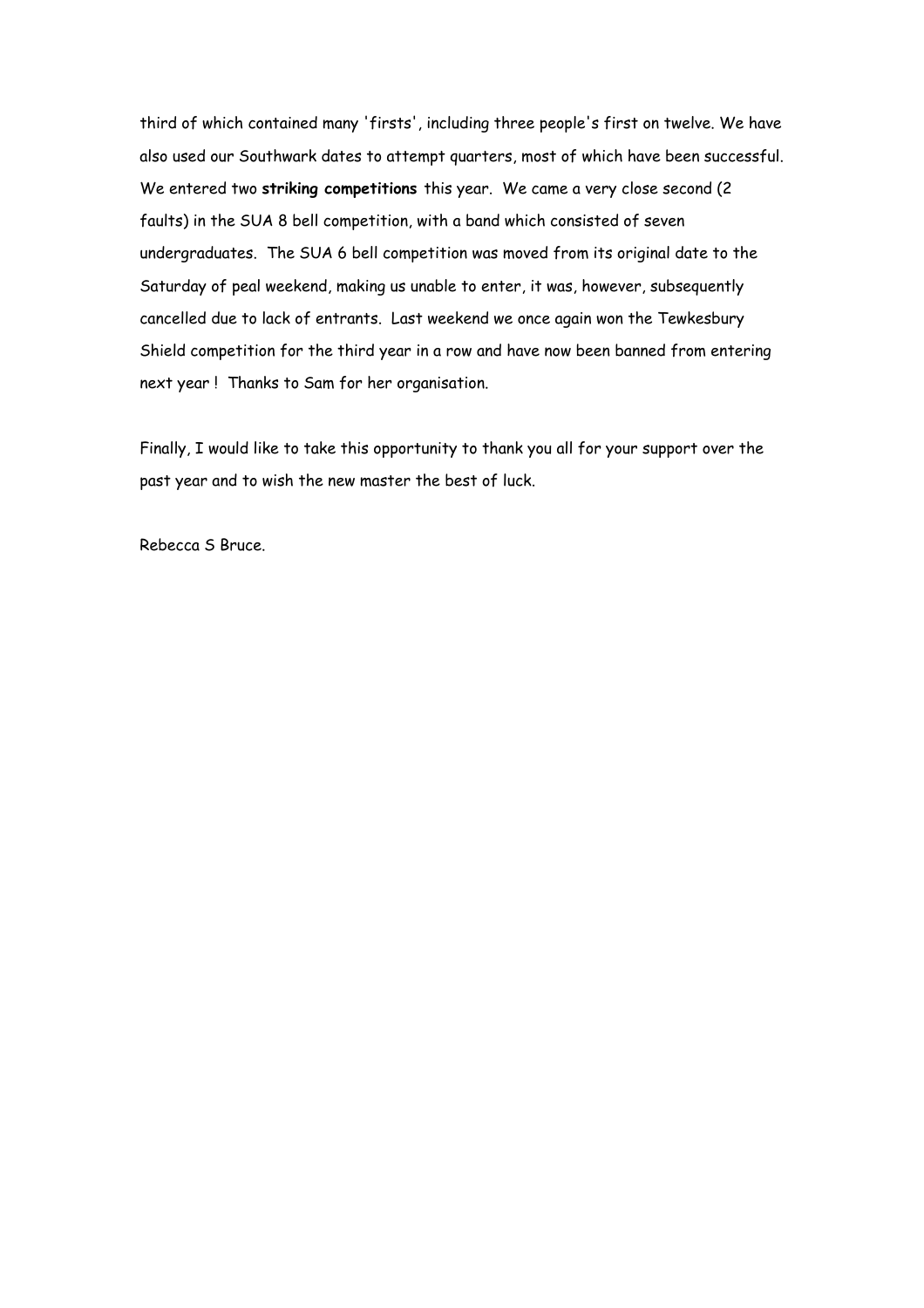# **SECRETARY'S REPORT.**

The UL-opoly event occurred in June and was very successful, with a large number of teams entering. Terry and Sam both held weekends, which seemed to be enjoyed by everyone who went on them. The Summer Tour was in Ireland this year, and I assume everybody enjoyed it, because they all came back raving about Guinness. The UL dinner was well attended with 63 people. The Easter Tour was held in the High Wycombe and Windsor Area.

Thanks to everyone who arranged weekends and tours. Particularly Mike who arranged the Summer Tour and James for organising the dinner.

Hart Street bells have been regularly used by visiting bands in the last year, despite the total ban on peals. The College Youths and Middlesex have jointly been holding a practice on the first Wednesday of the month. I hope that the sound control will be done soon in the next year so that the bells will be available for peals again.

Finally I would like to congratulate Mark and Caroline Bennett on their marriage last September and to David James who has got engaged.

Fiona M Edwards.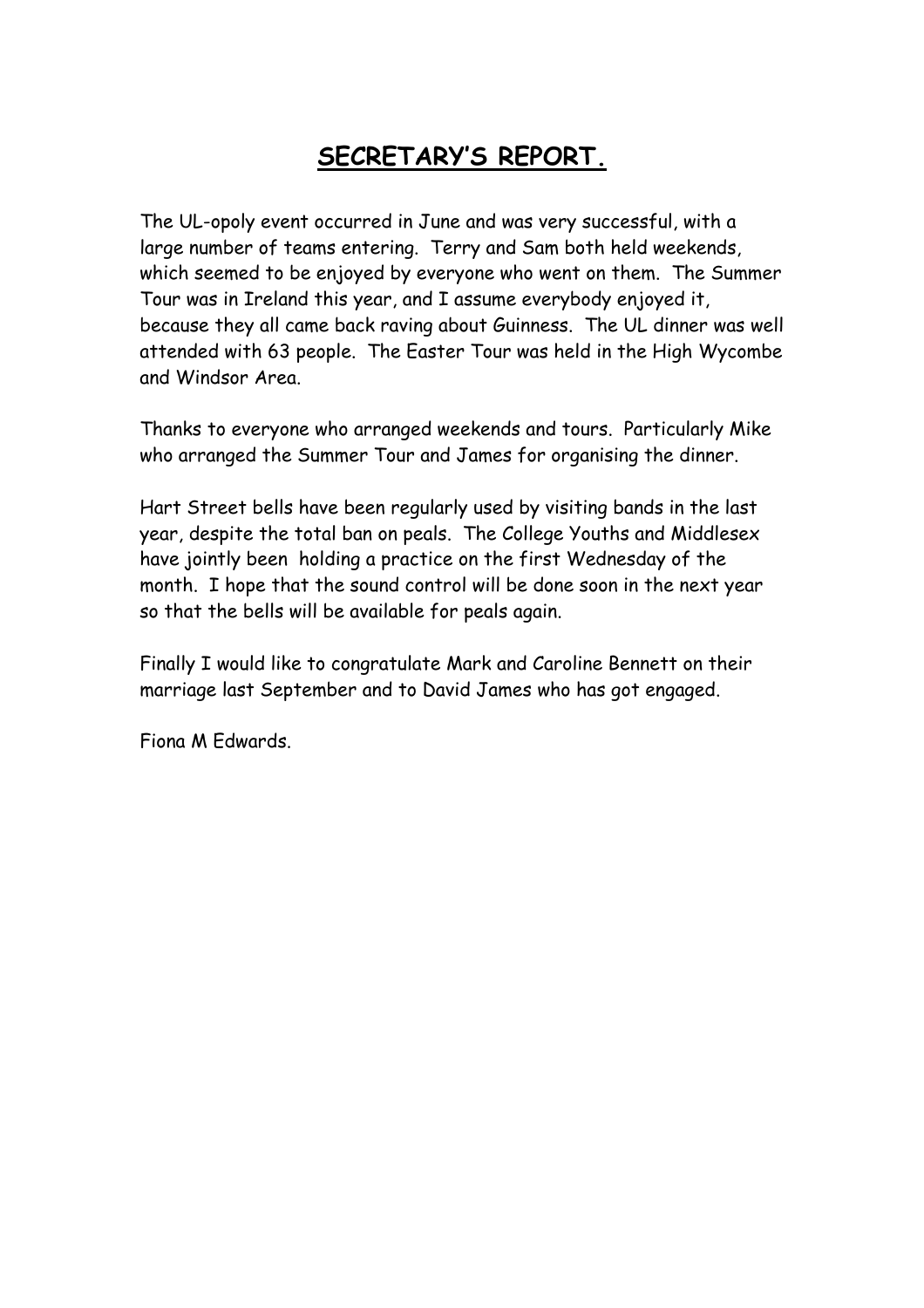### **TREASURER'S REPORT.**

Up to  $31<sup>st</sup>$  March 1997, the ULSCR has made a loss of about  $£60.$ However, the 1997-1998 accounts will reflect an extra income of £66 received after the close of accounts, so our income and expenditure have matched almost perfectly over the year.

The dinner made a loss of about £150, partially due to our inability to track down everyone who had purchased wine at the dinner and partially because the attendance levels and ticket price margin did not cover the service charge.

This year, we have had six new members. However, despite the increased steepleage and membership fees, these sources of income have not been significantly more than the previous year.

All the usual transactions took place without event, except that the dinner cheque bounced due to a mix-up at the bank. Future treasurers should probably check with the bank that signature changes have come into force a few weeks before submitting them.

Recommended membership fees are to stay at : £7.50 - Life £3.00 - yearly £0.50 - peal fee £0.30 - steepleage

Steven R Warren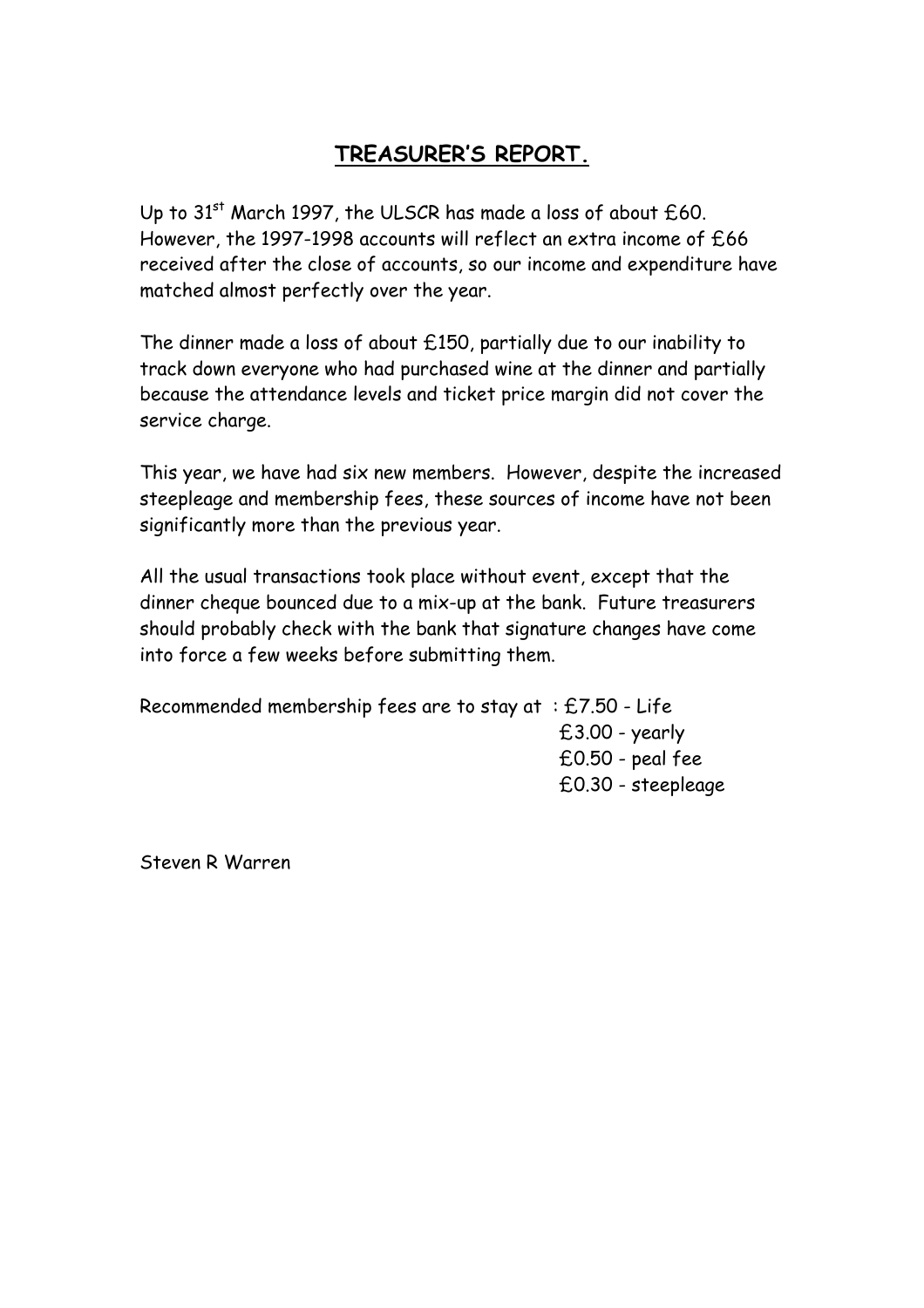### University of London Society of Change Ringers Accounts for the year ending 31 March 1997

#### General Accounts

|                              |                                    | £      | $\pounds$ |
|------------------------------|------------------------------------|--------|-----------|
| Balances as at 1 April 1996  |                                    |        |           |
|                              | Treasurer's account                | 600.93 |           |
|                              | Petty Cash                         | 431.78 |           |
|                              | Ringing World account              | 115.84 |           |
|                              |                                    |        | 1148.55   |
| Income:                      |                                    |        |           |
|                              | Peal Fees (MJT £9 overpaid)        | 145.50 |           |
|                              | Interest                           | 2.77   |           |
|                              | Steeplage                          | 77.59  |           |
|                              | 6 subscriptions @ £7.50            | 45.00  |           |
|                              | Donations                          | 65.38  |           |
|                              | Profit on Freshers Reception       | 3.00   |           |
|                              |                                    |        | 339.24    |
|                              |                                    |        | 1487.79   |
|                              |                                    |        |           |
| Expenditure:                 |                                    |        |           |
|                              | <b>AGM</b> refreshments            | 4.95   |           |
|                              | <b>AUGM</b> refreshments           | 6.28   |           |
|                              | <b>Bin Bags for Hart Street</b>    | 2.59   |           |
|                              | CC Subscription                    | 10.00  |           |
|                              | Handbell Insurance                 | 16.20  |           |
|                              | <b>Light Bulbs for Hart Street</b> | 6.99   |           |
|                              | Secretary's expenses               | 40.00  |           |
|                              | 5 Southwark Practices @ £5.00      | 25.00  |           |
|                              | Tewkesbury Shield                  | 10.00  |           |
|                              | Tower donations                    | 5.00   |           |
|                              | Ringing World bound copy           | 21.00  |           |
|                              | Ringing World notices              | 43.92  |           |
|                              | Loss on 1996-1997 dinner           | 210.60 |           |
|                              |                                    |        | 402.53    |
|                              |                                    |        |           |
| Balances as at 31 March 1997 |                                    |        |           |
|                              | Treasurer's account                | 980.94 |           |
|                              | Petty Cash                         | 0.00   |           |
|                              | Ringing World account              | 104.32 |           |
|                              |                                    |        | 1085.26   |
|                              |                                    |        | 1487.79   |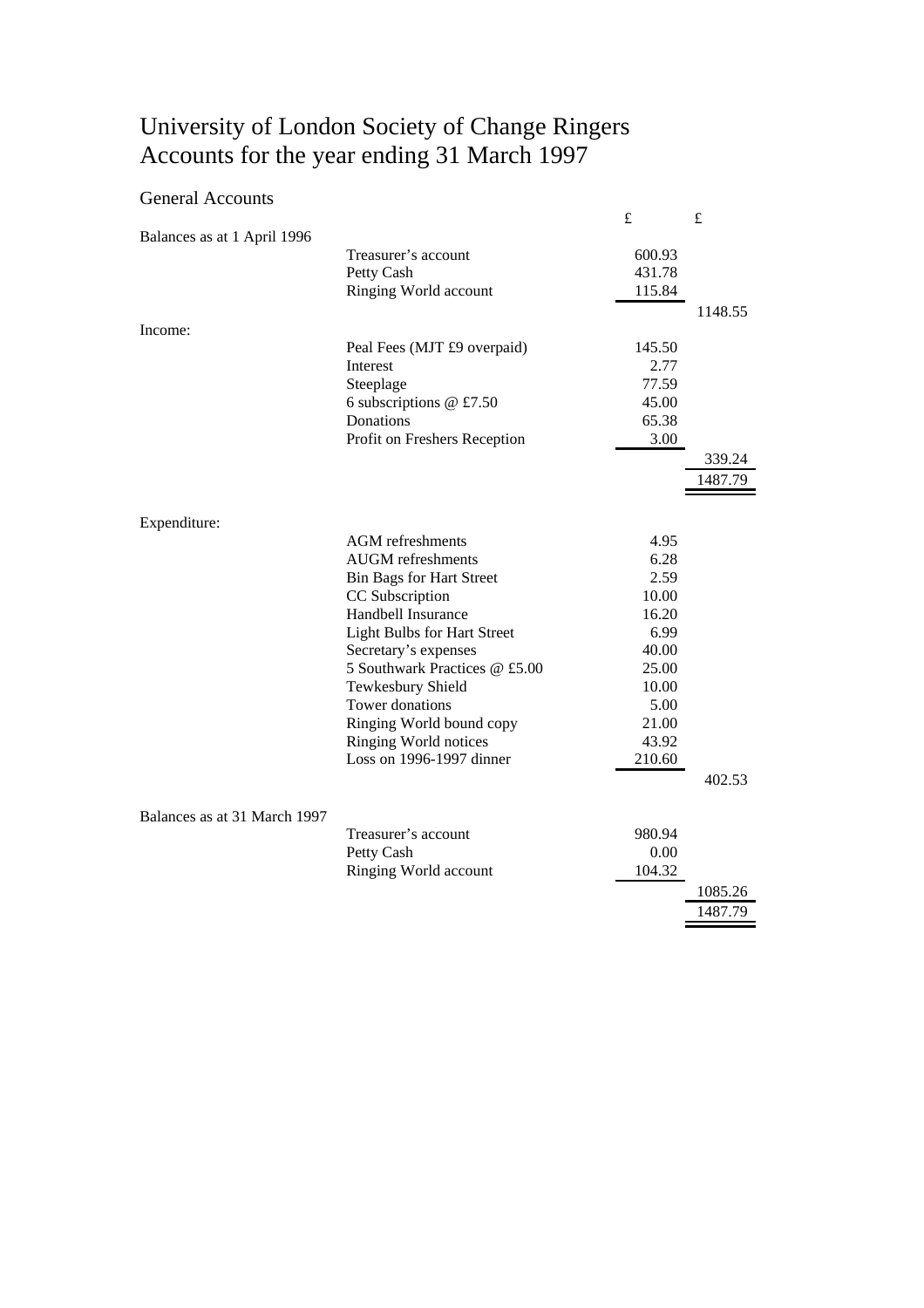### University of London Society of Change Ringers Accounts for the year ending 31 March 1997

#### Dinner account - 1996

|                        |                                | £       | £        |
|------------------------|--------------------------------|---------|----------|
| Income:                |                                |         |          |
|                        | 60 tickets $@$ £25.00          | 1500.00 |          |
|                        | 1 Disco ticket @ £2.50         | 2.50    |          |
|                        | Payment for Wine               | 144.00  |          |
|                        |                                |         | 1646.50  |
| Expenditure            |                                |         |          |
|                        | 63 meals $\omega$ £22.50       | 1417.50 |          |
|                        | Wine corkage                   | 200.00  |          |
|                        | Service Charge                 | 210.00  |          |
|                        | C Gould - menu/ticket printing | 8.00    |          |
|                        | Ringing World adverts          | 21.60   |          |
|                        |                                |         | 1857.10  |
| Overall loss on dinner |                                |         | (210.60) |
| Please note:           |                                |         |          |

1) ULSCR paid for one speaker's dinner

2) Since the close of accounts, payment for two and two bottles of wine have been received, to be reflected in the 1997/98 accounts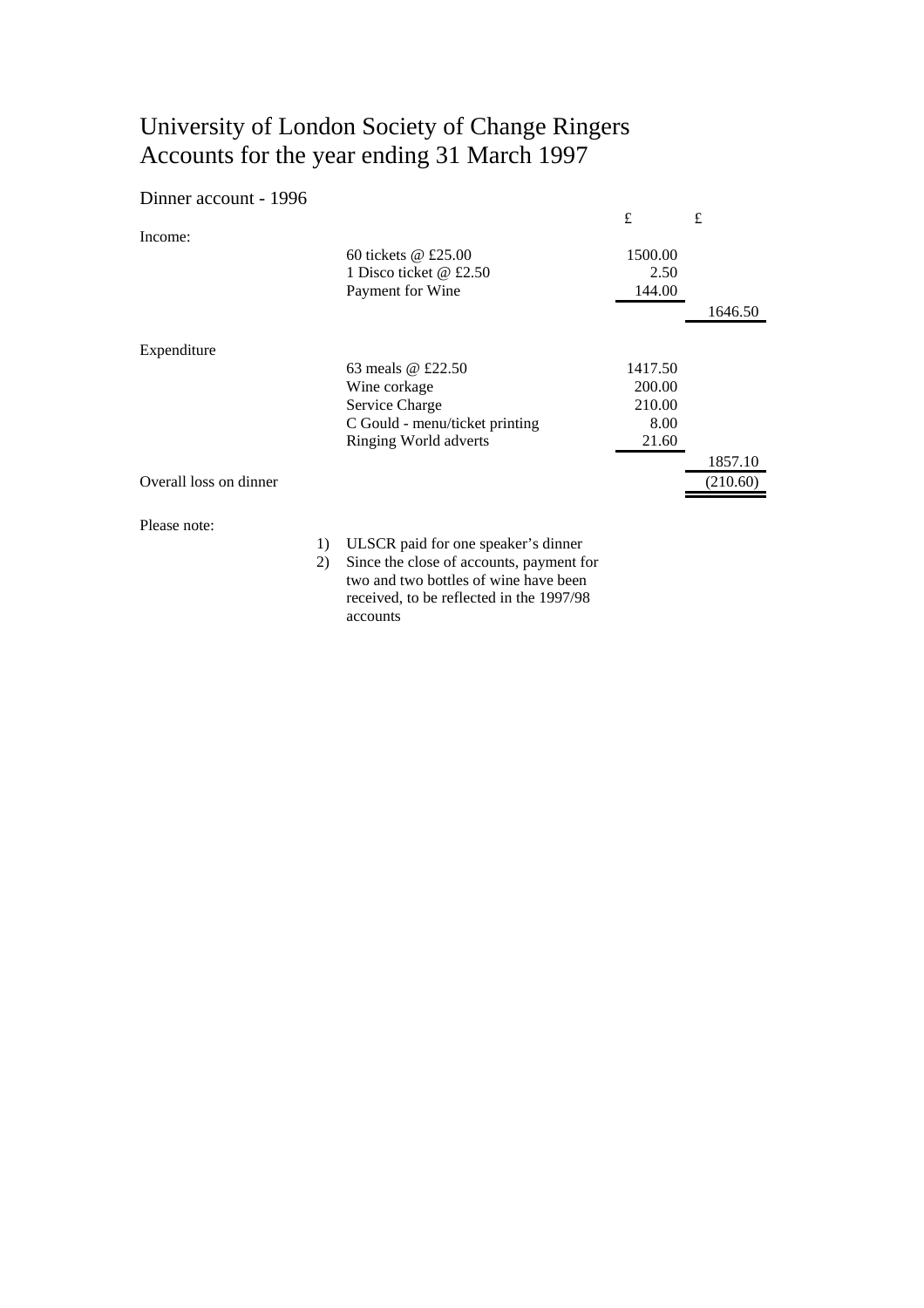### **ULOPOLY REPORT**

Ulopoly is real Monopoly around the streets of London. You phone control who throw the dice and tell you where to advance to. There are questions associated with each place from the Monopoly board. When you find the answer, or get bored of looking, you phone control again the process starts all over again. No mobile phones were allowed.

There were two starting points. One in front of the Bank of England and one at Paddington Station. I don't think anyone used the one at Paddington as it seemed most people were at Bank. Control were based in Bethnal Green, and consisted of Chris Gould, Helen Saddleton and Nick Green. My team consisted of Myself, my fiancé Caroline Imm, and Mr Michael Richardson, formerly of Oxford University (which is rated lower by employers than Imperial College).

Our first square was Northumberland Avenue, where we had to visit the Nigerian Embassy and the Royal Commonwealth Society. We were off to a good start. Next we had to go to Great Marlborough Street, and then Piccadilly and we got the answers to those questions too. We thought we were doing quite well, but we didn't know what Edmund's team was up to. The next stop was Coventry Street where we hit upon a problem. We found the building with capital SSS's on but there was scaffolding all around it, so we couldn't see when it was built. The organisers were obviously not aware that it was now impossible to get the answer to this question. Liverpool Street station was next and we took this opportunity to have lunch. After lunch we were sent to jail, so we did as the instructions suggested and went for a beer. The pub was full of football supporters on their way to see England take on Spain in Euro 96. We spent a bit longer than the recommended 15 minutes in jail. Prison is not so bad you know. Our next roll of the dice took us to Park Lane and a trip to the McLaren showrooms. They wouldn't let me have a test drive.  $(I$ wonder why ? - Ed) We had a bit of trouble answering the second part of this question and were just on our way to Mayfair when we bumped into Team Barr minus Edmund. They seemed to be doing better than us which dented our enthusiasm a bit. We got Mayfair OK and then were off to Marylebone Station. These questions were quite easy too and next we headed to the Strand. We walked up and down the whole length of the Strand trying to answer this stupid question. We eventually gave up. We saw Trimmbo's team who had found this answer but they wouldn't give it to us. (To answer this question you needed to be 63 feet tall with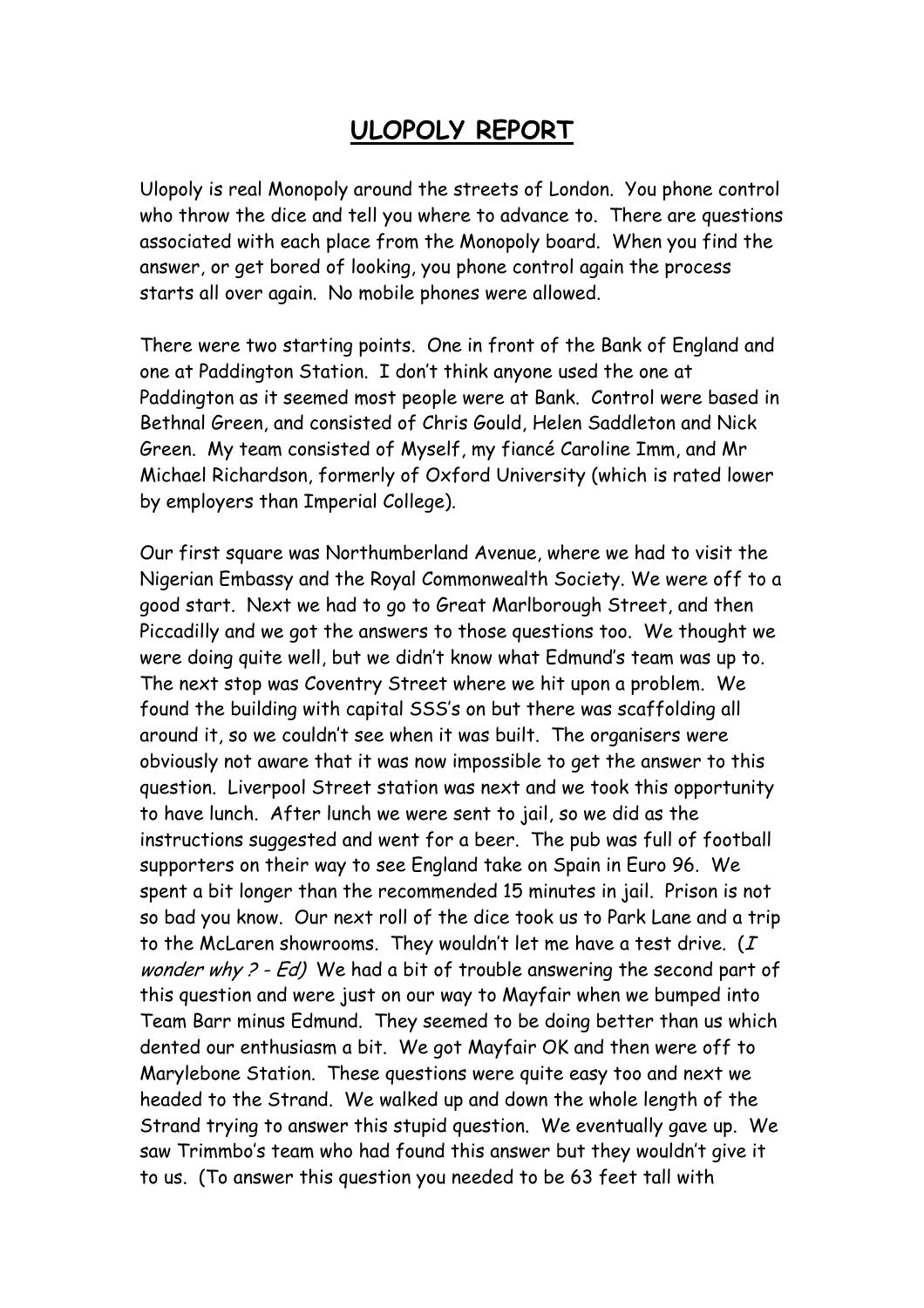binocular vision.) The waterworks square required us to go to Western Pumping Station, Grosvenor Rd, SW1 which is miles from Sloane Square. Our legs were pretty knackered by now and we decided that the next square, Oxford Circus, would be our last before retiring to the Founders Arms. We were able to see England win the penalty shoot-out against Spain in the window of some shop in Oxford Street. Hooray ! It was now time to go the Founders.

The organisers marked the scorecards and surprise, surprise Garry Barr's team had won. Not so much of a surprise when you realise that their team split in two with Edmund dashing everywhere on his bike allowing them to get to more locations. Its the taking part that counts isn't it? We all rested our weary legs into the evening accompanied by a few beers.

We were all very thankful for Chris and Nick in organising the whole thing, quite some effort. It was certainly a different way to spend a Saturday other than ringing peals but it did take twice as long. (that's a matter of opinion - Ed) We got to see parts of London not normally ventured into. I found out where the XXX cinema is. Cool!

Mark C Bennett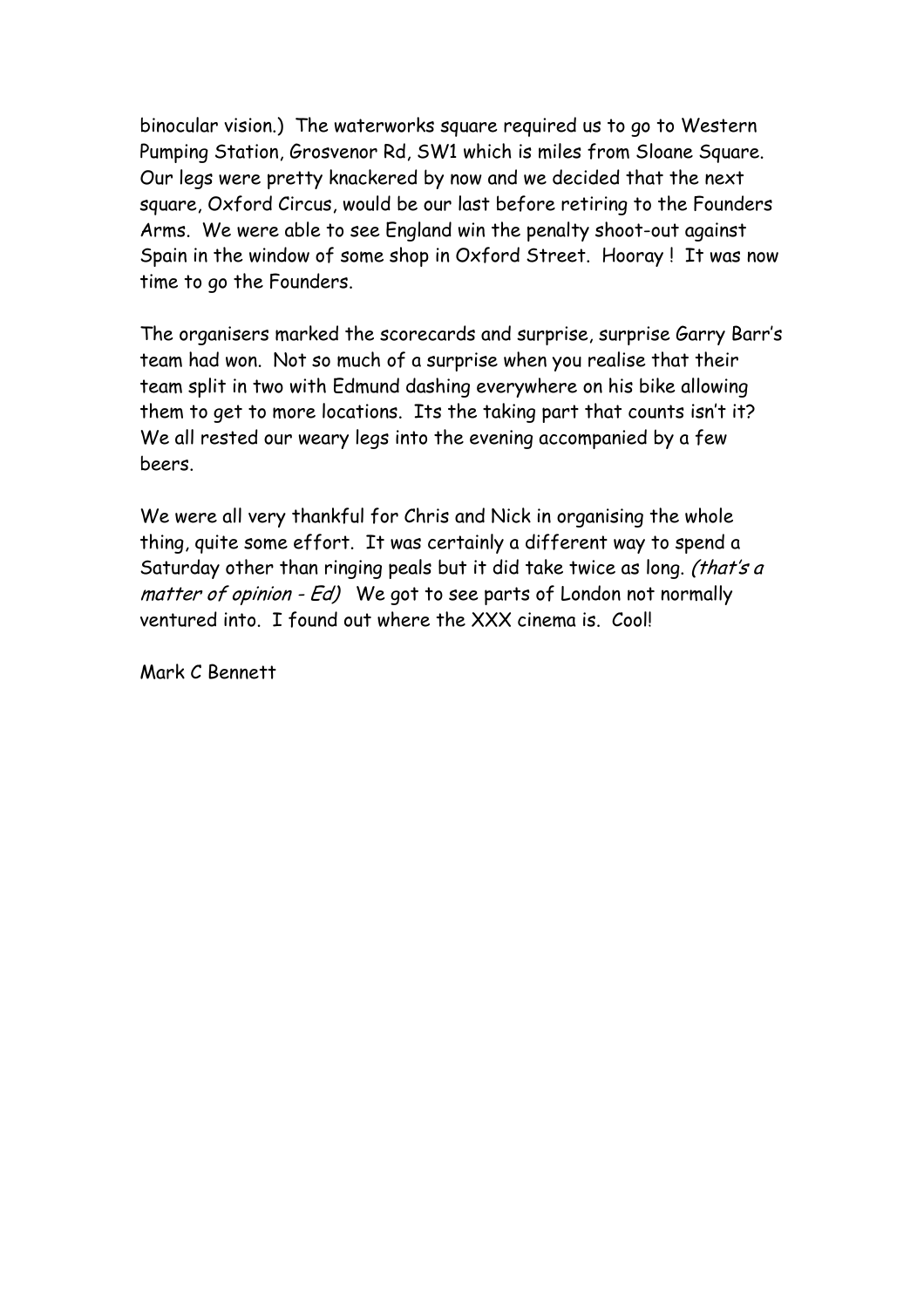## **SUMMER TOUR TO IRELAND 26th June – 7th July 1996**

"A pint of Guinness!" – the choice for the first round was unanimous if hardly surprising. We were sitting in a little pub in Wicklow, the official rendez-vous point for the tour, having arrived in 4 separate groups. Each had taken a slightly different route but miraculously everyone turned up on Saturday night in the right place at the right time ! Guinness all round, and the 1996 Summer Tour was underway…

### **Sunday**

A traditional Irish breakfast gave us our first taste of "white pudding". Nobody was quite sure what animal product it was made of, although speculation was rife. After a thought-provoking discussion, we set off for the first tower, St Audoen's, Dublin.

Meanwhile, Sam, Becky, David and James were enjoying their breakfast on Dun Laoghaire beach, having just arrived on the overnight ferry. They had driven hot-foot from the 12-bell final in Sheffield, and stayed up all night. We all met up in time for ringing at St John's Lane, the 'Pershore' of Ireland with its vertigo-inducing staircase. After coffee we rang at St Patrick's Cathedral and Christchurch, before adjourning to the pub (conveniently located opposite the cathedral).

For the accomodation arrangements, we had decided to split into three camps – well actually it was one camp and two guest houses. David, James, Becky and I were camping just outside Wicklow so we had to leave Dublin early to put up the tents. Everyone else was in B & B (Richard & Helen in Avocar, the rest in Wicklow) so they had time for another pint.

That evening we met up again in Wicklow for more drinking, eating and… limericks. Yes, the Irish air had brought out the artists in us and the pub was filled with the beautiful sound of poetry. Many adopted an 'avantegarde' style, attempting to push back the boundaries of contemporary verse. I would love to repeat them here but unfortunately I am bound by the Obscene Publications Act.

11pm and the B+B'er's headed for their cosy beds. Beach party! Freed from our duvet-loving companions, the camping quartet headed for the golden sands of the campsite's private beach. Regrettably, the tide had decided to hold a beach party of its own, but we managed to jump onto a patch of sand almost wide enough for the four of us. Further along the bay, David spotted a cave entrance and before we could say "Peter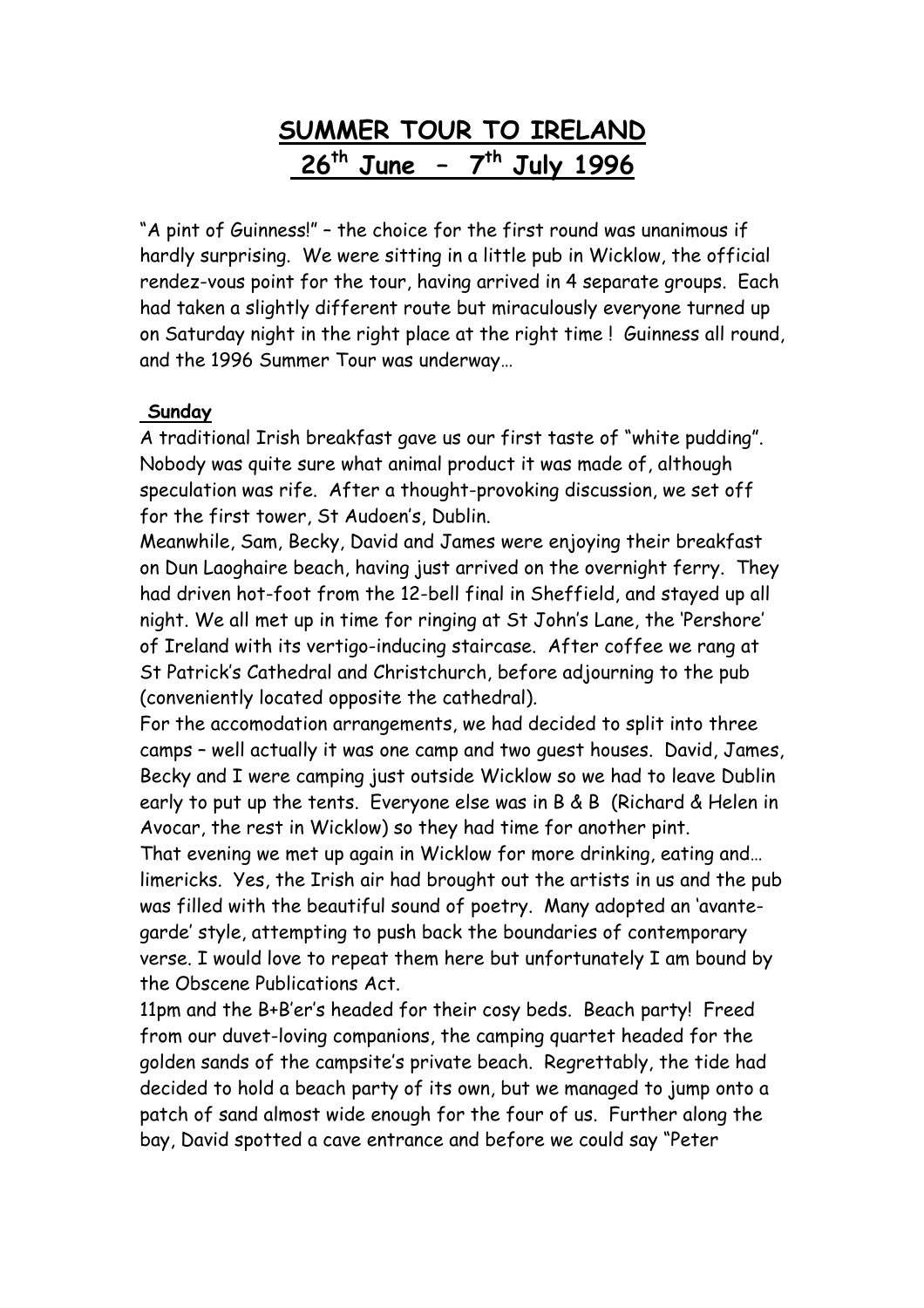Bennett", he was marching into the bowels of Ireland with only a cigarette lighter to show to the way. Cautiously we followed… Fifty yards into the tunnel, and nothing to be seen except water and rock. As I had had the foresight to bring a proper torch, I felt brave enough to explore a side passage. But as I rounded a bend, a sight met my eyes that gripped me with mortal terror: The skeleton of a ferocious dinosaur, with its claw stretching menacingly towards me. I fled in terror!.... Well, that is to say I overcame my curiosity, and went to fetch the others. David was the only one brave enough to approach the beast. Closer and closer he crept… close enough, in fact, to reveal the 'skeleton' as no more than three bits of polystyrene jammed between two rocks. How incredibly embarrassing!

Back out onto the beach and Becky started to undress for her 'skinny dip'. Sadly it went no further than shoes and socks so after a quick paddle we returned to the comfort of our tents.

### **Monday**

The next morning we set off for Blessington, while Chris took a detour to taste the waters of the River Liffey. The verdict: "Sweet, but I still prefer Guinness!" Next, Glendalough Wishing Cross, a short walk by the Lough, and a little round tower with no bells.

Lunch was in Avoca, a.k.a. 'Ballykissangel'. It was pouring with rain so I decided to go for a walk but everyone else wanted to stay in the pub. David slept most of the afternoon, with a wine glass perched on his head. Last destination of the day was Arklow, for boats, bells and ball-games on the beach. Sam's inflatable beach-ball got a good working out, at least until some bright spark hit it into the sea. Alas, there was an off-shore wind and no amount of screaming and waving could entice the ball to return to the beach. Empty handed, we returned to Wicklow (I think) for more food, drink and lewd rhymes.

#### **Tuesday**

All good Summer Tours include a train ride, and this was no exception. The brightly coloured DART train whisked us from Bray to Dublin (or it would have if there hadn't been a signal failure). Getting to Dublin somewhat late, there was just enough time for the Guinness Brewery tour. It was OK, but disappointing that we couldn't see the actual brewery. Still, everyone seemed to enjoy the free samples. We returned to Bray for an hour of 7-bell ringing, as they had a broken rope (rumours of Terry Astill visiting the week before are totally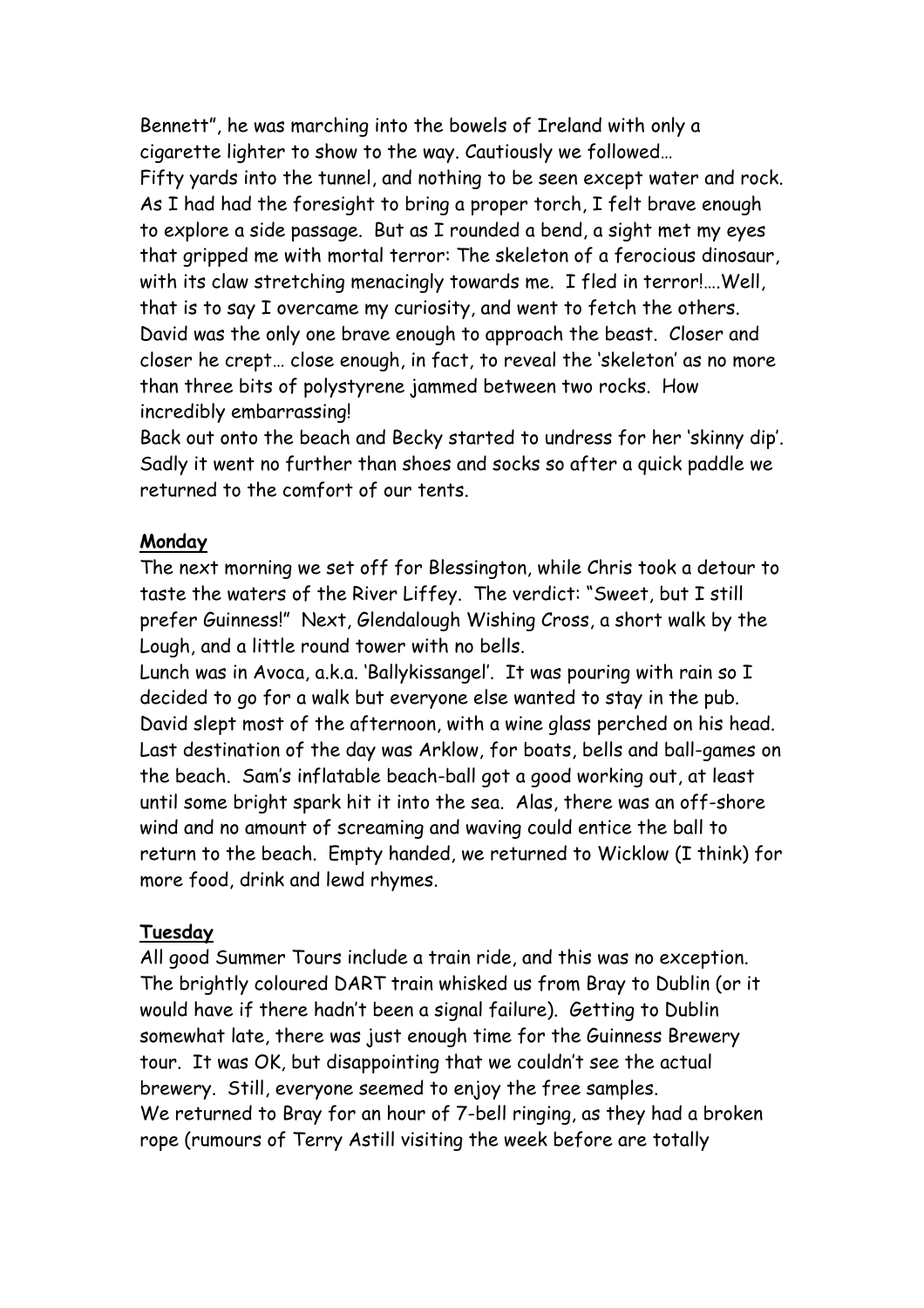untrue!). Back into Dublin – this time by car – for ringing at St Audoen's, then we joined the locals at St Patrick's practice night.

#### **Wednesday**

The only non-ringing day of the tour was spent in and around Tremor. The 1996 UL Grand Prix was held at Youghal fairground – won of course by "Demon" Saddleton in his green car.

Wednesday was also the day of the big move. Campers and B & B'ers alike were to move down to Blarney, a more convenient location for the second half of the week. James, however, was quick to point out that it would have been a convenient location, had it not been in completely the wrong place! Spotting the opportunity to turn less driving time into more drinking time, the campers made their own plan, and moved to a new campsite just 15 miles south of Wicklow. This was a very up-market site – crazy golf (complete with waterfalls), a bowling alley and, best of all, a kiddies playground. We finally managed to drag David away from the slide long enough for a round of golf, and whiled away the evening in the bar – thinking of the others on their long journey down to Blarney.

### **Thursday**

We were reunited with the Bee-Bee's for ringing in Wexford. After lunch we had a tour of the 'Waterford Crystal' factory before ringing in Waterford. At last we moved to our final, and most picturesque campsite, on a hillside overlooking Blarney Castle.

In the night I was awoken by a horrific growling sound. At first I thought the polystyrene cave creature was coming to eat me but soon I realised it was David snoring in the other tent. I crept round to the back of the tent to rectify matters, but no matter how hard I kicked his head, he would not shut up!

### **Friday**

Friday morning we split into two groups. (No, not the usual summer tour feud, we just wanted to do different things). Sam, Mark, Chris, David and Becky went to play pitch-and-putt, while James, Mike, Adrian and I went down to Blarney Castle, home of the world-renowned 'Blarney Stone'. For those who don't know, the Blarney Stone is a block of granite, set high up in the castle wall. According to legend, whoever kisses the magical stone shall receive the 'gift of the gab'. Adrian (never one to turn down the opportunity of a snog) was in there like a shot, followed closely by James. I would have been third in the pecking order, but for some reason I declined. Call me a skeptic, but Blarney Stone sounds like B.S. to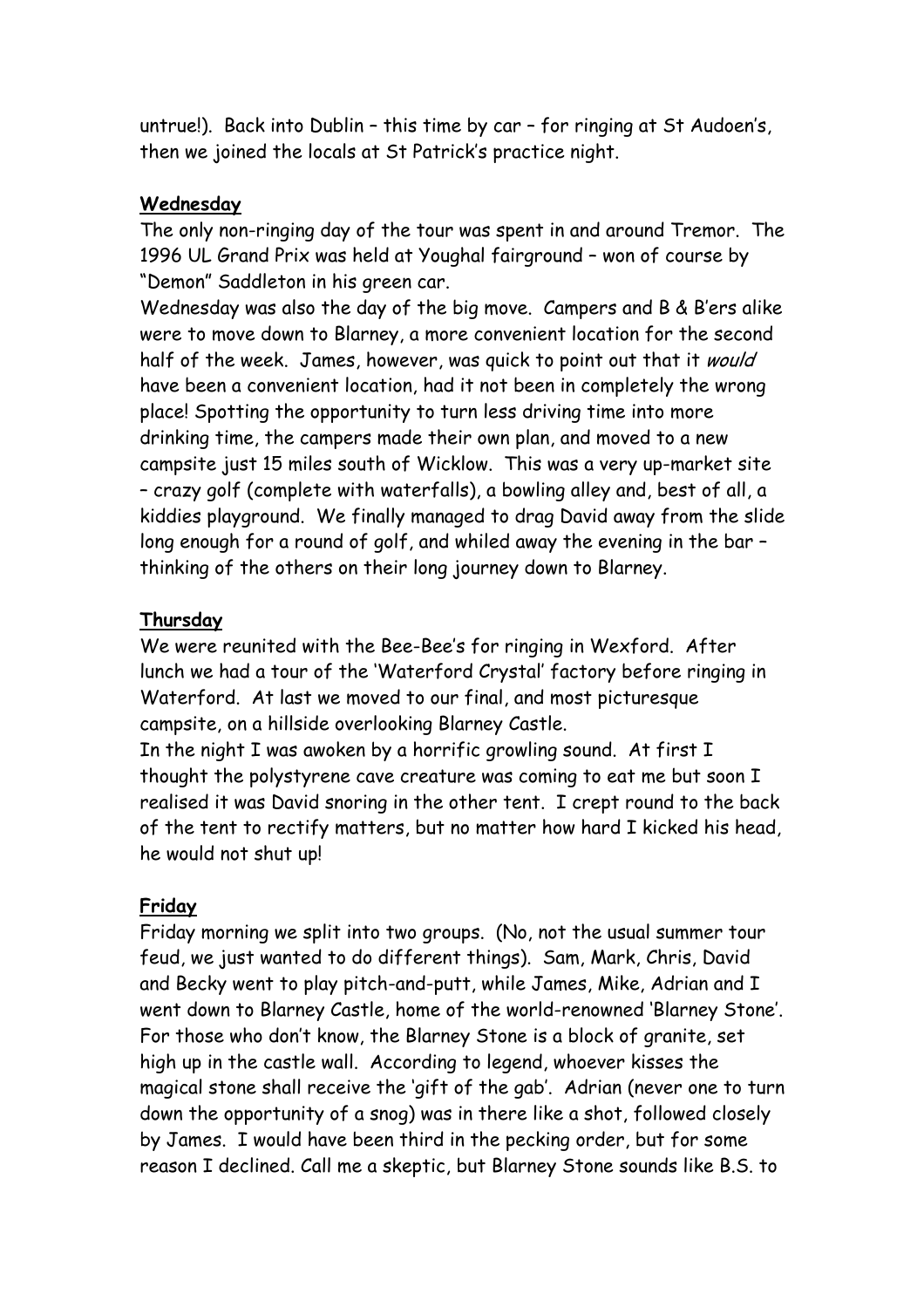me. Of course the stone is steeped in magic and tradition, but probably steeped in a million tourists' saliva too so I gave it a wide birth! As if by magic, Mike appeared and it was time to ring handbells. Adrian disappeared to take photographs, while Mike, James and I sat down to attempt our peal. That is, we would have sat down had there been anywhere to sit! Not surprisingly the attempt came to grief early so we decided to explore the castle grounds instead.

More magic was at hand, this time in the form of the 'Wishing Steps'. The premise was simple – all you had to do was walk backwards – with your eyes closed – down this long stone staircase and all your wishes would come true (provided of course your wishes involved broken bones!). Miraculously we all survived without mortal injury and met up with the golfers for a quick lunch. Then off to Doneraille for the tour striking contest.

Now anyone who has ever experienced a summer tour striking contest will know they are always long, drawn-out affairs and this year was no exception. Once the rules had been agreed, however, the actual competition didn't take long at all! The winner was swiftly announced, and even more swiftly forgotten.

Evening ringing was in Cork, followed by a 'sesh' in the pub. Then, as it was Friday night, Mike, James, Mark, Chris, David & Becky decide to hit the local club scene. Mark managed to pull, and wasn't seen until breakfast. Lucky git!

#### **Saturday**

Morning ringing was at Bandon, followed by lunch in Mallow. That afternoon, it was time for several people to say goodbye. Chris and Mark had to move on to their orchestra competition, Richard and Helen left to do whatever married couples do on holiday, and I went to catch a train. The remaining people, I understand, toured the Jameson distillery in the afternoon, then had a Chinese meal.

#### **Sunday**

Service ringing was at Limerick. Mike and Adrian arrived, looking a pale shade of green to commemorate their last day in the Emerald Isle. The real reason for their strange colour was that some animal had done its 'business' in the air-vent of their car – making a delightful smell inside! Finally Mike & Adrian returned to Dublin to catch their plane and the others made for Dun Laoghaire for the catamaran back to Holyhead.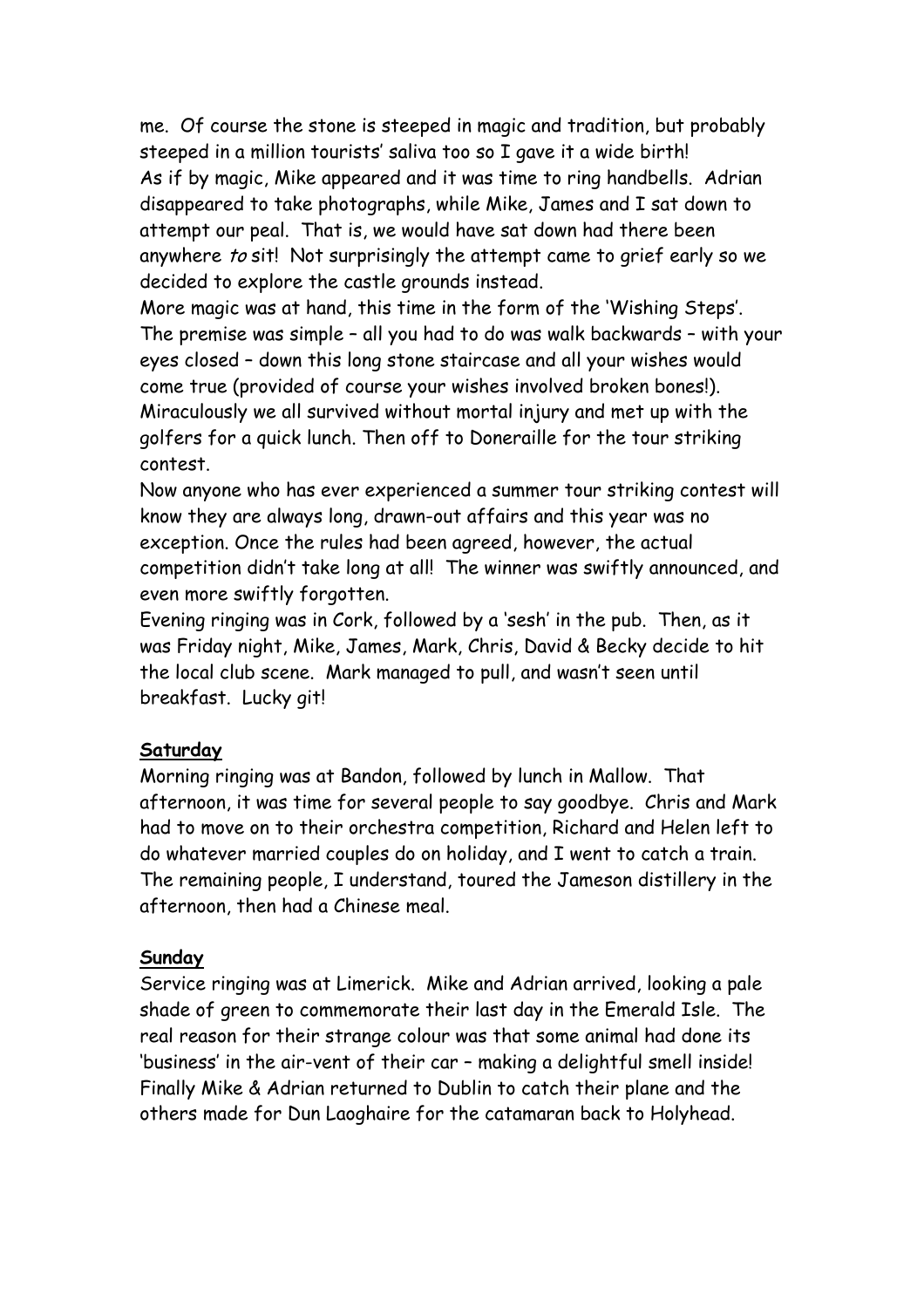I would like to thank Mike for all his organisation, but I can't as he didn't do any. Just kidding! Well done Mike for what turned out to be an excellent tour.

Nick Jones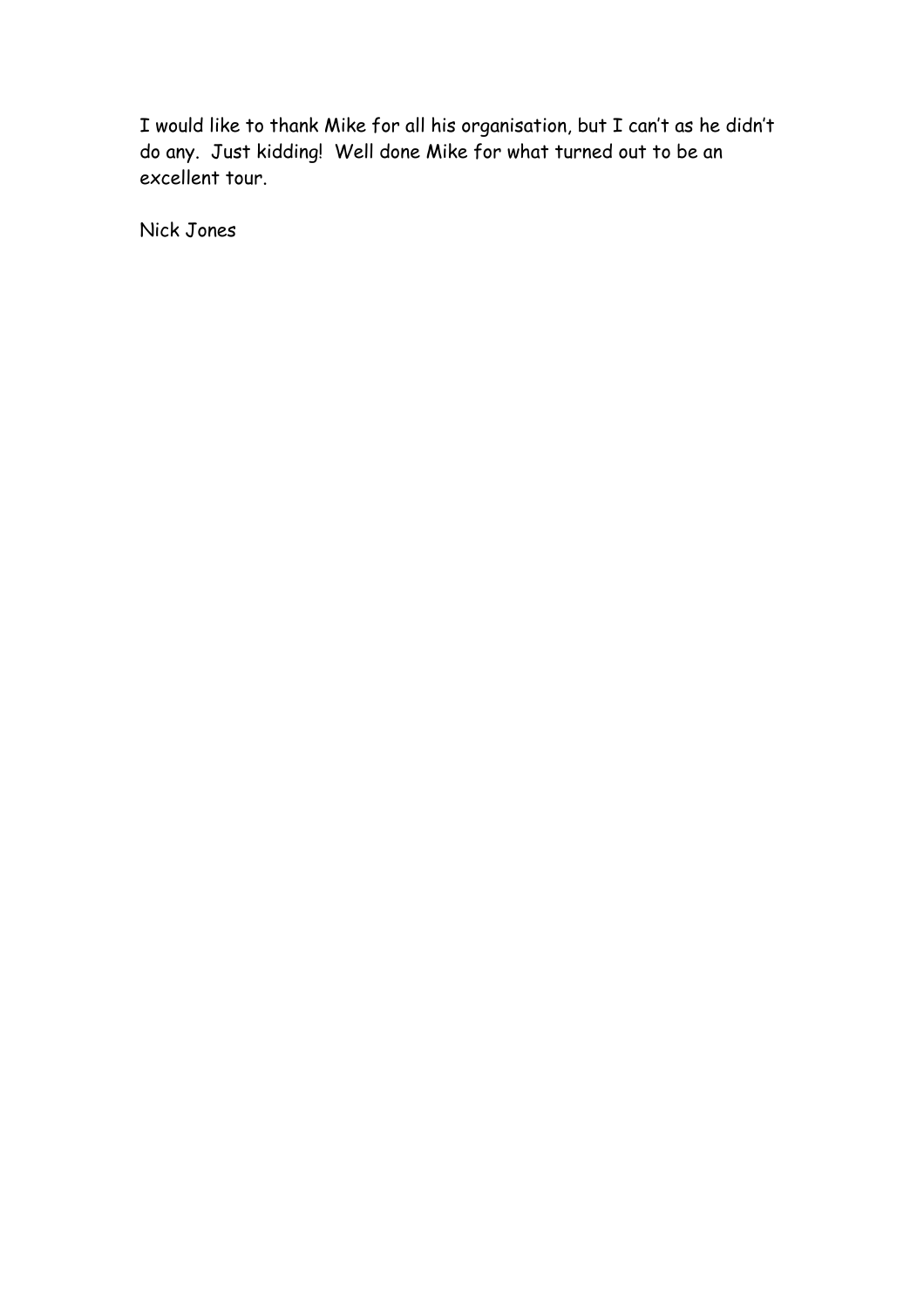### **WIN A CAN OF GUINNESS!**

Due to the fact that nobody wrote a report about the weekend held at Sam's, we have decided to hold a small competition with small prices. **RULES**

- **n** answer the questions below.
- **Find the answers in the word search**
- complete the tie-breaker question
- submit all correct entries to Becky or Caroline by Dinner Day1999.
- if you actually manage to send it to us at the correct address (as one of us is moving house) you can receive double the prizes. This will involve a great amount of guess work unless you are Mystic Meg.
	- 1. Where was this event held?
	- 2. What month was it held in ?
	- 3. Who punctured a tyre on the way there?
	- 4. What was the method for the peal MEANT to be?
	- 5. What method did Fiona learn?
	- 6. What was done after the consumption of copious amounts of alcohol?
	- 7. Who was meant to write this report?
	- 8. Who compiled this quiz, even though they were not present at the event?
	- 9. What was the local pub called?
	- 10. Who brought their own camp bed?

C F V B N M B V C X S V C I SHOULD WIN P H I L L I P W L L A B D THE CAN OF Z S U Y T F E O G J D B A GUINNESS W E E R A B C N D C D O P BECAUSE O E W A C L A K W A L T T G R S F F H N T P R E D E S B W A A A D N T O T U P A E I G G E R O H L O S E L C M G E F R D W I N W O G K M G E R T T Y N I O L Y Y I B Y U L J B E E T T W E N J E N K R E N G G Q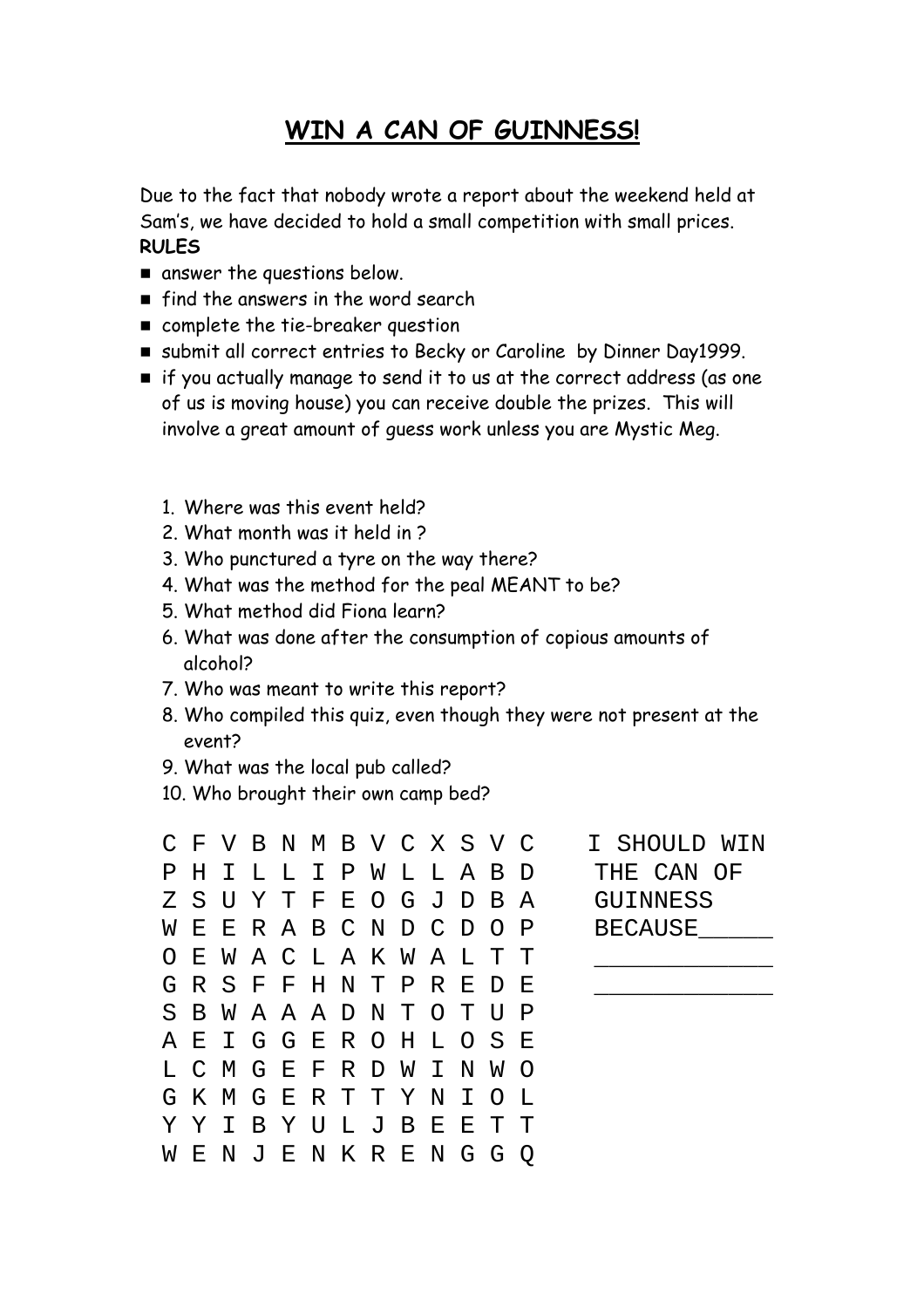R K L E R L I N C Y O R A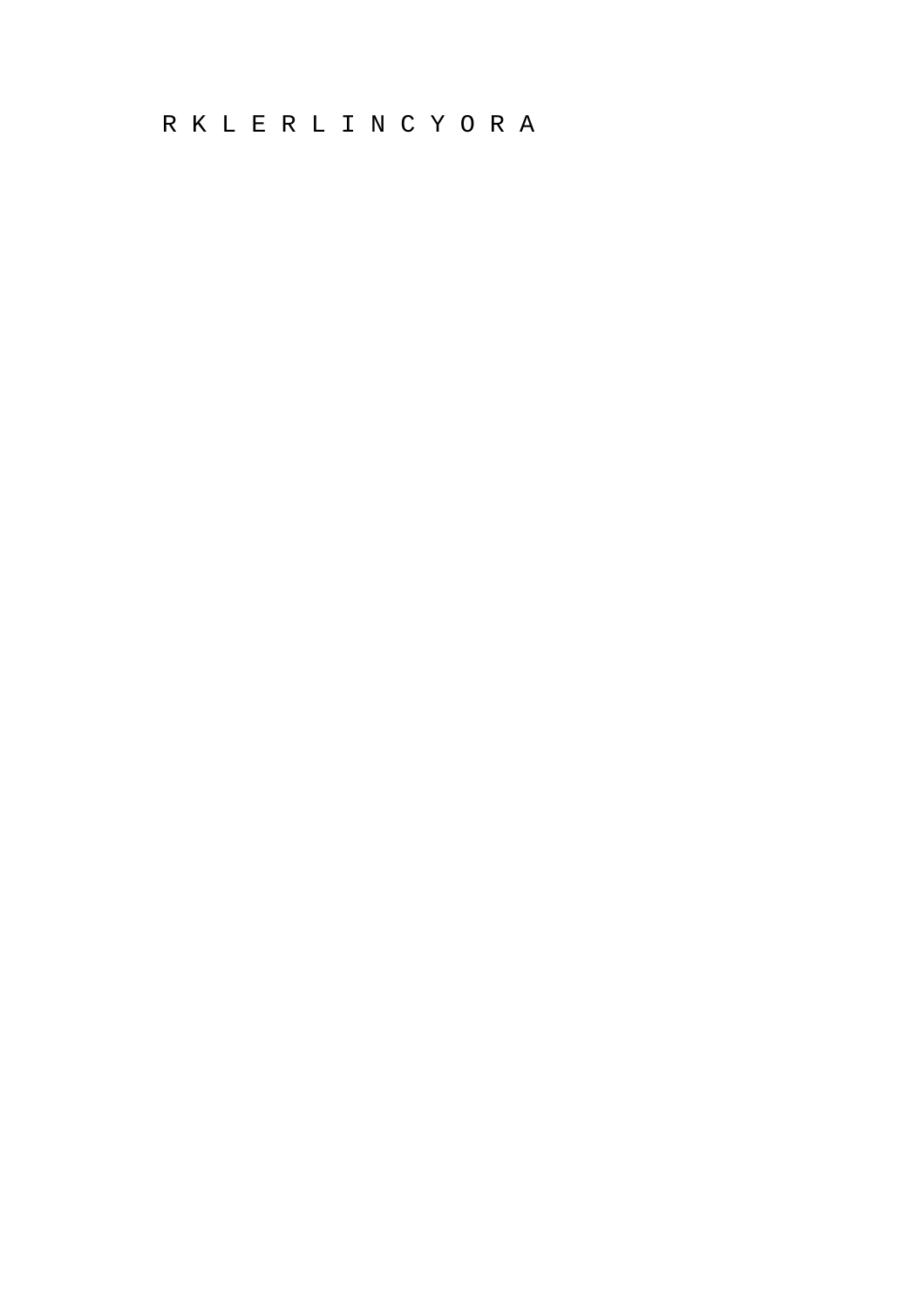# **MARK AND CAROLINE'S WEDDING**

The morning dawned. It was one of those bright sunny mornings very rare in the wilds of Wales. Over the valleys could be heard the sombre sound of Stedman Cinques drifting from the bells of St Woolos. Reaching my bed and breakfast I was greeted by a strange old woman gently rubbing a cabbage leaf between her fingers. Was this all an omen of something imminent about to happen? For it was the morn of the wedding of Mark and Caroline.

After exchanging pleasantries (ie a cup of tea) there was enough time to freshen up and make it over to the Cathedral for a quick ring before the service. The ringers then had to run down the tower stairs and try and find somewhere to sit as the place was packed to the gunnels. No sooner after taking up our positions in the pews than the organ voluntary started up. Accompanied to this the Bride's procession somberely made its way up the nave of the Cathedral much to the relief of Mark. A member of this procession was Sue, Mark's sister. This came as a bit of surprise to many of us, since we didn't know that Mark actually had sister. The service itself seemed to go very smoothly. Mark even made sure that we heard his reponses at the back. Soon after the end of the service we were back in action at the end of bell ropes to congratulate the happy couple. As with all weddings by the time we descended the stairs there was no one around. Luckily the coach to the reception had waited for us.

So what were the UL high lights for the rest of the days proceedings:

- Copious amounts of alcohol. As soon as we reached the reception numerous glasses of champagne were thrust into your hand.
- Lack of UL in the wedding photo's. Well, what do you expect! If you give the UL alcohol you're not going to be able to drag them into a photo or two. But some of us did make it. Nick even perfected the tramp look.
- Handbells during the meal. Perhaps this wasn't the best time or place to incur the wrath of Caroline.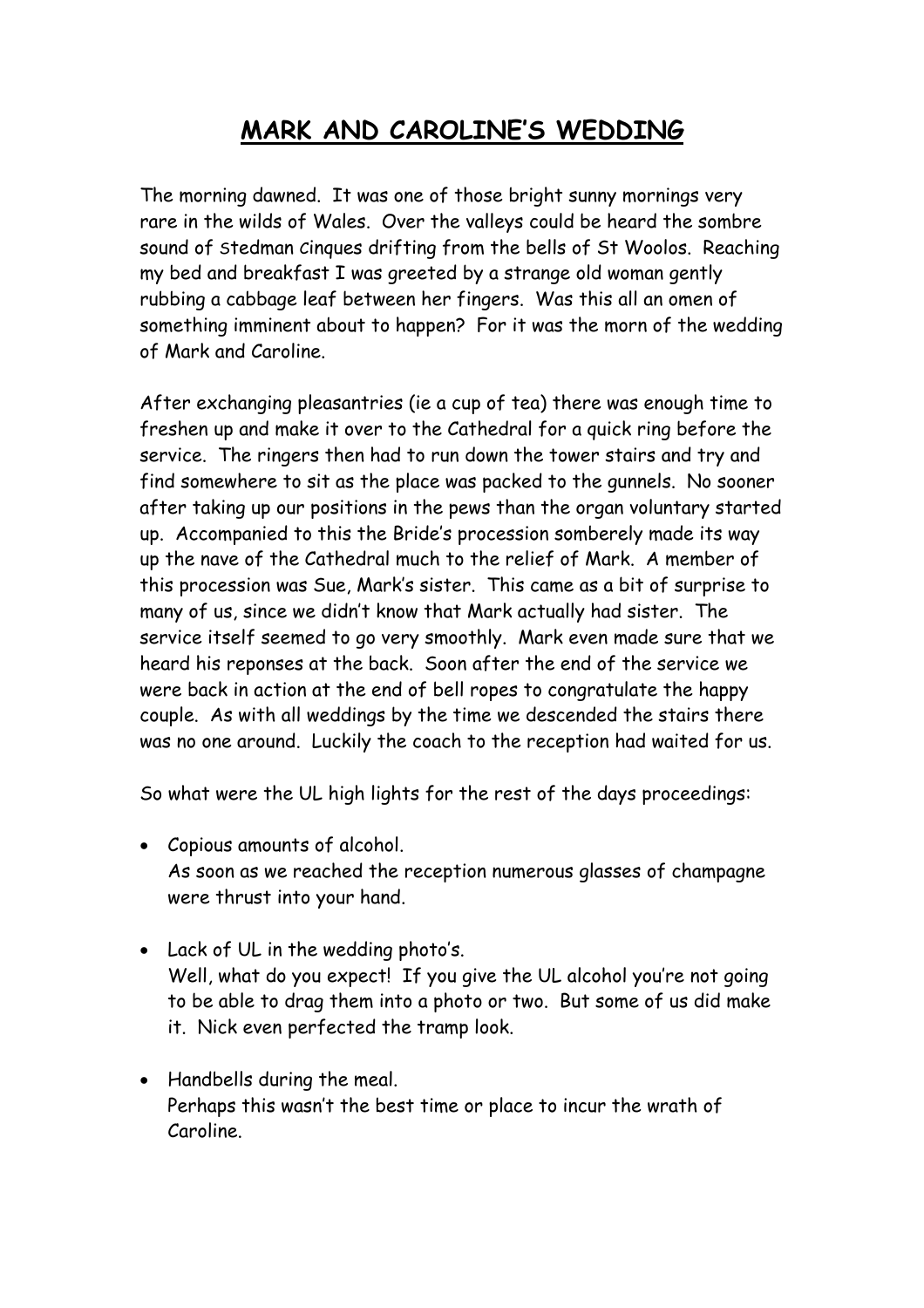- Giving the largest present. This was even complete with accessories.
- James managing to buy the most expensive bottle of whisky ever.
- James again. But this time break dancing with chairs. Perhaps the above bottle had something to do with this.
- Caroline's wedding dress getting in the way on the dance floor. Apart from getting beer poured over it the dress somehow managed to trip the unfortunate Caroline up leaving her sitting in the middle of the dance floor.
- Caroline showing off her garter.

 This involved sitting on a sofa with her legs up on the table in front looking a bit sozzled. Most lady like.

After all this fun and frolics it was back to the bed and breakfast for some sleep. The next morning came rather quicker than I would of liked. But if you've paid for a breakfast you might as well have it. However, this was rather a small affair. I hadn't realised that art noveau breakfasts were the fashion at the time. After settling up with owner it was time to depart. Miraculously from nowhere Becky appeared and strolled down the stairs and out the door. The shock on the poor owners face!

Dr Pete's™ report of Mark & Carolines Wedding © 1999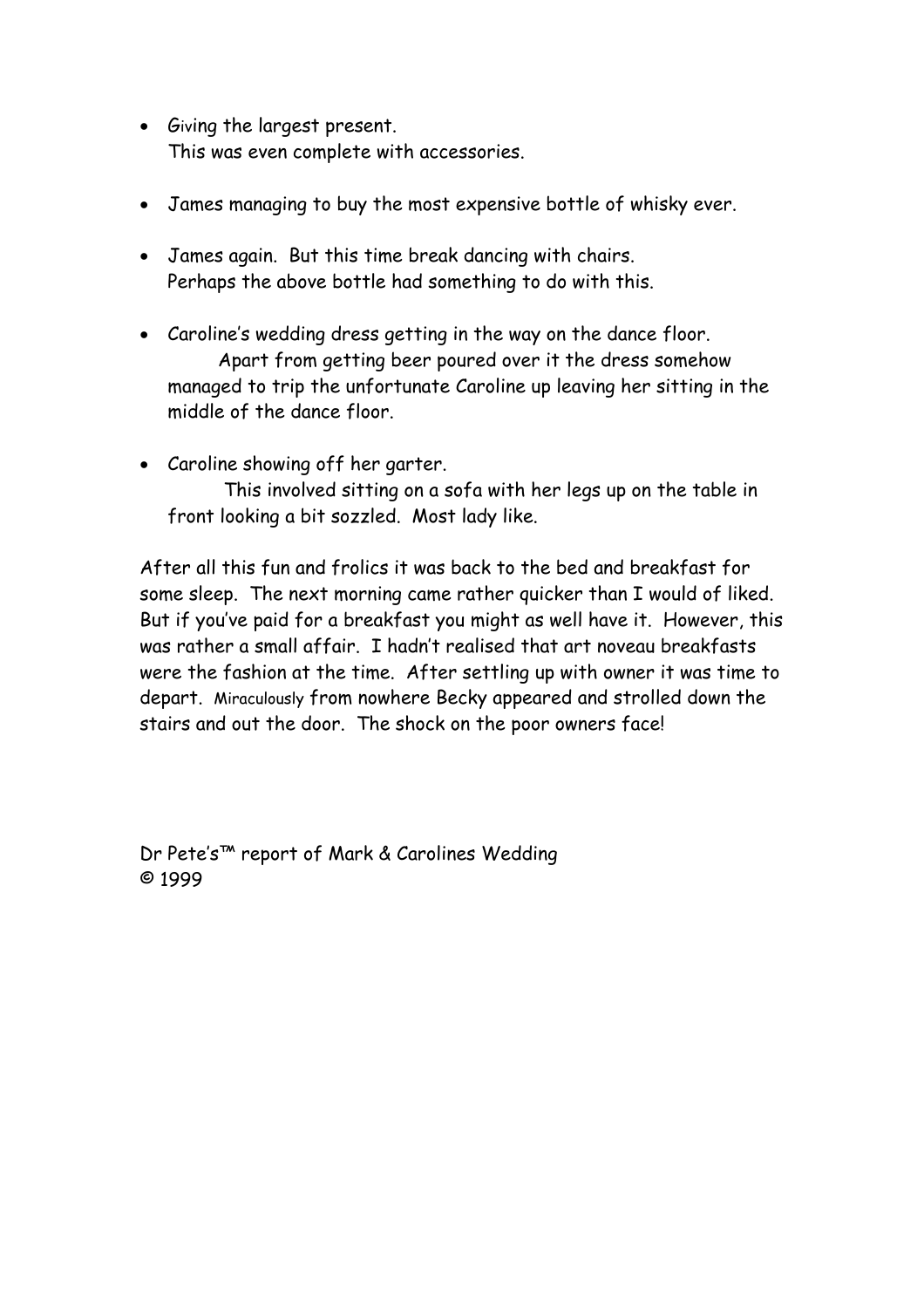# **SOUTHERN UNIVERSITIES ASSOCIATION EIGHT BELL COMPETITION**

On a chilly autumn day in November, eight intrepid UL ringers ventured out to ring in the SUA eight-bell striking competition, which was being held at St Michael's, Southampton. I was terrified, and for a number of reasons – being a bit of a rustic, I had only rung in a couple of country district striking competitions, where the teams generally fought their way through call changes, and the winning band had rung some incoherent Plain Bob Doubles – and here I was being asked to ring with city ringers who could stroll through a course of Glasgow as easily as they could put away their pints (which was also a problem as I had always drunk shorts.) Also, the cream of the UL ringers had inconsiderately gone to St Mary le Tower in Ipswich to ring a flashy peal – so I knew they were scraping the bottom of the barrel when they asked me to ring.

So there we were – up against a number (twelve?) of other teams, all who looked really tough and expert, and as if they rang Spliced Surprise Max on a regular basis. We rang some Cambridge Major, and I was pleased to be on the treble as I could hear it best, which would minimise my chances of crunching. Last minute words of advice from Becky – "Don't forget to keep wide over the tenor and seventh." We completed a respectable piece of ringing, and then dived in the nearby pub for a few beers while the other teams completed their ringing.

Our judge was the infamous Steve Castle, who rings regularly on the bells at St Michael's, and knows that they aren't necessarily an easy ring. His comments were constructive and helpful, but we were impatient to hear the results. It turned out that I was wrong about the other teams being expert because we actually wiped the floor with them – and with me in the band! We were pleased to hear that we had come a very close second to Bristol University, losing out on the prime position by just two faults. This narrow squeak disorientated us slightly and so we all went back to the pub for the rest of the day. Because I had brought the car down, I wasn't drinking (I just can't get it right!) but Olly had my share of the beer, and then some more, and then a few more, resulting in a unsavoury throwing up session on the way home. Why do UL events always end this way?!

Annabel Preston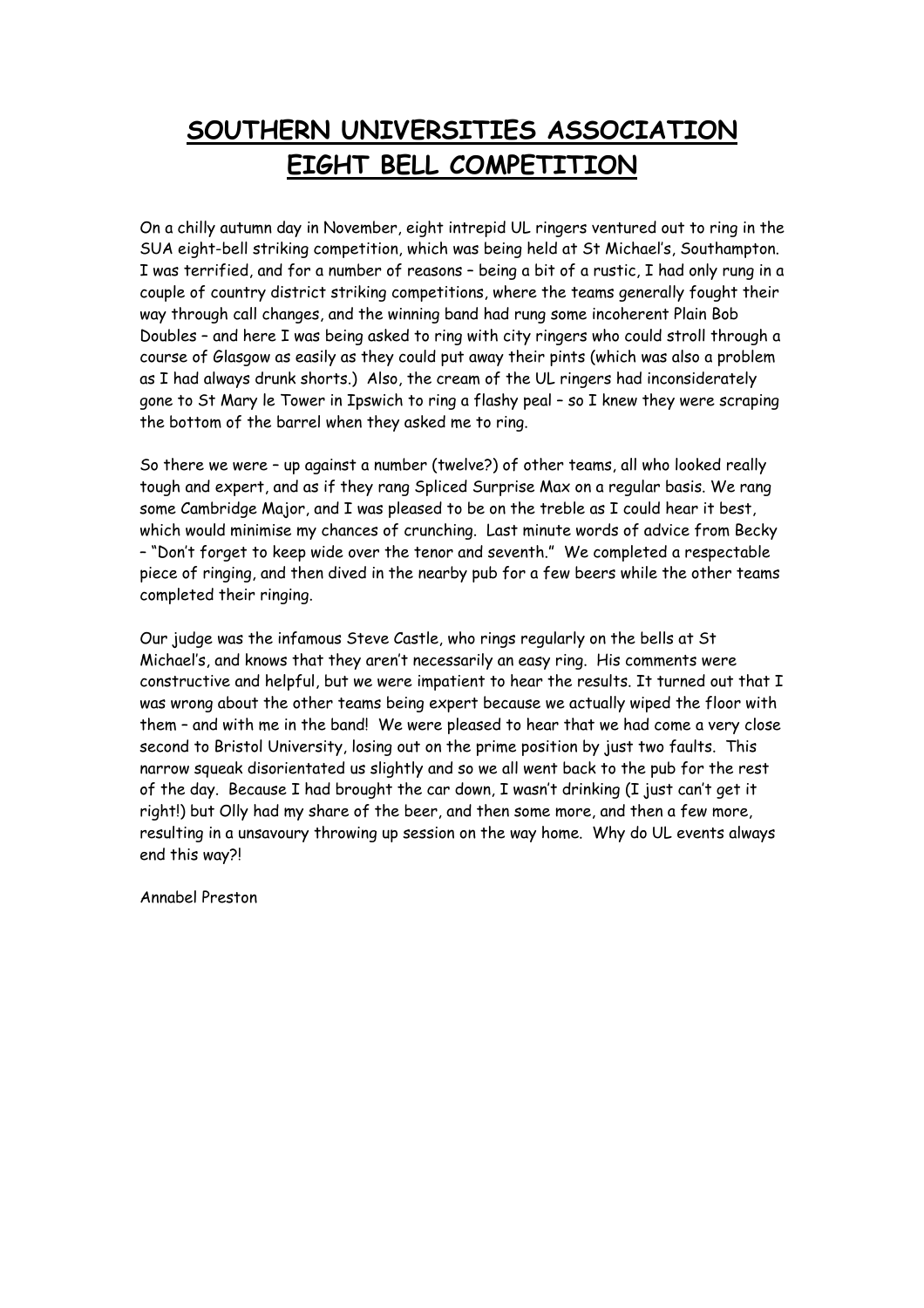## **51st ANNUAL DINNER DAY**

Following the roaring success of the previous year the venue was chosen as The Clive Hotel, Primrose Hill. The guests began to arrive around 1830 for a 1900 start to the evening. The evening started well Reggie, who had given up alcohol for the previous month, was able to start drinking again and President Mike Trimm, who on this day became the second ever person to Ring a peal at every ringable tower within the City.

Just after 1900 the eating, drinking and merry making began with a starter of Tomato and Orange Soup, followed by Chicken in a White sauce with Vegetables. During the meal the customary 'taking of wine with....' were taken. With everybody expressing their 'LOVE' or should it be 'LUV' number???

With the Eating drawing to a close, the speeches were getting closer and the top table were starting to look more and more nervous. When suddenly, Mike call the attention of the room with the Gavel and began by introducing the speakers. The first to speak was our dear own Mr David Baverstock, with a toast to the visitors. The speeches were in full flow when we started to notice the some people weren't paying full attention to what was being said, namely one Oliver Cross had started to drift in and out of Consciousness/sleep. With David's Speech over it was then turn of Phil Rogers, to do the speaking on behalf of the visitors. By this time Reggie was feeling, worst and worst after re-integrating himself with extremely large quantities of Alcohol and Ollie barely able to keep from nodding off. Whilst all this was going on the speeches all continued. Finally came the time that we had all been waiting for, it was time for the Master's speech, the response of the society. As soon as the speech began so did the heckling, but with help Pete and Poppy, Becky had come prepared with weapons in the form of water pistols. The speech took the form of school reports for the more prominent members in the society. The Evening ended with a lot more drinking, dancing and falling over and breaking arms.

Simon Barnes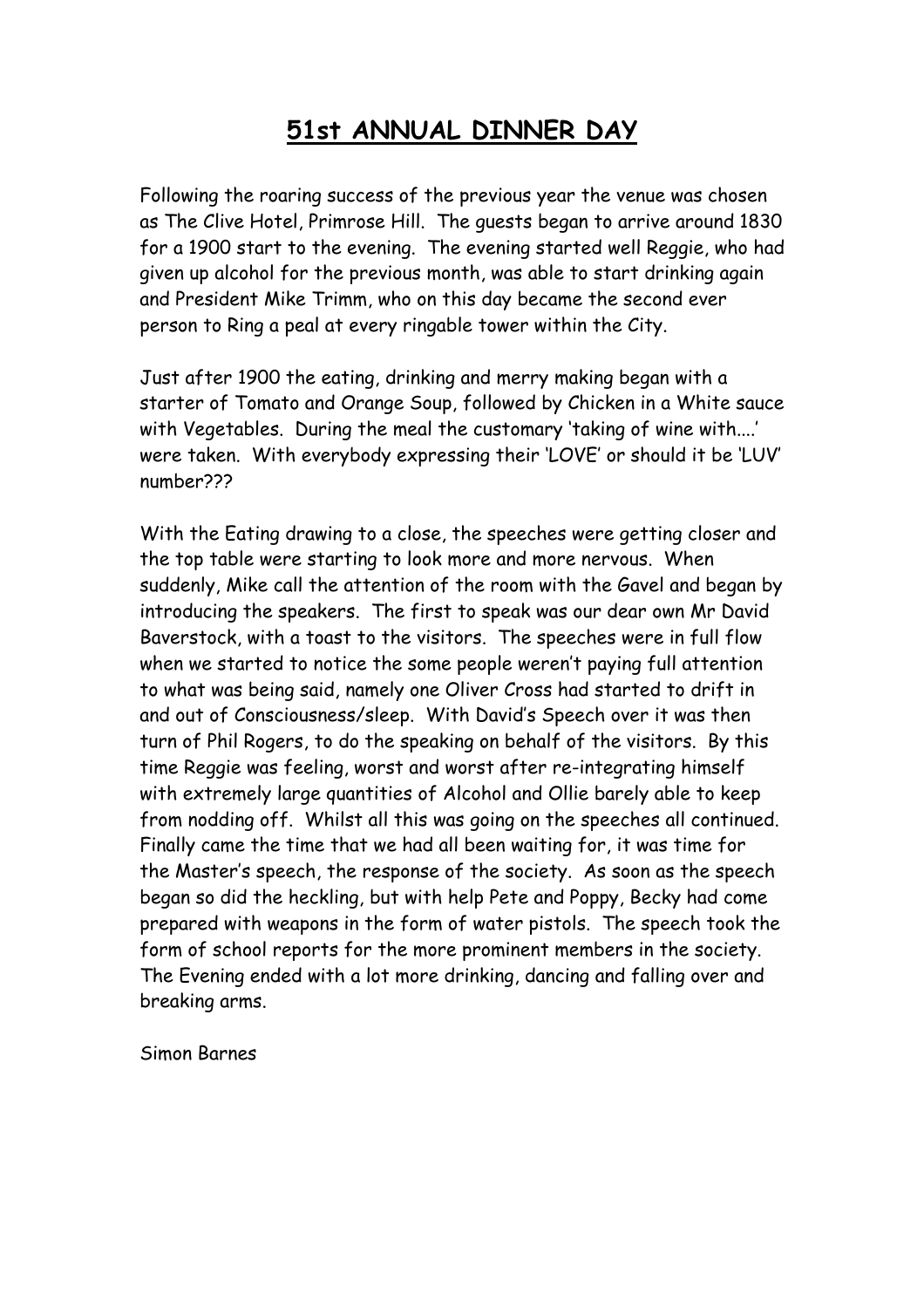### **PEAL WEEKEND**

Peal weekend was held over the weekend of 14/15/16 February 1997 and as I forgot to ask anybody to do a report, I'm doing it!

Two peals were arranged for Friday evening; a peal of Bristol Surprise Major at Streatham by an undergraduate singles band (suitable on Valentine's Day) which was successfully completed in fine style and a handbell peal in the crypt at Hart Street, which was (rather unusually for a handbell peal) a lock out as the vicar had done one of his famous disappearing acts. A peal was eventually attempted in the ringing chamber, but was unfortunately lost. Friday evening saw the two bands gathering in The Founders where the poor, stressed master began to lose patience with people who pretended not to know where they were due to ring the following day.

Peals of Yorkshire Surprise Maximus at St Seps and Superlative Surprise Major at Bow in the Road were rung on Saturday morning. Following a brief lunch break, one band gathered at Willesden to score a peal of Cambridge Surprise Minor, while another band met one short at Poplar for a peal of Stedman Caters, which was therefore changed to 8 Spliced Surprise Major which was subsequently lost. Saturday evening was spent in the Pride and a curry house, where the master's bitten nails caused much hilarity to all. After morning ringing at Hart Street, only one peal was scheduled for Sunday; Cambridge Surprise Maximus at St Mary le Bow, which was scored and which was a creditable finale to a tiring weekend (despite the fact that the tenor was up wrong as we subsequently learnt...oops!). Five out of seven attempts were successful and we had a lock out, a fire up and met short, what more could you ask for?!

I would like to thank and congratulate all participants for their efforts, many 'firsts' were achieved during the weekend which was encouraging and made it all worthwhile, and to thank all incumbents for the use of their bells. (PS: The nails aren't much longer now...)

Rebecca S Bruce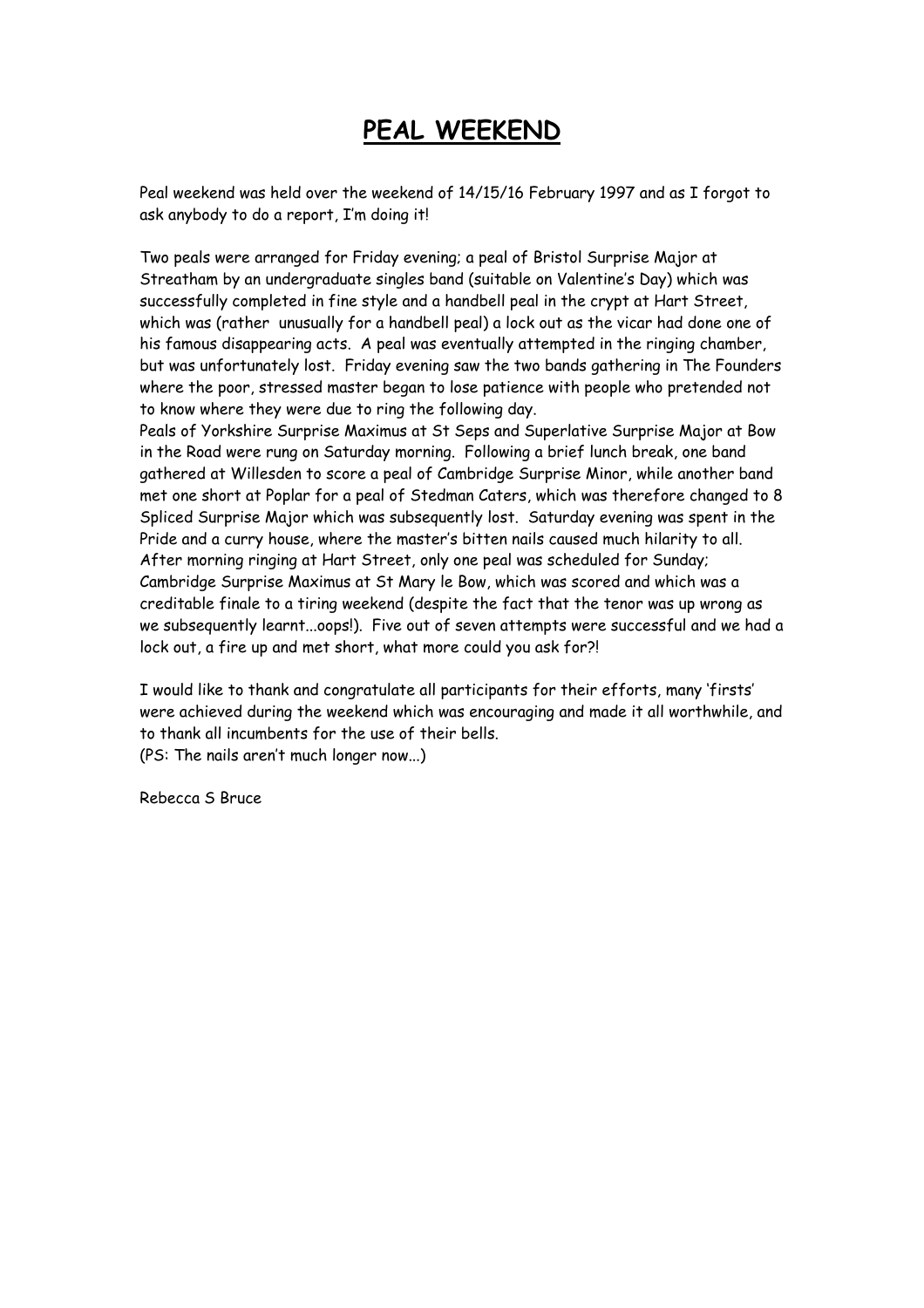### **THE EASTER TOUR**

The weekend started with a peal attempt at Slough on the Friday evening, of Rutland Royal. We had a star conductor/treble ringer of Paul Mounsey, but even this wasn't enough to stop the attempt coming to grief after just a few leads because Jason Hughes was feeling ill, (cinema withdrawal symptoms perhaps?). Anyway - off we trotted to the pub and a good evenings drinking was had by all. Becky drove us back to her parents place, where we found a barrel of beer waiting for us. We went to bed in the early hours of the morning after listening to Becky's 80s CD collection. We were woken by a lovely breakfast, which Mike and James joined us for, surprise surprise, and Annabel joined us at the first tower. Lunch was at a nice pub, and we sat outside in the April sunshine, and bets were taken on the Grand National. After the last tower we found a Pizza Hut and ate there before returning to Becky's for more beer. On the Sunday we went to High Wycombe for morning ringing, before going back to Becky's for some handbell tune ringing. Fiona had a strop because she couldn't do it, and so the handbell ringing came to an abrupt end. We rang a quarter peal for evening service, before having a few more pints in the pub and getting the train home. Fiona, slow as always, hadn't finished her cider in the pub, so took it on the train and still hadn't finished by the time we got back to London.

Fiona M Edwards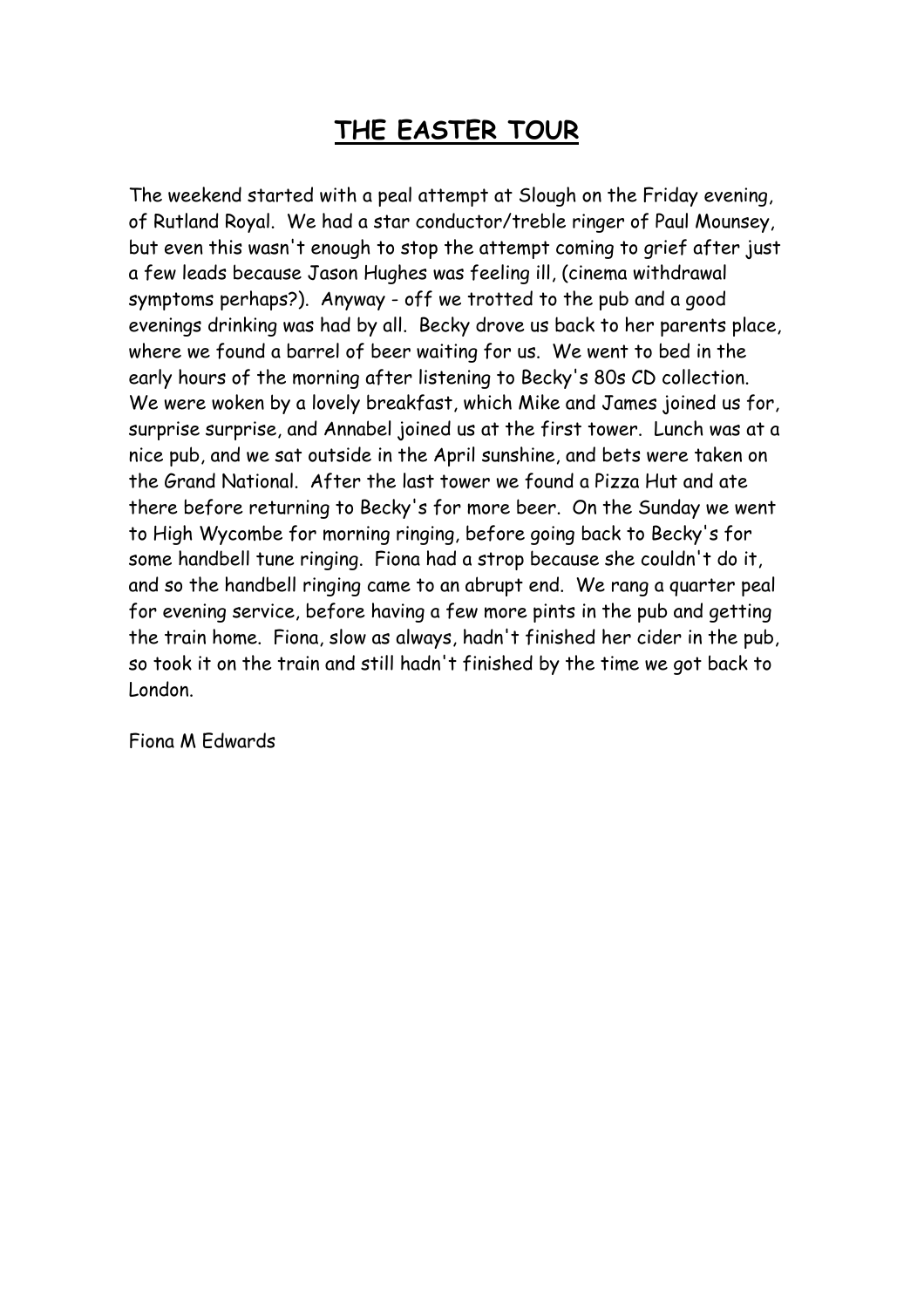### **TEWKESBURY SHIELD**

After weeks of practising, training and a bit of ringing thrown in too, a select band set off on a cold morning on Saturday 3rd May for Tewkesbury. In usual UL style ie very late in a minibus held together by a bit of string and not much else.

After the initial excitement, boredom soon set in, not helped by a severe lack of alcohol. How fortunate it was, then, that we had someone among us who was not only sad enough to have brought Top Trumps, but cathedral ones as well - a true sad git if ever we met one. Anyway, not wanting to be upstaged, a certain member, who shall remain known only as SJB (it's only fair Steve, you were supposed to help write this up! Ed), not only won, but won a name the cathedral competition. Oh well, it attracts all sorts!

After a little while we stopped for breakfast at a Little Chef...not really much more I can say about that, so I'll move on. 12 miles out of Tewkesbury, on the A417, disaster finally struck with the minibus. No, it didn't fall apart, but we got a puncture. Being keen to show off their manliness and amazing technical knowledge, David and Jason set about changing the tyre. Not content with the tools provided, they decided to construct a new tool. It was indeed a fine tool. However, it did have a severe flaw in that it was of no use whatsoever. By this time Mark and Caroline had turned up, having seen us in the lay-by. After a few minutes posing around, Mark came to the conclusion that the tool was indeed useless, as were we, but his puncture repair kit wouldn't fit. So finally, admitting defeat, we phoned the AA (Automobile Association, not Alcoholics Anonymous).

The repair man turned up (a very nice man, a very very nice man...Ed) and laughed at our tool. Then he changed the tyre. Easily. So we set off to Tewkesbury again.

When we got there, we went to the pub, where some naughty people drank beer and the good people didn't. Mike promised that if we did well, he'd never wear his shorts again a bloody good thing!

We rang, we went back to the pub and we drank until the results were announced. We won. Yes. Won. Came first. Hoorah! From now on nothing else matters - we're the best.

But I'll tell you anyway...(I'm nice like that) Roddy Pipe didn't look to happy (no change there then) - we beat St Martins Guild, completing three years, so we couldn't enter the following year. So St Martins Guild couldn't beat us. Hoorah!

We went to the Bat and Ball for evening drinking and food, but we were all a bit depressed by the rather large anticlimax (no Pipe to laugh at).

We stayed at Sam's, came back the following day, and that was it.

#### **Short Version**

We came, we saw, we conquered.

Up yours St Martins Guild!! We win, you suck.

The author of this text wishes to remain anonymous. (But shall be known only as Oliver D Cross, you should have typed it up yourself Olly! Ed)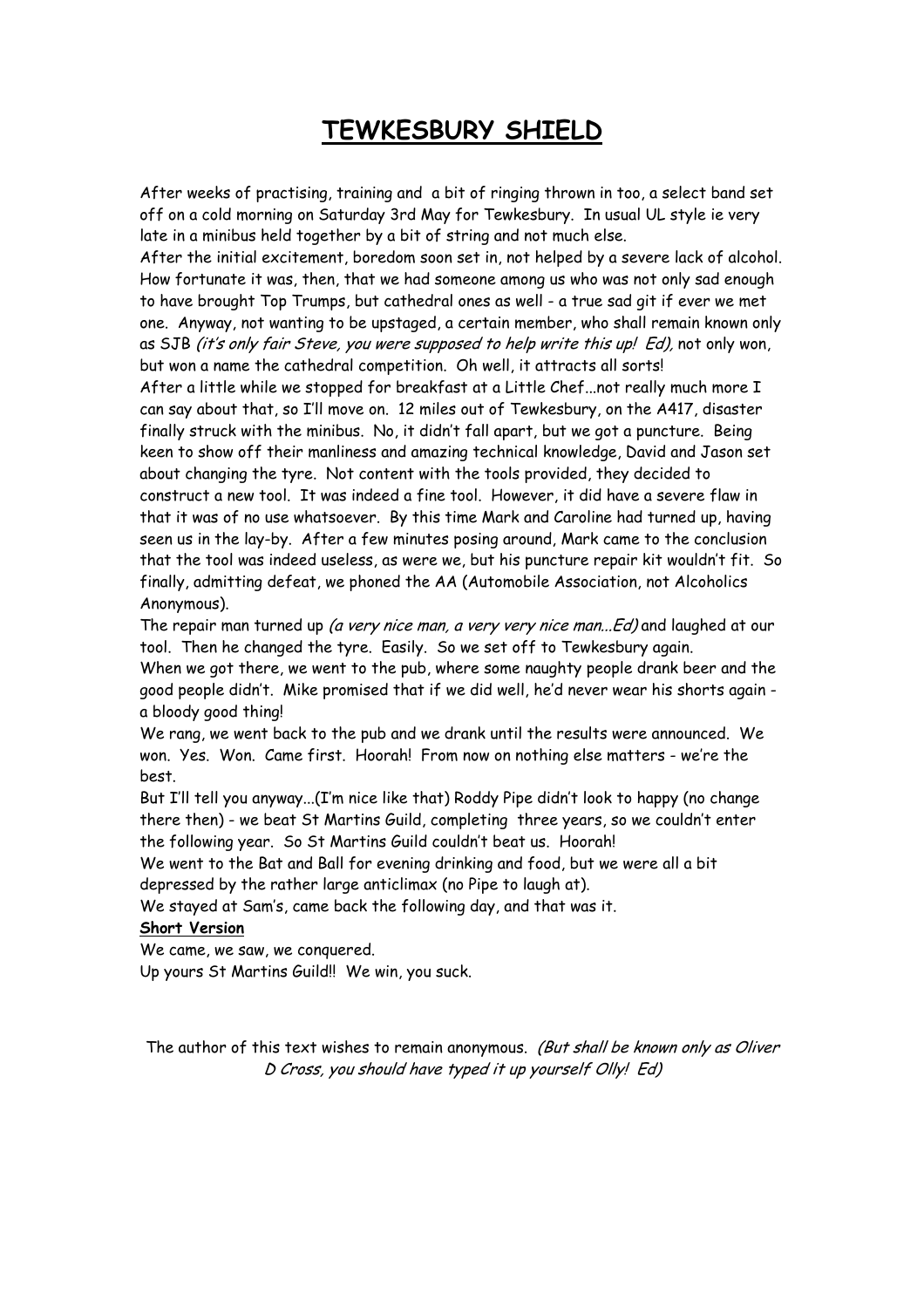# **UNIVERSITY OF LONDON SOCIETY OF CHANGE RINGERS 1996 - 1997 PEALS**

**1.**LONDON E9,Hackney S John of Jerusalem Fri May 17 1996 2h53 (19) 5120 Spliced Surprise Major (8m: Rutland, London, Yorkshire, Pudsey, Lincolnshire, Superlative, Cambridge, Bristol.) Comp. Philip G K Davies 1 Michael J Townsend 2 Michael J Trimm (C) 3 Fiona M Edwards 4 Reginald D P Gillard 5 Peter J Bennett 6 David J Baverstock 7 Rebecca S Bruce 8 James R S Sawle RW 4442, p611. Rung as a compliment to James & Sarah Hardy on the safe arrival of Katherine Jane. Also rung as an indicator of the hard times to come for the newly elected Master of the Society.

**2.**LONDON E1,Shoreditch S Leonard Sun May 19 1996 3h11 (28) 5040 Bristol Surprise Maximus Comp. Ian R Fielding 1 Roger D Bailey 2 Phillip R J Barnes 3 Michael J Trimm 4 Samantha J Hovey 5 David J Baverstock 6 Terry M Astill 7 Christopher M Gould 8 Nigel J Newton 9 James R S Sawle (C) 10 Michael G Purday 11 Mike Pidd 12 Mark C Bennett RW 4442, p611 1st Bristol Maximus : 7  $1<sup>st</sup>$  Surprise Maximus as C

**3.**AMERSHAM,Bucks S Mary Mon May 27 1996 3h6 (19) 5042 Cambridge Surprise Maximus Arr. Roderick W Pipe 1 David J Baverstock 2 Rebecca S Bruce 3 Samantha J Hovey 4 Fiona M Edwards 5 Clive Buswell 6 M Ann Bethell 7 Reginald D P Gillard 8 Paul K Williamson 9 James R S Sawle (C) 10 Michael G Purday 11 Christopher J Pickford 12 Mark C Bennett RW 4443, p637  $1<sup>st</sup>$  on 12 : 7 Rung to celebrate the  $50<sup>th</sup>$  anniversary of the Formation of the Society.

**4.**BEACONSFIELD,Bucks S Mary & All Saints Mon May 27 1996 3h (19) 5024 Fordham Surprise Major Comp. Rev H Law James 1 Fiona M Edwards 2 David J Baverstock 3 Mark C Bennett (C) 4 Reginald D P Gillard 5 Rebecca S Bruce 6 Clive Buswell 7 James R S Sawle 8 Michael G Purday RW 4443, p637 Rung to celebrate 50 years of ULSCR.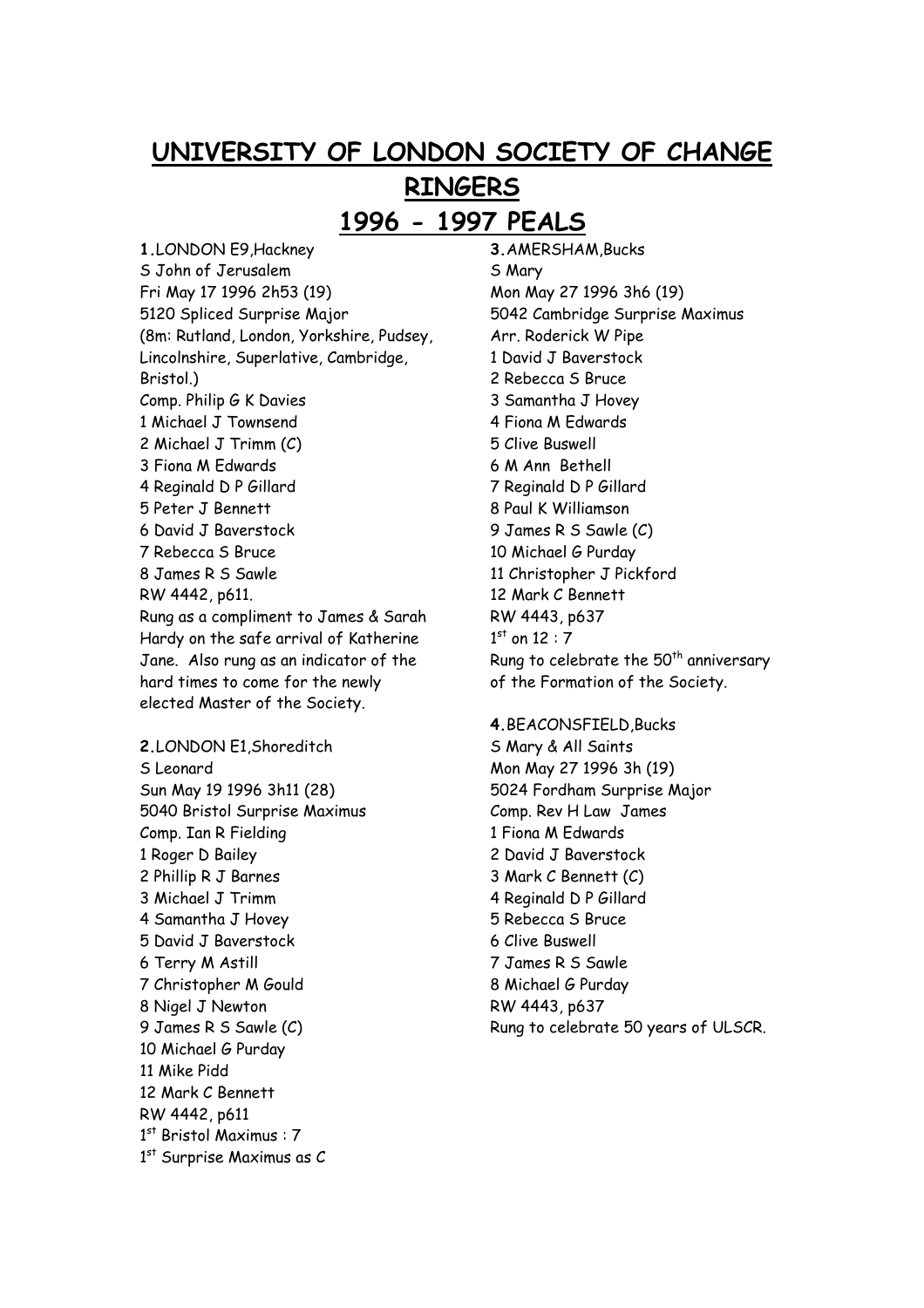**5.**LONDON SW4,Clapham the Holy Trinity Tue May 28 1996 2h15 (6) 5040 Cambridge Surprise Minor Comp. Roger D Bailey 1 Rebecca S Bruce 2 Patrick L Devine 3 David J Baverstock 4 Reginald D P Gillard 5 Fiona M Edwards 6 Michael G Purday (C) RW 4445, p683 Fastest peal on bells  $1<sup>st</sup>$  Cambridge Minor : 5 Rung by 6 freshers of this academic year, and  $1<sup>st</sup>$  fresher's peal for the society for more than 10 years.

**6.**KINGSTON UPON THAMES,Surrey All Saints Sun Jun 2 1996 3h22 (19) 5184 Bristol Surprise Maximus Comp. Roger Baldwin 1 Rebecca S Bruce 2 Michael J Trimm (C) 3 Fiona M Edwards 4 Samantha J Hovey 5 Michael J Townsend 6 Ruth Blackwell 7 David J Baverstock 8 Christopher M Gould 9 Roger D Bailey 10 Mark C Bennett 11 James R S Sawle 12 Simon J Gay RW 4446, p707 Rung as part of Society's 50th anniversary celebrations.

**7.**IPSWICH,Suff S Mary-le-Tower Sat Jun 8 1996 3h25 (35) 5042 Cambridge Surprise Maximus Comp. Roderick W Pipe 1 Michael J Townsend 2 Fiona M Edwards 3 David J Baverstock 4 Rebecca S Bruce 5 Clive Buswell 6 Reginald D P Gillard 7 James R S Sawle (C) 8 Richard S J Saddleton 9 Roger D Bailey 10 Nigel J Newton 11 Michael J Trimm 12 Mark C Bennett RW 4448, p757 Rung as part of Society's 50<sup>th</sup> anniversary celebrations.

**8.**LONDON SW7,Imperial College Huxley Building Mon Jun 17 1996 2h27 (15) 5152 Queen's Tower Surprise Major Comp. Charles Middleton 1-2 Dickon R Love 3-4 Michael J Trimm (C) 5-6 Roger D Bailey 7-8 Mark C Bennett RW 4448, p759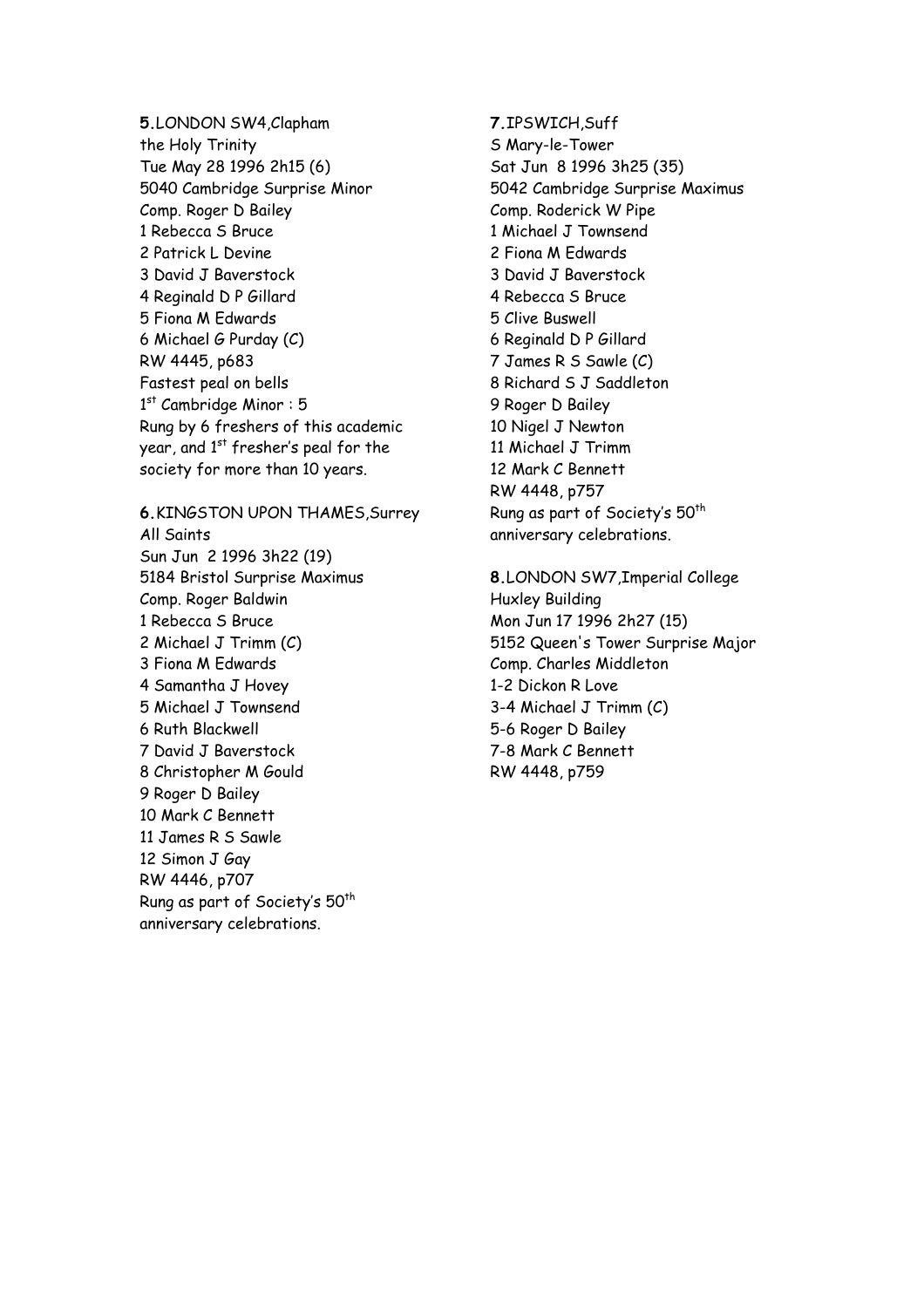**9.**LONDON EC3,City S Michael,Cornhill Sun Jun 23 1996 3h47 (42) 5009 Stedman Cinques Comp. Nigel J Newton 1 Dickon R Love 2 Rebecca S Bruce 3 David J Baverstock 4 Linda M Garton 5 Roger D Bailey 6 James R S Sawle 7 Andrew M Farmer 8 Michael J Trimm 9 Nigel J Newton (C) 10 Mike Pidd 11 Mark C Bennett 12 Ian R Fielding RW 4446, p707 Specially arranged and rung for the 50th anniversary of the Society.

**10.**LONDON SW7,Imperial College Huxley Building Mon Jun 24 1996 2h24 (15) 5024 Derby Surprise Major Comp. John R Ketteringham 1-2 Dickon R Love 3-4 Michael J Trimm (C) 5-6 Roger D Bailey 7-8 Ruth Blackwell RW 4448,p759

**11.**LONDON SE18,Woolwich S Mary Magdalene Sat Jul 13 1996 2h58 (13) 5056 Plumstead Surprise Major Comp. David W Beard 1 David J Baverstock 2 Fiona M Edwards 3 Mark C Bennett 4 Peter J Bennett 5 Reginald D P Gillard 6 Rebecca S Bruce 7 Michael J Trimm (C) 8 James R S Sawle RW 4450, p807 Also rung as birthday compliment to James Sawle, who from tomorrow, will be old enough to drive the UL mini bus. **12.**LONDON WC1,Bloomsbury

Bonham Carter House,Gower St Tue Aug 13 1996 1h53 (11) 5040 Spliced Surprise Minor (7m: (1) Cambridge, Ipswich, Bourne, Primrose, Norfolk, Hull. (2) Bourne, Ipswich. (3) Norwich. (4) Cambridge. (5) Bourne, Ispwich. (6) Norwich. (7) Cambridge.) 1-2 Linda M Garton 3-4 Ian R Fielding 5-6 Michael J Trimm (C) RW 4482,p294

**13.**LONDON EC1,City S Bartholomew the Great, Smithfield Sun Aug 25 1996 2h34 (5) 5040 Grandsire Doubles 1 Michael J Trimm (C) 2 Samantha J Hovey 3 Rosalind S Palfrey 4 Rebecca S Bruce 5 Roger D Bailey RW 4456, p958 This is believed to be 4th peal rung on these bells  $1<sup>st</sup>$  peal : 3

**14.**LONDON SW7,Imperial College Huxley Building Wed Sep 4 1996 2h28 (15) 5024 Chalkwell Surprise Major Comp. Roger D Bailey 1-2 Dickon R Love 3-4 Michael J Trimm (C) 5-6 Roger D Bailey 7-8 Nicholas W Jones RW 4461, p1083 1st peal in Method Rung as a compliment to Bev Ouzman & Marcus Wheel on the birth of their son Ian; also to Marcus Wheel & Bev Ouzman on the nirth of their son Douglas.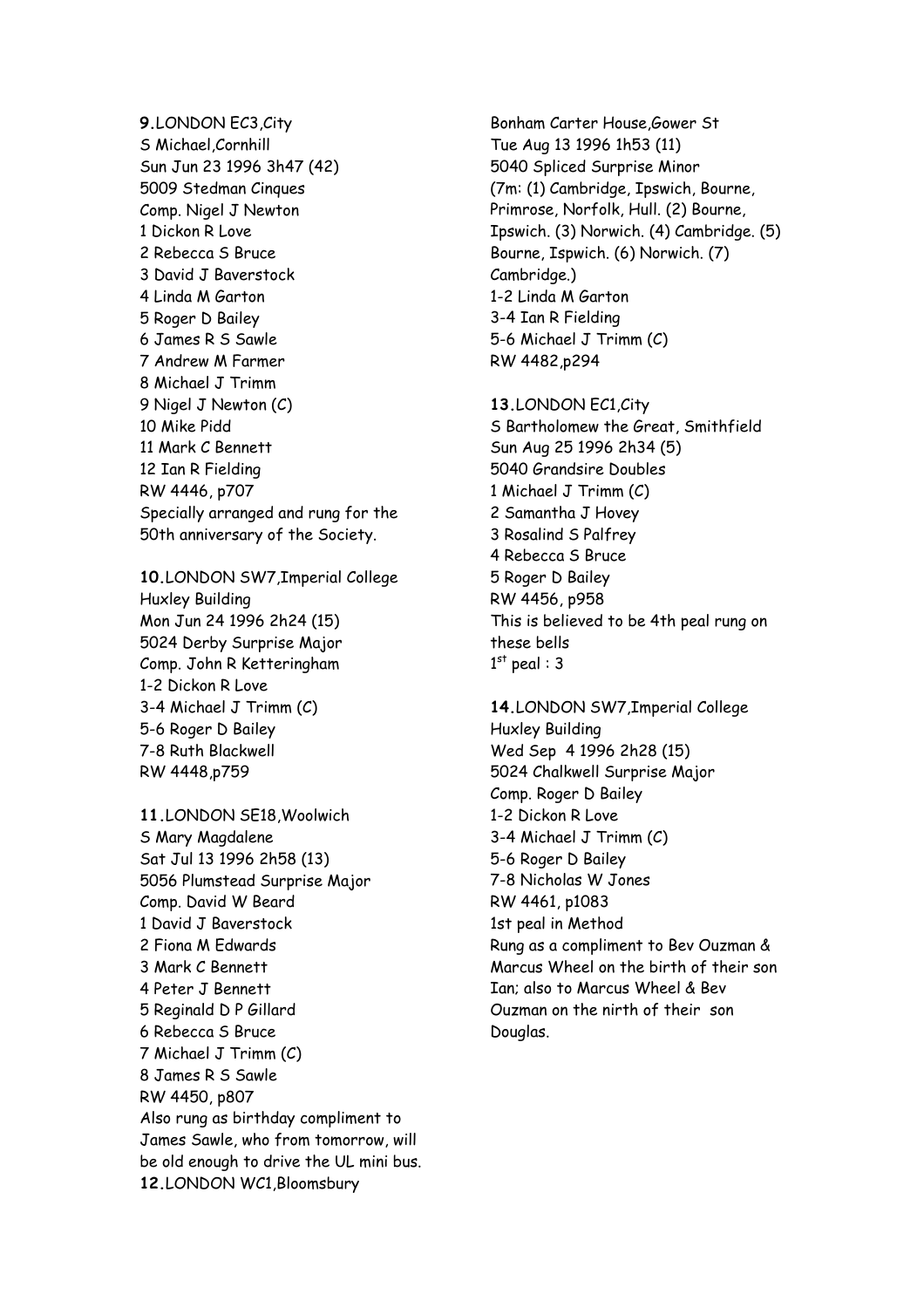**15.**LONDON E1,City Marlyn Lodge,Portsoken St Wed Oct 2 1996 2h35 (15) 5152 Bristol Surprise Major Comp. Roger D Bailey 1-2 Mark C Bennett 3-4 Nicholas W Jones 5-6 Michael J Trimm (C) 7-8 James R S Sawle RW 4461, p1083  $1<sup>st</sup>$  Bristol in hand : 1-2, 7-8 Rung by the Society's Presidential Team

**16.**LONDON SW7,Imperial College Huxley Building Wed Oct 9 1996 2h38 (15) 5040 Cambridge Surorise Royal Comp. James Clatworthy 1-2 Ruth Blackwell 3-4 Michael J Trimm (C) 5-6 Roger D Bailey 7-8 Simon J Gay 9-10 Nicholas W Jones RW 4461, p1083 1<sup>st</sup> Surprise Royal in hand : 1-2 1<sup>st</sup> Surprise Royal on inside pair : 9-10 A compliment to Tina Stoecklin on her appointment as next editor of the ringing world.

**17.**LONDON E9,Hackney S John of Jerusalem Tue Nov 5 1996 3h3 (19) 5120 Spliced Surprise Major (8m: Rutland, London, Yorkshire, Pudsey, Lincolnshire, Superlative, Cambridge, Bristol.) Comp. Philip G K Davies 1 Rebecca S Bruce 2 Fiona M Edwards 3 David J Baverstock 4 Jason W Hughes 5 Reginald D P Gillard 6 Michael J Trimm (C) 7 James R S Sawle 8 Oliver D Cross RW 4469, p1282  $1<sup>st</sup>$  8 spliced : 4 Rung to mark 50<sup>th</sup> anniversary of Society's first peal.

**18.**LONDON EC1, City Marlyn Lodge,Portsoken St Wed Nov 6 1996 2h40 (15) 5184 London Surprise Major Comp. Roger D Bailey 1-2 Mark C Bennett 3-4 Nicholas W Jones 5-6 Michael J Trimm (C) 7-8 James R S Sawle RW 4469/70, p1282 1<sup>st</sup> London away from trebles : 3-4 Completes standard 8 to handbell peals : 1-2, 7-8. Rung by Society's Presidential team to mark the 50<sup>th</sup> anniversary of the Society's 1<sup>st</sup> peal at Norwood Green on

2-11-1946.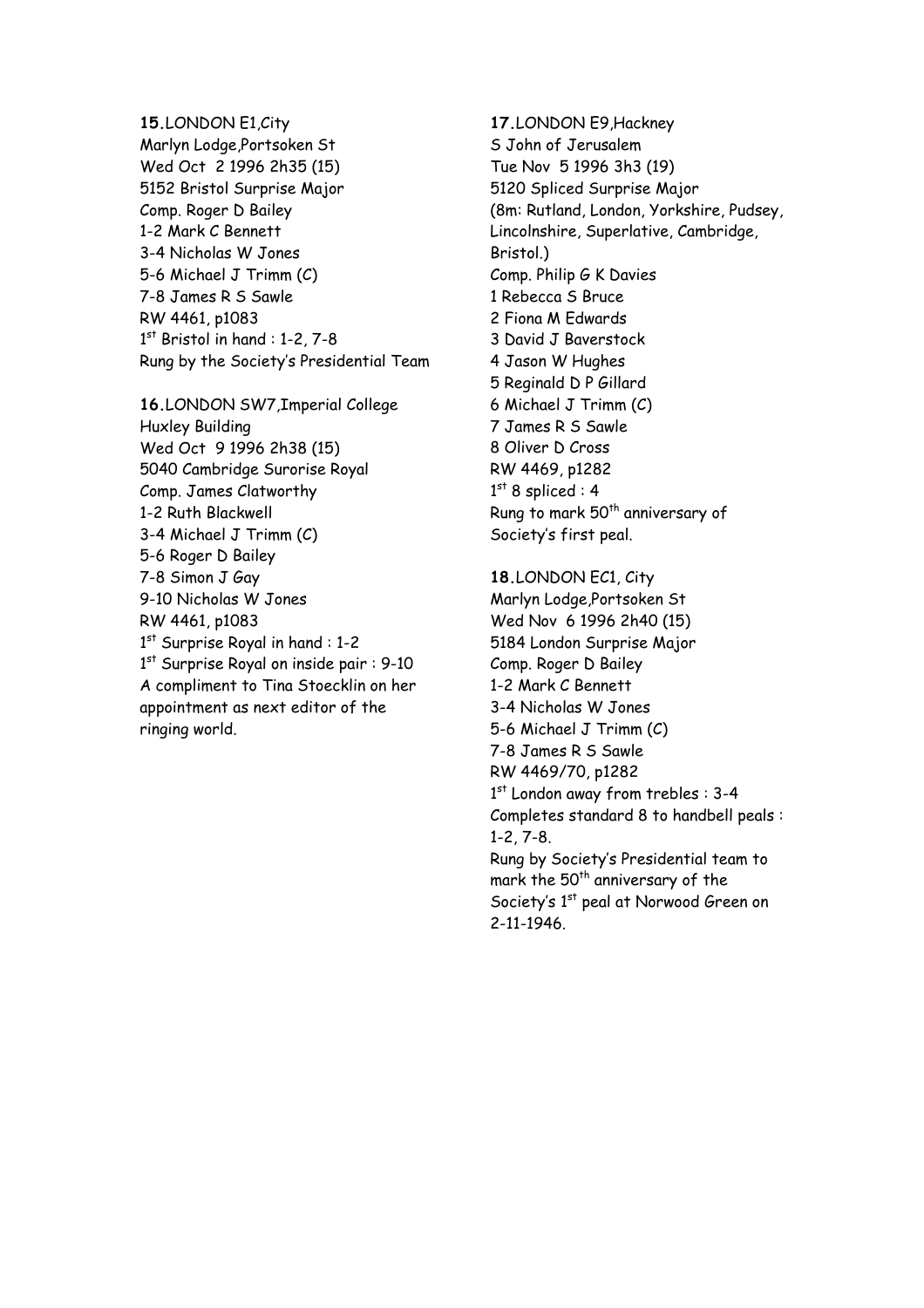**19.**LONDON E3,Bow S Mary-atte-Bow Sat Nov 23 1996 3h11 (13) 5152 Lincolnshire Surprise Major Comp. Simon Humphrey 1 Stephen R Warren 2 James R S Sawle (C) 3 Patrick L Devine 4 D Annabel Preston 5 Peter J Bennett 6 Simon M Barnes 7 Stephen J Bailey 8 Oliver D Cross RW 4476, p147  $1<sup>st</sup>$  on  $8:1$  $1<sup>st</sup>$  in method : 4,6,7 1st Surprise : 4 For Dinner Day

**20.**TEWKESBURY,Glos Abbey of S Mary the Virgin Sat Dec 7 1996 3h28 (27) 5125 Grandsire Cinques Comp. Robert B Smith 1 Rebecca S Bruce 2 Fiona M Edwards 3 Samantha J Hovey 4 Peter J Bennett 5 Reginald D P Gillard 6 Simon M Barnes 7 James R S Sawle (C) 8 Jason W Hughes 9 Christopher M Gould 10 David J Baverstock 11 Mark C Bennett 12 Oliver D Cross RW 4476, p147  $1<sup>st</sup>$  on 12 : 4.6

**21.**FARNBOROUGH,Hants S Peter Sat Dec 14 1996 2h50 (6) 5152 Spliced Surprise Major (4m: 1312 Bristol, 1280 London, Cambridge, Superlative. 113 changes of method, all the work) Comp. Albert J Pitman 1 D Annabel Preston 2 Rebecca S Bruce 3 Fiona M Edwards 4 Ruth Blackwell 5 Roger D Bailey 6 Mark C Bennett (C) 7 David J Baverstock 8 James R S Sawle RW 4472, p35  $50<sup>th</sup>$  this year : 8  $1<sup>st</sup>$  spliced surprise as C

#### **22.**GREAT ILFORD,Ess

S Mary the Virgin Sun Dec 15 1996 2h28 (7) 5040 Surprise Minor (7m: 1 extent each of Carlisle, Norwich, York, London, Durham, Wells, Cambridge) 1 Fiona M Edwards 2 Rebecca S Bruce 3 David J Baverstock 4 Linda M Garton 5 James R S Sawle (C) 6 Ian R Fielding RW 4476, p147  $1<sup>st</sup>$  7 minor : 2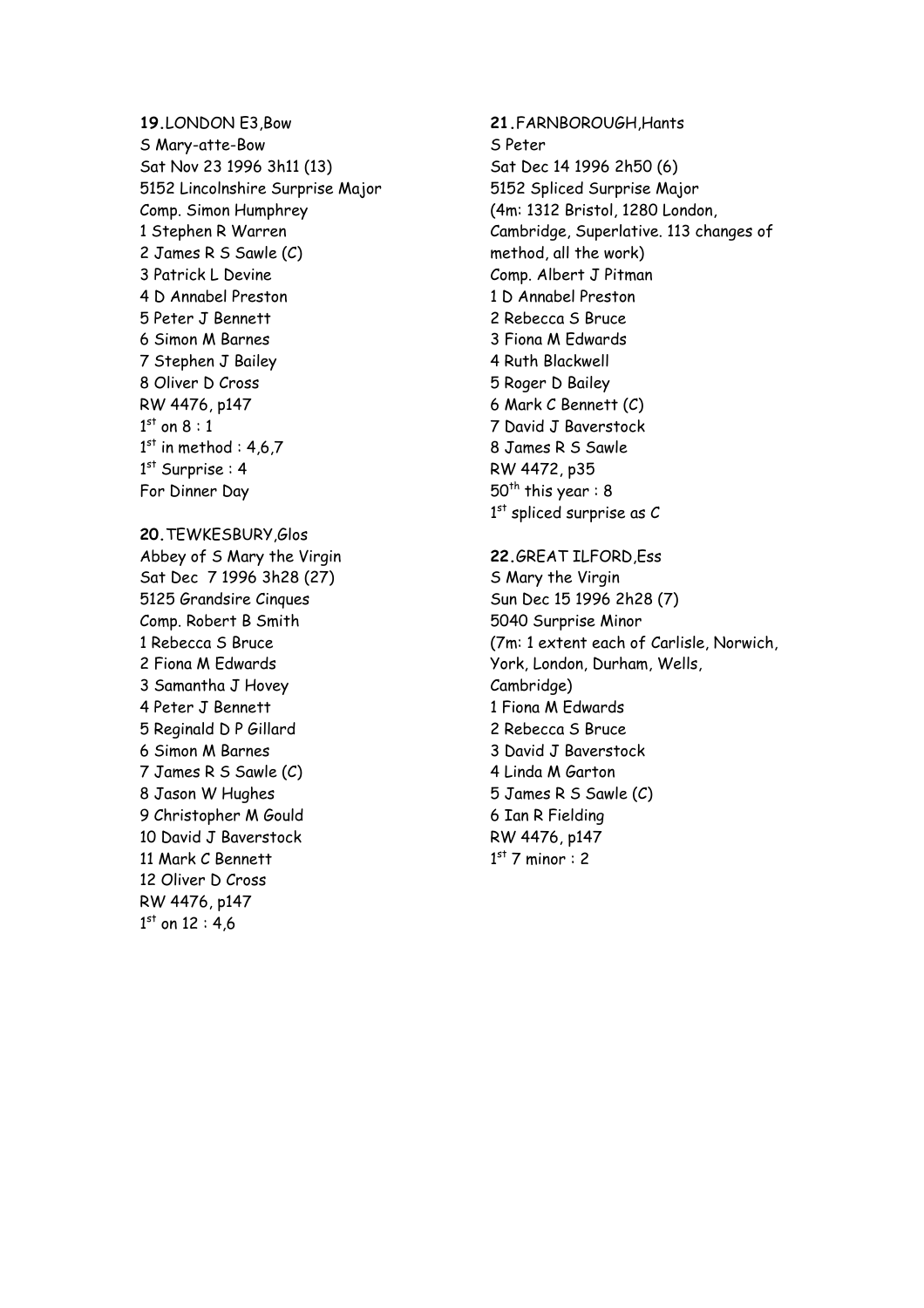**23.**LONDON SE16,Bermondsey S James Fri Jan 17 1997 2h54 (14) 5056 Yorkshire Surprise Major Comp. Anthony J Cox 1 David J Baverstock 2 Fiona M Edwards 3 D Annabel Preston 4 Simon M Barnes 5 Stephen J Bailey 6 Oliver D Cross 7 Michael G Purday (C) 8 Rebecca S Bruce RW 4476, p143  $1<sup>st</sup>$  in method : 3 Rung by an undergraduate band as a compliment to Society President Michael Trimm on getting de-plastered

**24.**LONDON EC1,City S Sepulchre without Newgate Sun Jan 19 1997 3h29 (28) 5136 Bristol Surprise Maximus Comp. James R S Sawle 1 Peter J Bennett 2 Fiona M Edwards 3 Rebecca S Bruce 4 Ruth Blackwell 5 Roger D Bailey 6 David J Baverstock 7 James R S Sawle (C) 8 Oliver D Cross 9 John R Peverett 10 Christopher M Gould 11 Michael G Purday 12 Mark C Bennett RW 4476, p143  $1<sup>st</sup>$  Maximus : 1

**25.**LONDON SW16,Streatham S Leonard Fri Feb 14 1997 2h43 (12) 5056 Bristol Surprise Major Comp. W E Critchley 1 D Annabel Preston 2 David J Baverstock 3 Reginald D P Gillard 4 Fiona M Edwards 5 Oliver D Cross 6 Stephen J Bailey 7 Michael G Purday (C) 8 Rebecca S Bruce RW 4485, p371 For Peal Weekend Rung on St Valentine's Day by an undergraduate singles band, who had nothing better to do.

**26.**LONDON EC1,City S Sepulchre without Newgate Sat Feb 15 1997 3h33 (28) 5042 Yorkshire Surprise Maximus Arr. Mark C Bennett 1 Ruth Blackwell 2 Michael J Trimm 3 Mark C Bennett (C) 4 Samantha J Hovey 5 Reginald D P Gillard 6 Peter J Bennett 7 Jason W Hughes 8 Stephen J Bailey 9 Christopher M Gould 10 Roger D Bailey 11 David J Baverstock 12 Oliver D Cross RW 4485, p371  $1<sup>st</sup>$  blows in method : 5.6.8 For Peal Weekend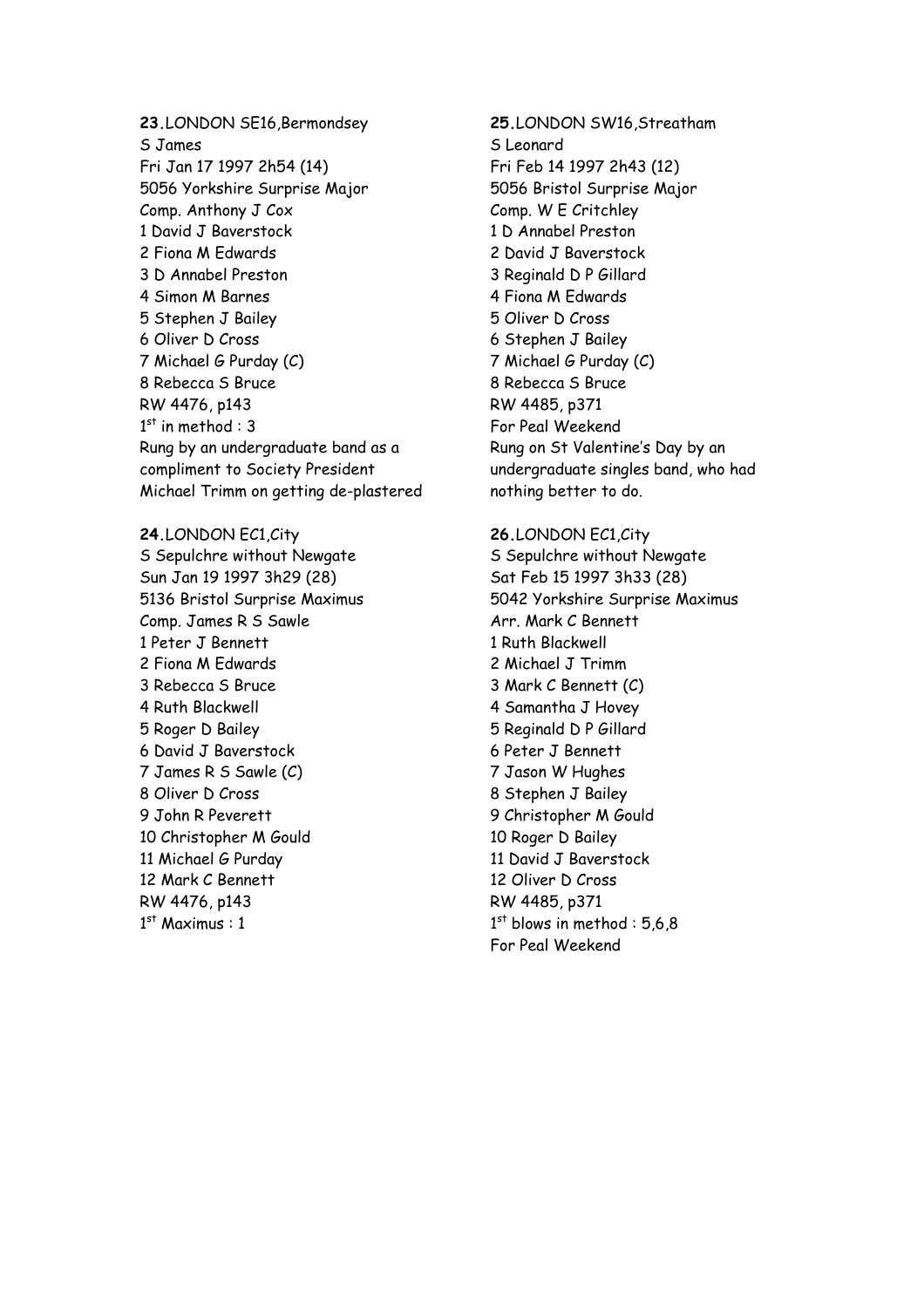**27.**LONDON E3,Bow S Mary-atte-Bow Sat Feb 15 1997 2h49 (13) 5088 Superlative Surprise Major Comp. Anthony J Cox 1 D Annabel Preston 2 Rebecca S Bruce 3 Patrick L Devine 4 Simon M Barnes 5 Richard S J Saddleton 6 Fiona M Edwards 7 Michael G Purday (C) 8 James R S Sawle RW 4485, p371 Fpr Peal Weekend

**28.**LONDON NW10,Willesden S Mary Sat Feb 15 1997 2h31 (7) 5040 Cambridge Surprise Minor Comp. Roger D Bailey 1 Jason W Hughes 2 Stephen R Warren 3 Simon M Barnes 4 Peter J Bennett 5 Roger D Bailey (C) 6 Reginald D P Gillard RW 4485, p371  $1<sup>st</sup>$  peal inside : 2 For Peal Weekend

**29.**LONDON EC2,City S Mary-le-Bow,Cheapside Sun Feb 16 1997 3h40 (42) 5042 Cambridge Surprise Maximus Comp. Roger D Bailey 1 Rebecca S Bruce 2 David J Baverstock 3 Samantha J Hovey 4 Fiona M Edwards 5 Stephen J Bailey 6 Jason W Hughes 7 Roger D Bailey 8 Michael J Trimm 9 James R S Sawle (C) 10 Oliver D Cross 11 Michael G Purday 12 Mark C Bennett RW 4485, p371 **30.**LONDON E3,Bow

S Mary-atte-Bow Fri Feb 21 1997 2h55 (13) 5088 London Surprise Major Comp. James W Washbrook 1 Patrick L Devine 2 Michael J Trimm 3 Reginald D P Gillard 4 Fiona M Edwards 5 David J Baverstock 6 Oliver D Cross 7 Jason W Hughes (C) 8 Michael G Purday RW 4494, p614  $1<sup>st</sup>$  in method : 3.7

**31.**LONDON SW7,Imperial College Huxley Building Wed Mar 19 1997 2h24 (15) 5088 Uxbridge Surprise Major Comp. Stanley Jenner 1-2 Nicholas W Jones 3-4 Michael J Trimm (C) 5-6 Roger D Bailey 7-8 James R S Sawle RW 4484, p346 Rung as an engagement compliment to David James and Frances Caley

**32.**LONDON SW7,Imperial College Huxley Building Mon Mar 24 1997 2h37 (12) 5040 Cambridge Surprise Royal Comp. James Clatworthy 1-2 Nicholas W Jones 3-4 Michael J Trimm (C) 5-6 Roger D Bailey 7-8 Julia R Cater 9-10 Robin R Churchill RW 4486, p401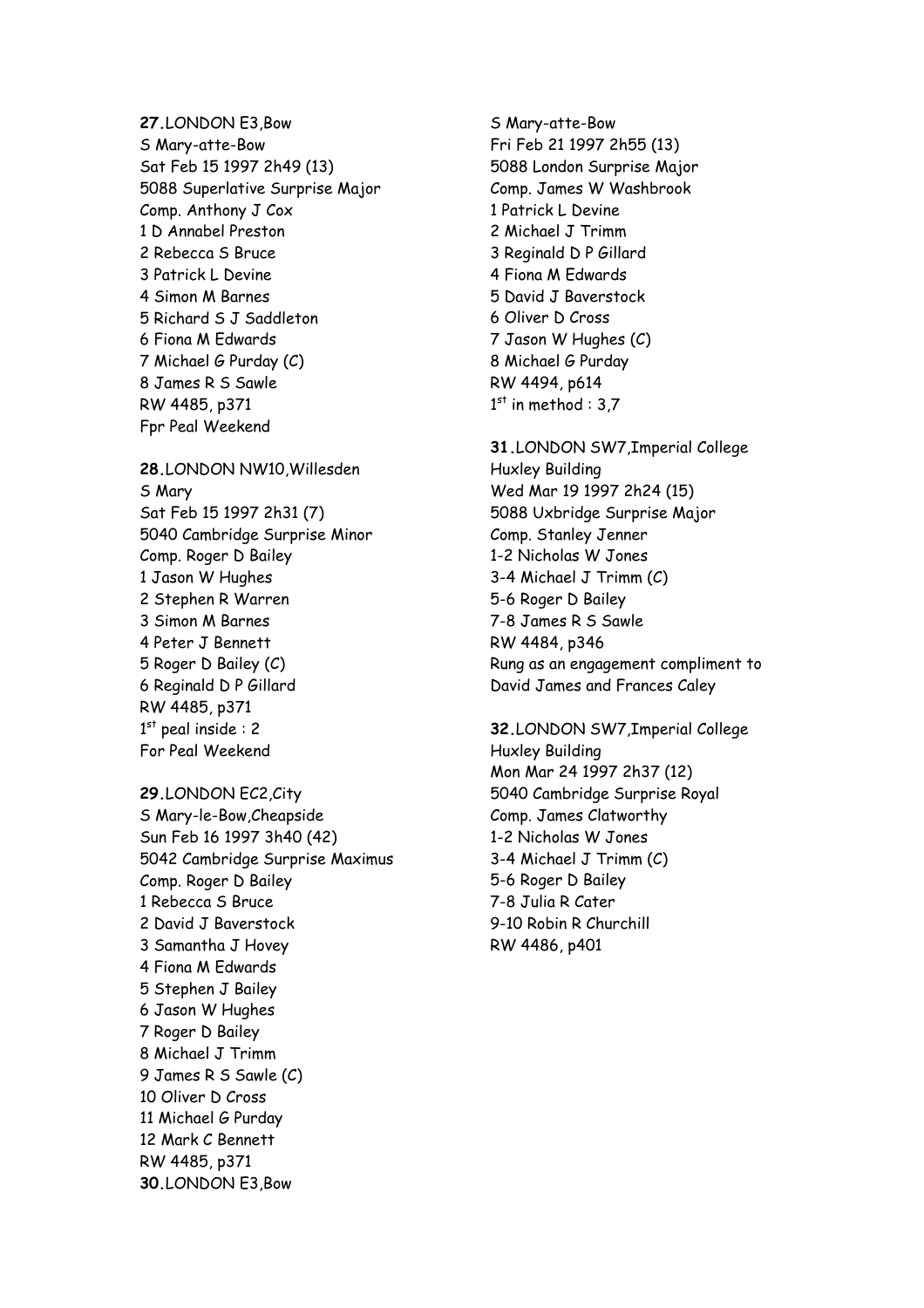**33.**LONDON SW4,Clapham 18 Bramfield Road Fri Apr 11 1997 2h29 (15) 5120 Spliced Surprise Major (8m: Rutland, London, Yorkshire, Pudsey, Lincolnshire, Superlative, Cambridge, Bristol.) Comp. Philip G K Davies 1-2 Mark C Bennett 3-4 Nicholas W Jones 5-6 Michael J Trimm (C) 7-8 James R S Sawle RW 4490, p513  $1<sup>st</sup>$  handbell peal 8 spliced : 1-2, 3-4, 7-8 and as C By Society's Presidential Team.

**34.**MELDRETH,Cambs the Holy Trinity Sat Apr 19 1997 2h42 (11) 5184 Bristol Surprise Major Comp. Timothy G Pett 1 David J Baverstock 2 Paul S Seaman (C) 3 Reginald D P Gillard 4 Jason W Hughes 5 Fiona M Edwards 6 James R S Sawle 7 Michael G Purday 8 Roger D Bailey RW 4490, p511  $100<sup>th</sup>$  peal in tower : 2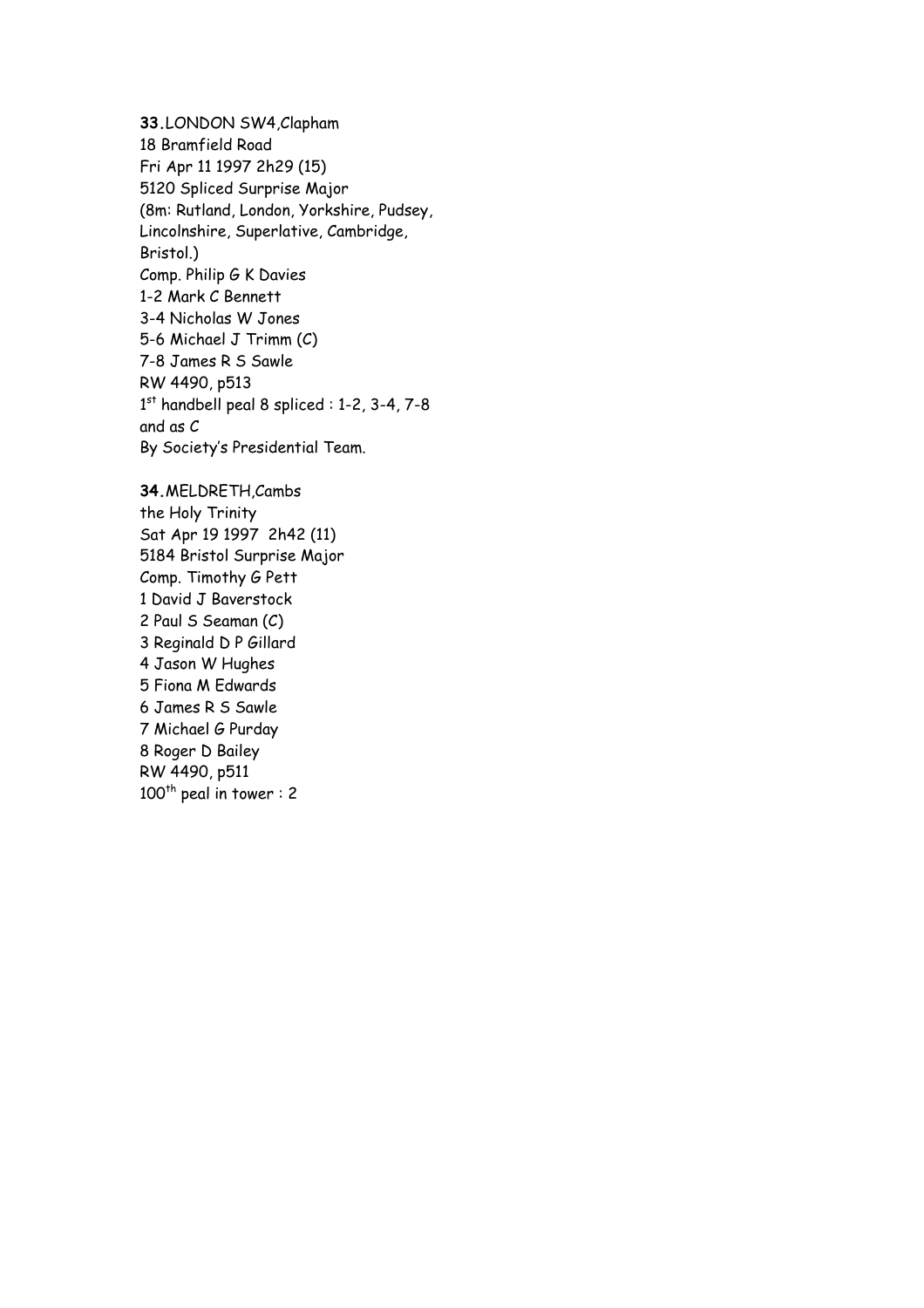# **ST OLAVE'S SOCIETY 1996-1997 PEALS.**

**1.**GREAT ILFORD,Ess S Mary the Virgin Sat Jun 8 1996 2h48 (7) 5088 Belfast Surprise Major Comp. Stephen D Chandler 1 Michael J Townsend 2 Fiona M Edwards 3 Mark C Bennett 4 Michael J Trimm (C) 5 David J Baverstock 6 James R S Sawle 7 Richard A Pearce 8 Reginald D P Gillard RW 4448, p758 1st in method : 2,8

**2.**LONDON E1,City Marlyn Lodge,Portsoken St Wed Jun 12 1996 2h10 (15) 5088 Plain Bob Major Comp. Richard A Pearce 1-2 Nicholas W Jones 3-4 Richard A Pearce 5-6 Michael J Trimm 7-8 James R S Sawle (C) RW 4448, p759

**3.**LONDON E1,City Marlyn Lodge,Portsoken St Tue Aug 6 1996 2h20 (11) 5088 Yorkshire Surprise Major Comp. Ian R Fielding 1-2 Ian R Fielding 3-4 Michael J Trimm (C) 5-6 Richard A Pearce 7-8 James R S Sawle RW 4456, p961

**4.**HIGH WYCOMBE,Bucks All Saints Sat Aug 17 1996 3h24 (30) 5042 Cambridge Surprise Maximus Comp. Roger D Bailey 1 Ian W Davies 2 David J Baverstock 3 Fiona M Edwards 4 Christopher M Gould 5 Reginald D P Gillard 6 Michael J Townsend 7 Clive Buswell 8 Peter J Bruce 9 James R S Sawle (C) 10 Rebecca S Bruce 11 John R Peverett 12 Mark C Bennett RW 4458, p1009  $1<sup>st</sup>$  on 12 : 1 completes Cambridge Family Minor To Maximus : 6

**5.**BASSALEG,Gwent S Basil Mon Aug 26 1996 2h45 (9) 5040 Minor (7m: Norwich S, Kent TB, Cambridge S, Beverley S, Surfleet S, St Clements College Bob, Plain Bob.) 1 Peter S Bennett 2 Dickon R Love 3 David J Baverstock 4 Mark C Bennett 5 Reginald D P Gillard 6 Simon C Farrar (C) RW 4456, p961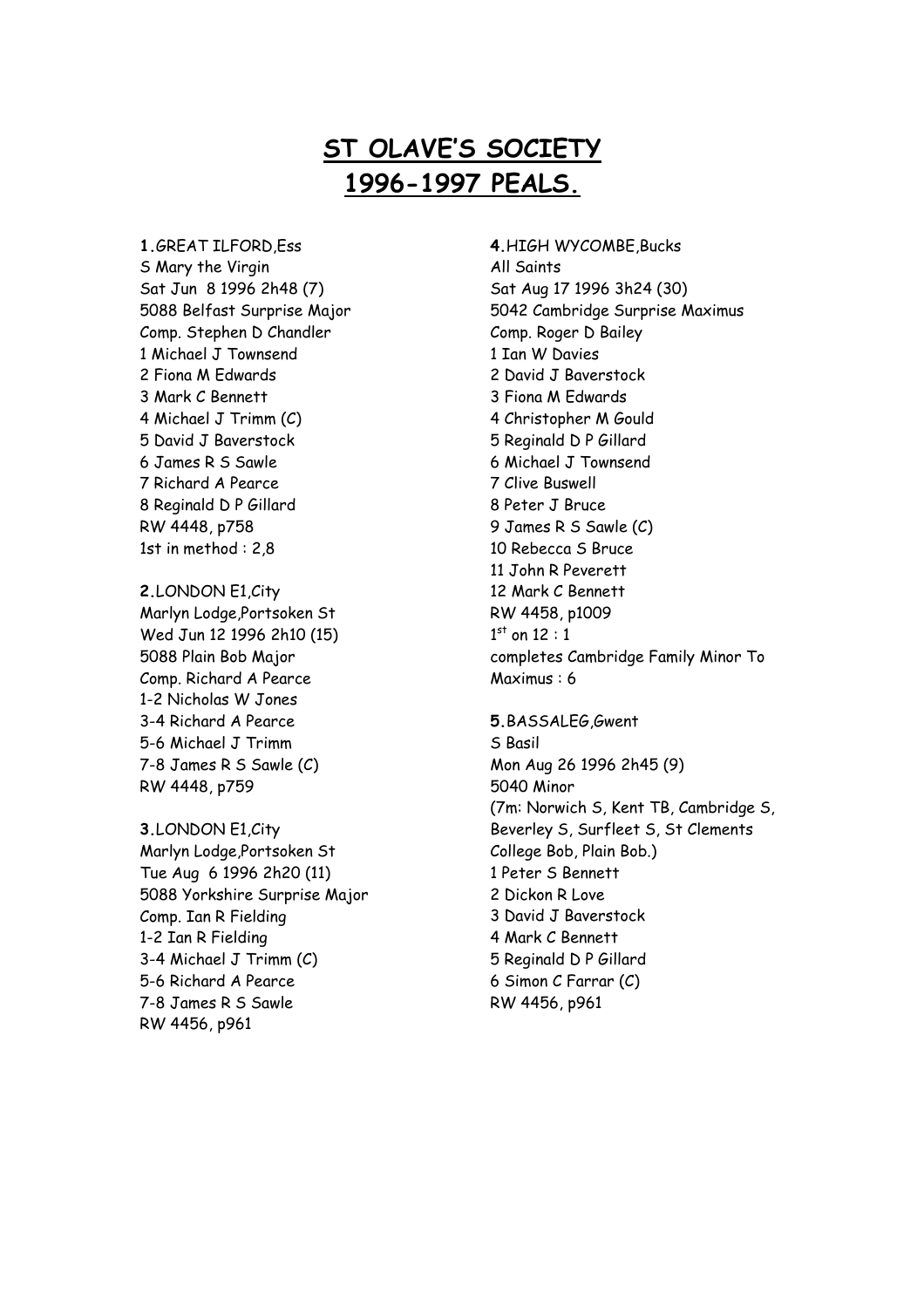**6.**LONDON E1,City Marlyn Lodge,Portsoken St Mon Sep 16 1996 2h22 (15) 5088 Lincolnshire Surprise Major Comp. William Barton 1-2 James R S Sawle 3-4 Richard A Pearce 5-6 Roger D Bailey 7-8 Michael J Trimm (C) RW 4461, p1084 1<sup>st</sup> Lincolnshire in hand : 3-4

**7.**EARL SHILTON,Leics SS Simon & Jude Sat Sep 28 1996 2h41 (12) 5088 London Surprise Major Comp. James W Washbrook 1 Gail L Wade 2 David J Baverstock 3 Fiona M Edwards 4 Samantha J Hovey 5 Rebecca S Bruce 6 James R S Sawle 7 Michael J Trimm 8 Terry M Astill (C) RW 4463, p1129

**8.**LONDON E1,City Marlyn Lodge,Portsoken St Mon Nov 11 1996 2h22 (15) 5090 Cambridge Surprise Major Comp. Brian D Price 1-2 James R S Sawle 3-4 Richard A Pearce 5-6 Roger D Bailey 7-8 Michael J Trimm (C) RW 4469/70, p1285  $1<sup>st</sup>$  Cambridge in hand : 3-4

**9.**WORCESTER,Worcs All Saints Sat Dec 7 1996 495h49 (20) 5042 Cambridge Surprise Maximus Comp. Roderick W Pipe 1 John R Ridley 2 David J Baverstock 3 Stephen J Bailey 4 Reginald D P Gillard 5 Fiona M Edwards 6 Philip A Abbey 7 James R S Sawle (C) 8 Thomas E Hinton 9 Rebecca S Bruce 10 Oliver D Cross 11 Conrad D Warford 12 Mark C Bennett RW 4476, p147  $1<sup>st</sup>$  peal on  $12:3$  $50<sup>th</sup>$  peal : 4  $75<sup>th</sup>$  peal : 5  $225<sup>th</sup>$  on tower bells : 10  $50<sup>th</sup>$  this year : 11

**10.**GREAT ILFORD,Ess S Mary the Virgin Sun Feb 2 1997 2h44 (7) 5280 Glasgow Surprise Major Comp. Nathan J Pitstow 1 D Annabel Preston 2 Michael J Trimm (C) 3 Fiona M Edwards 4 Peter J Bennett 5 Rebecca S Bruce 6 James R S Sawle 7 Michael G Purday 8 Richard A Pearce RW 4481, p269  $1<sup>st</sup>$  in method : 3.4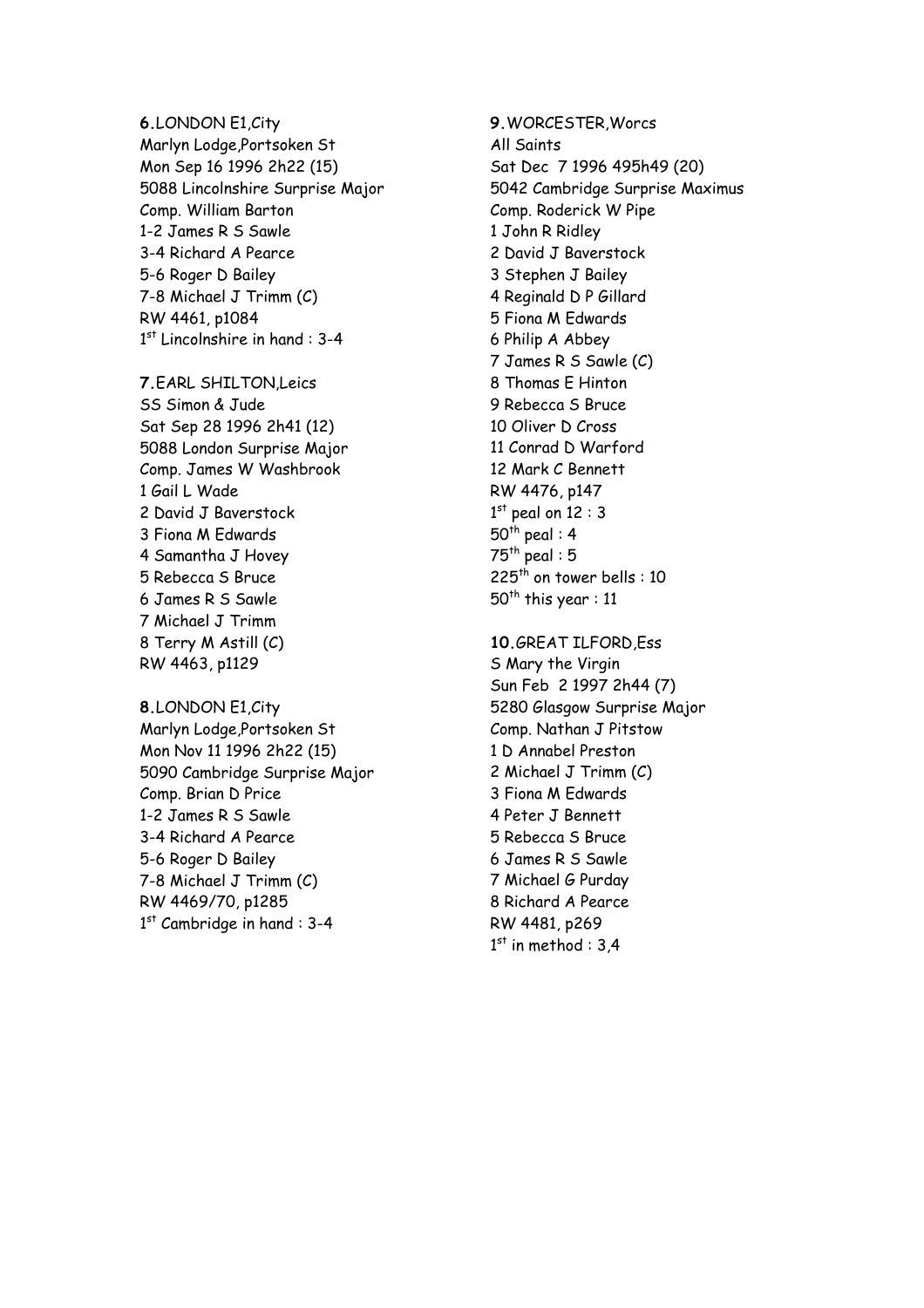**11.**LONDON SW7,Imperial College Huxley Building Mon Feb 10 1997 2h34 (12) 5040 Cambridge Surprise Royal Comp. James Clatworthy 1-2 Stuart M Cox 3-4 Michael J Trimm (C) 5-6 Roger D Bailey 7-8 Simon J Gay 9-10 Richard A Pearce RW 4481, p269 1st Surprise Royal in hand : 9-10

**12.**LONDON E1,Shoreditch S Leonard Sun Feb 23 1997 2h44 (9) 5088 Bristol Surprise Major Comp. J W Parker 1 Simon J Davies 2 Oliver D Cross (C) 3 Richard M Hobbs 4 Richard A Pearce 5 Stephen J Bailey 6 Mark C Bennett 7 Michael G Purday 8 Alan Regin 1st in method as conductor

**13.**LONDON EC3,City S Olave, Belfry Tue Mar 25 1997 2h15 (12) 5088 Plain Bob Major 1-2 Rupert J Cheeseman 3-4 Richard A Pearce 5-6 Michael J Trimm 7-8 James R S Sawle (C) RW 4487, p430  $50<sup>th</sup>$  peal as C Rung to congratulate Dr Peter J Bennett on obtaining his PhD ( rung for Pete's Sake)

**14.**LONDON E2,Bethnal Green 4 Sidney House, Old Ford Rd Wed Apr 9 1997 2h14 (15) 5024 Double Norwich Court Bob Major Comp. E Bankes James 1-2 Ruth Blackwell 3-4 Richard A Pearce 5-6 Michael J Trimm (C) 7-8 James R S Sawle RW 4490, p513  $1<sup>st</sup>$  handbell peal in method : 3-4, 7-8 Rung to mark the release of ringer 1-2 from the Old Bailey after 16 years. **15.**DORNEY,Bucks S James Sat Apr 26 1997 2h30 (7) 5040 Spliced Surprise Minor (41m: Allendale, Alnwick, Annable's London, Bacup, Bamborough, Berwick, Beverley, Bourne, Cambridge, Canterbury, Carlisle, Chester, Coldstream, Cunecastre, Durham, Hexham, Hull, Ispwich, Kelso, Lightfoot, Lincoln, London, Morpeth, Munden, Netherseale, Newcastle, Norfolk, Northumberland, Norwich, Primrose, Rossendale, Sandiacre, Stamford, Surfleet, Warkworth, Wearmouth, Wells, Westminster, Whitley, Wooller, York.) Comp. Philip A B Saddleton 1 Rebecca S Bruce 2 Roger D Bailey 3 Reginald D P Gillard 4 Mark C Bennett 5 Michael J Trimm (C) 6 Richard A Pearce RW 4495, p635 Most Surprise Minor Methods to peal : 3, 4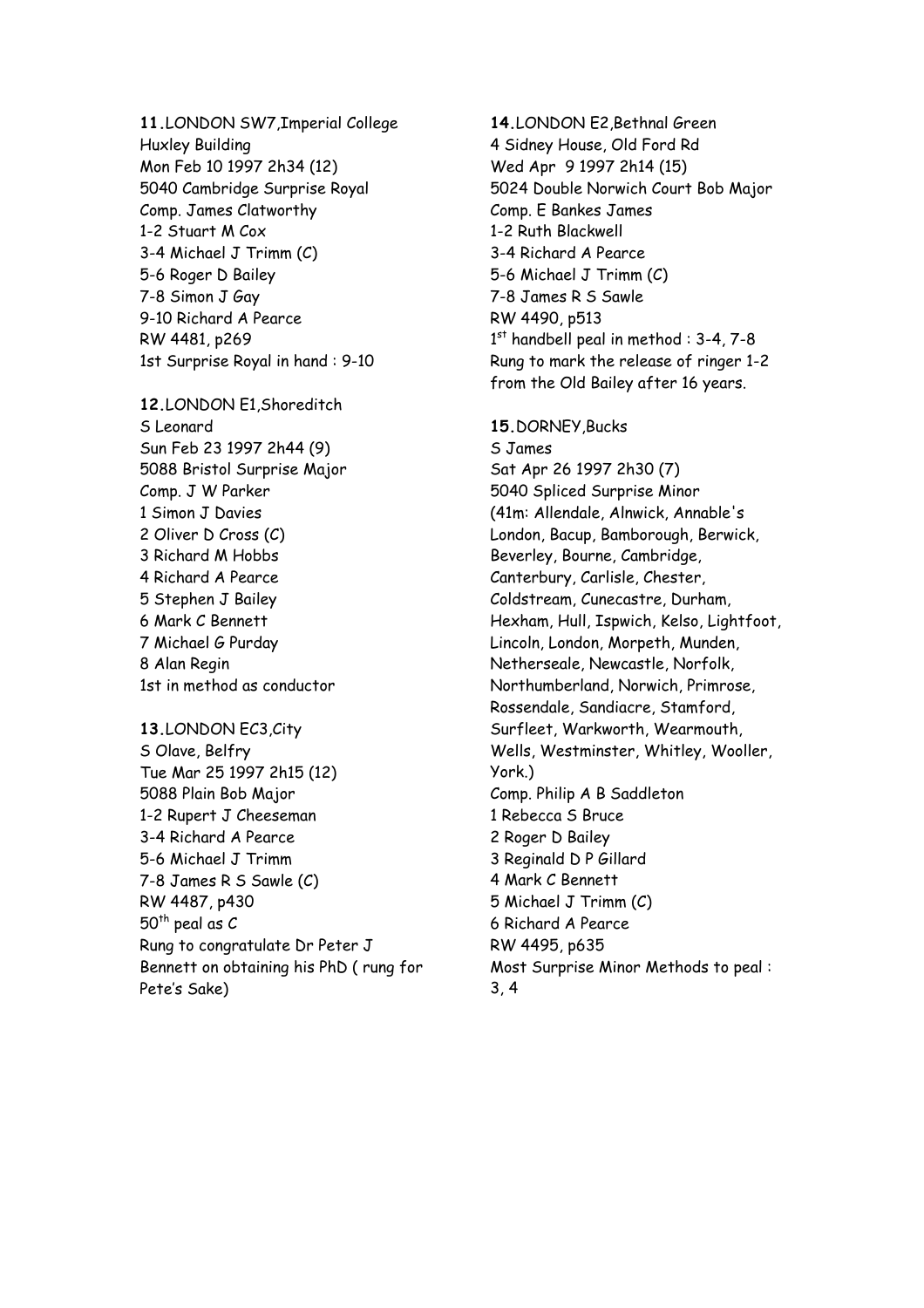### **PEAL COMPOSITIONS**

Peal numbers 1, 17 & 33 5120 Spliced Surprise Major (8 methods) Philip G K Davies

| 23456 M   | В | W | Н | Methods             |
|-----------|---|---|---|---------------------|
| 34256     |   |   | 2 | B*YYYCPNN*          |
| 52436     |   | 2 | 2 | RY*LLLLLRL*YYN*LYL* |
| 35426     |   |   |   | RRRRRR*NSN          |
| $56243 -$ |   |   | 2 | NNS*PSCY*SSSSSSCS*  |
| 54263     |   |   | 2 | YCCY * R * NNPR *   |
| $24653 -$ |   |   |   | $R*BBB*LRR*$        |
| 65243     |   |   |   | $RC*CPC*$           |
| 32546     |   |   |   | CCP*NYPP*           |
| 24365     |   |   |   | $PP*BBB$            |

2 part. 896 Rutland, 704 each Lincolnshire & Yorkshire, 640 Cambridge, 576 each London, Pudsey & Superlative, 448 Bristol; 88 changes of method, all the work.

Peal number 2 5040 Bristol Surprise Maximus Ian R Fielding

Peal numbers 5 & 28 5040 Cambridge Surprise Minor Roger Bailey

5184 Bristol Surprise Maximus

| 23456 M   | M | H        |
|-----------|---|----------|
| 42356     |   |          |
| 54326     |   |          |
| $24365$ s | s | SS       |
| 53462     |   |          |
| 65432     |   |          |
| 23456     |   | $S = -S$ |

Peal Number 3 5042 Cambridge Surprise Maximus Arr. Roderick W Pipe

| 23456 M   | M                            | н    |  |
|-----------|------------------------------|------|--|
| 34256     |                              |      |  |
| 25346     |                              |      |  |
| $56342 -$ |                              | $2*$ |  |
| $43265 -$ |                              | 3    |  |
| $62534 -$ |                              |      |  |
| $32456 -$ | S                            |      |  |
|           | Round 2 changes after wrong. |      |  |
|           | 2* may be called WHW         |      |  |

Peal Number 4 5024 Fordham Surprise Major Rev. H Law James

| 23456 M | R | W |   |
|---------|---|---|---|
| 35264 2 |   | 2 |   |
| 56342   |   | κ | 3 |
| 64523   |   | 3 | 3 |
| 42635   |   | κ | ς |
| 23456   |   | ર |   |

| Roger Baldwin |   |   |
|---------------|---|---|
| 23456 M       | W | н |
| 53462 s       | S |   |
| 26435         |   |   |
| 32465         |   | ς |
| 64523         |   |   |
| 35426         |   |   |
| 23456         |   |   |

 $\frac{23456}{42356}$  W H  $\frac{42356}{54326}$  3  $54326 -$  ss<br>32456 2 3 32456 2<br>42356 3 42356 3 -

3 part. 3 = SBB.

Peal number 6

Peal number 7 5042 Cambridge Surprise Major Roderick W Pipe

| 23456 M   | W                           | Η  |  |
|-----------|-----------------------------|----|--|
| 42356     |                             |    |  |
| 34256     | ्र                          |    |  |
| 53246     |                             |    |  |
| 43265 s   | S                           | ्र |  |
| $62534 -$ |                             |    |  |
| $32456 -$ | S                           |    |  |
|           | Round 2 changes after wrong |    |  |
|           |                             |    |  |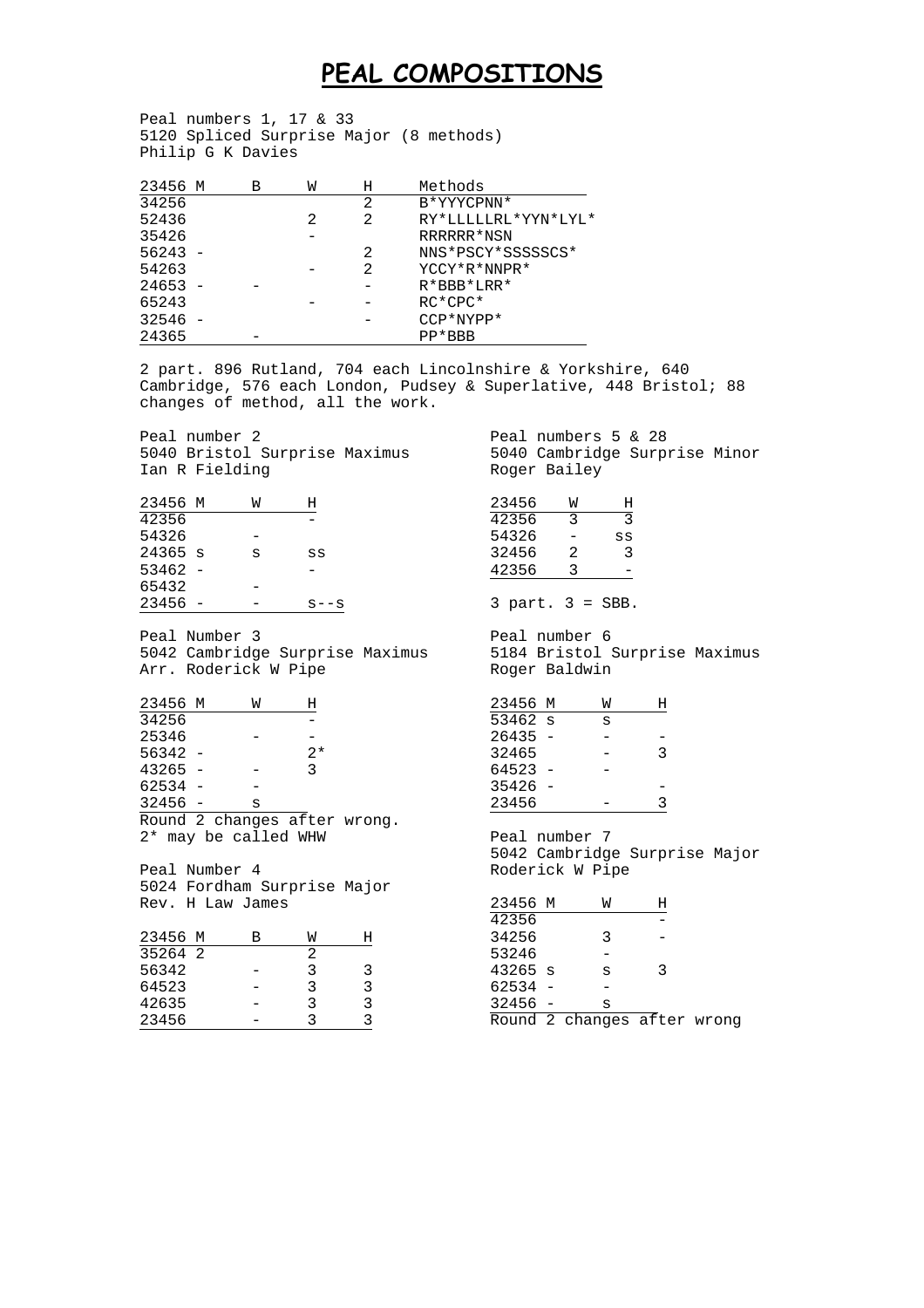Peal number 8 5152 Queen's Tower Surprise Major Charles Middleton  $\frac{23456 \text{ M}}{35264 \text{ 2}}$   $\frac{\text{W}}{2}$   $\frac{\text{H}}{3}$  $\frac{35264}{56234}$  2 2 3 56234 2<br>64523 2 2 64523 2 2 42635 2 2 3<br>23456 2 2 3 23456 2 Peal number 9 5009 Stedman Cinques Nigel J Newton 2314567890E 1 2 6 7 9 16 18 22 \_\_\_\_\_\_\_\_\_\_\_\_\_\_\_\_\_\_\_\_\_\_\_\_\_\_\_\_\_\_\_\_\_\_\_ 2364517809E s s 345261 a 3245617890E s - 53126478E90 - s s s }  $234165$  s - s s }<br>312465 s - }  $Y$  $312465$  s -  $\begin{matrix} 3 & -2 \ 1 & 43265 \end{matrix}$ 143265 s -  $\begin{array}{ccc} 1 & 3 & 3 & 5 \\ 4 & 2 & 13 & 65 \end{array}$  s -  $\begin{array}{ccc} 3 & 3 & 3 \\ 3 & 5 & 3 \end{array}$  x 421365 231564 - s  $524361$  s s s<br>134265 Y 134265<br>3245610E987 b 3245610E987 b 5312640E897 s s s s<br>421365 Y 421365 2315640789E - s s 52436187E90 - s s s 134265 Y 324561879E0 c<br>1342658709E X 1342658709E X \_\_\_\_\_\_\_\_\_\_\_\_\_\_\_\_\_\_\_\_\_\_\_\_\_\_\_\_\_\_\_\_\_\_\_

Rounds in 3 changes.  $a = 5,14s,16s,18s$ b = 2,3,7,9s,13s,14,15,16,17,18,19 (20 sixes)  $c = 7, 9, 10$ 

Peal number 10 5024 Derby Surprise Major John R Ketteringham

| 23456   | м | M | R | н |
|---------|---|---|---|---|
| 35264   | 2 | 2 |   | ર |
| 56342   | 2 | 2 |   |   |
| 45623   | 3 |   |   |   |
| (52436) |   |   |   |   |
| 42635   |   | 3 |   | 3 |
| 23456   | 2 | 2 |   | ς |
|         |   |   |   |   |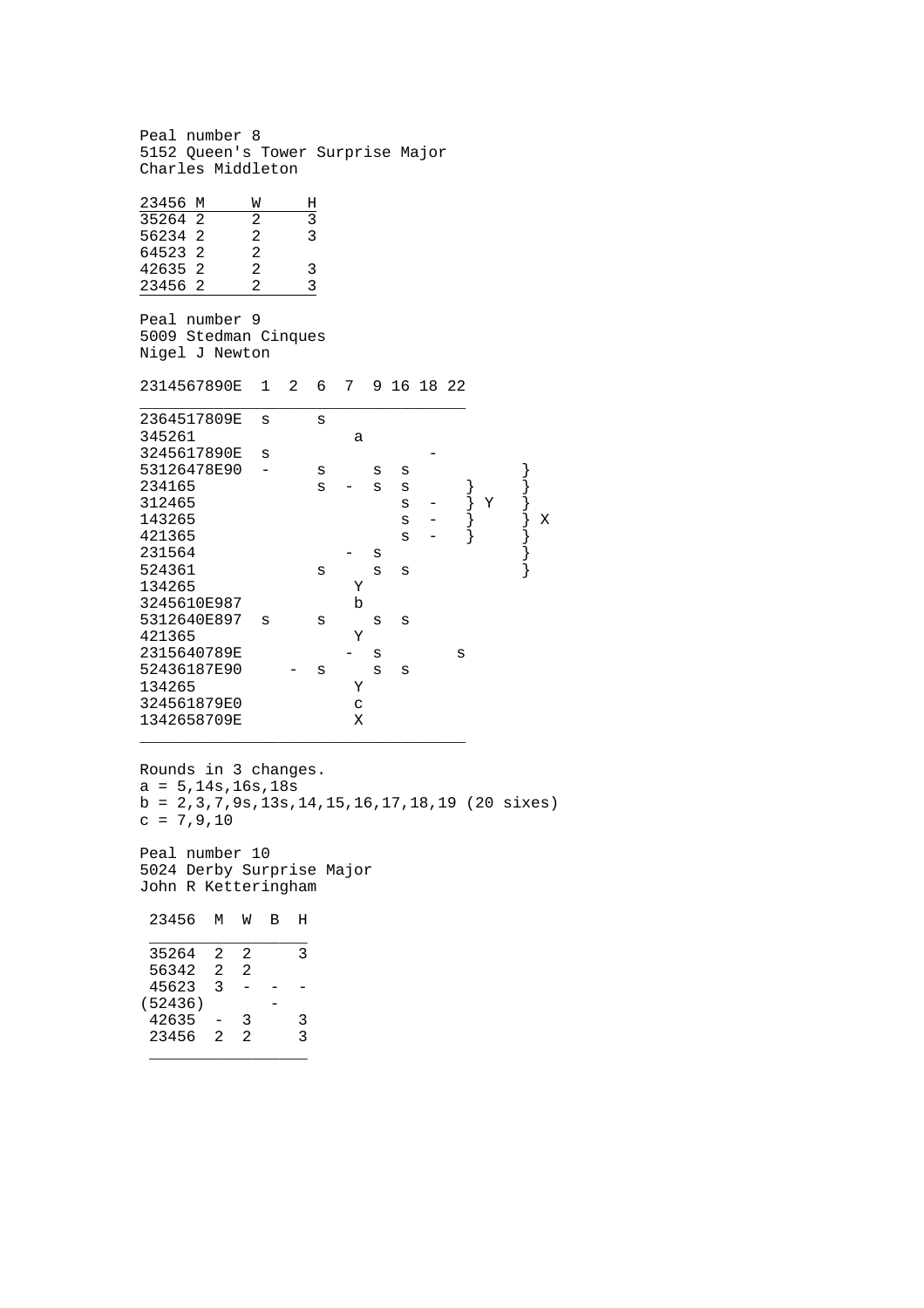Peal number 11 5056 Plumstead Surprise Major David W Beard 23456 V B M W H  $\overline{\phantom{a}}$  , where  $\overline{\phantom{a}}$  , where  $\overline{\phantom{a}}$  , where  $\overline{\phantom{a}}$  64352 - - 24536 2 2 65432 - -  $65324$  -<br> $65243$  - 2 2 - $\begin{array}{ccc} 2 & 2 & - \\ - & 2 & \end{array}$ 53246 -<br>(234756) - - in (234756)<br>546732 - 4th 524367 - -<br>(572364) - - in  $(572364)$  -  $-$ <br>235764 - $235764$  - - 536724 - 435267 - -  $25634 - 25346 -$ 35642 54326  $63425$  - -<br>63254 - - 63254 - - 23456  $\frac{1}{2}$  ,  $\frac{1}{2}$  ,  $\frac{1}{2}$  ,  $\frac{1}{2}$  ,  $\frac{1}{2}$  ,  $\frac{1}{2}$  ,  $\frac{1}{2}$  ,  $\frac{1}{2}$  ,  $\frac{1}{2}$  ,  $\frac{1}{2}$  ,  $\frac{1}{2}$  ,  $\frac{1}{2}$  ,  $\frac{1}{2}$  ,  $\frac{1}{2}$  ,  $\frac{1}{2}$  ,  $\frac{1}{2}$  ,  $\frac{1}{2}$  ,  $\frac{1}{2}$  ,  $\frac{1$ 

Contains Queens.

Peal number 14 5024 Chalkwell Surprise Major Roger Bailey (version 2)

| 23456 | W              | м              | н |
|-------|----------------|----------------|---|
| 42356 |                |                |   |
| 35642 | 2              |                |   |
| 64235 | 2              |                |   |
| 52364 | $\mathfrak{D}$ |                |   |
| 56423 |                | 2              | 2 |
| 34256 | 2              |                |   |
| 63542 |                | 2              |   |
| 26435 |                | $\mathfrak{D}$ |   |
| 23564 |                | $\mathfrak{D}$ | 2 |
| 45623 | 2              |                |   |
| 23456 |                | 2              |   |

Contains Queens.

 $\overline{\phantom{a}}$  , where the contract of the contract of  $\overline{\phantom{a}}$ 

Peal number 15 5152 Bristol Surprise Major Roger Bailey

| 23456 | м | в | M | н |
|-------|---|---|---|---|
| 64352 |   |   |   |   |
| 32546 |   | 5 |   | 2 |
| 65243 |   | 5 |   |   |
| 62453 |   | 5 |   | 2 |
| 23456 |   | 5 |   | 2 |
|       |   |   |   |   |

Peal numbers 16 & 32 5040 Cambridge Surprise Royal James Clatworthy

| 23456 | м | M | H |
|-------|---|---|---|
| 42356 |   |   |   |
| 54326 |   |   |   |
| 34625 |   | 3 |   |
| 34256 | 2 | 2 |   |
| 54236 |   | S |   |
| 34265 | S | S | ર |
| 64235 |   | S |   |
| 23456 | s | s |   |
|       |   |   |   |

Peal number 18 5184 London Surprise Major Roger Bailey

| 23456 | I/5 | в |
|-------|-----|---|
| 56342 |     | 2 |
| 63542 | X   |   |
| 25463 |     | 3 |
| 54263 | X   |   |
| 63425 |     | 2 |
|       |     |   |

3 part. Contains 12 courses of coursing for 3-4.

Peal number 19 5152 Lincolnshire Surprise Major Simon Humphrey

| 23456 | м | M | н  |
|-------|---|---|----|
|       |   |   |    |
| 43652 |   |   | SS |
| 24356 | 2 |   | S  |
| 43526 |   | 2 | S  |
| 56324 |   |   | S  |
| 23564 |   |   | S  |
|       |   |   |    |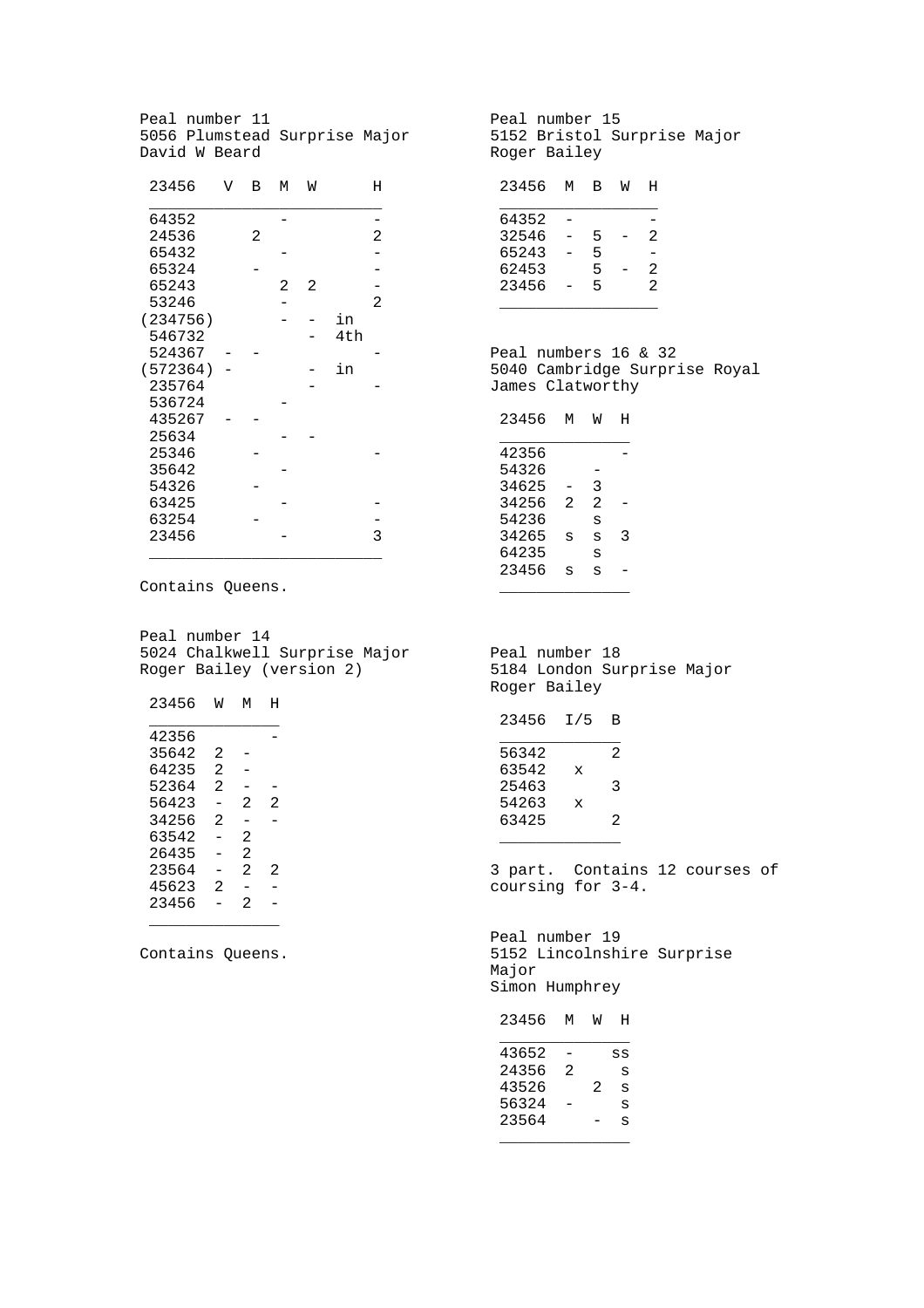3 part omitting ss in one part. 83 roll ups.

Peal number 21 5152 Spliced Surprise Major (4 methods) Albert J Pitman

| 23456 M   |   | W | В | Н | Methods         |
|-----------|---|---|---|---|-----------------|
| 45236     |   |   |   |   | LC*CSC*         |
| 24536 3   |   |   |   |   | $L*B*B*SL*$     |
| $54632 -$ |   |   |   |   | $L*CL$          |
| 36245     |   |   |   |   | SSS*C*SSS       |
| 24365     |   |   |   |   | $LC*L$          |
| 32465     |   | 3 |   |   | $L S* B* B*L*$  |
| 42563     |   |   |   |   | $CSC*CL$        |
| 35264     |   |   |   |   | $CSC*SL*$       |
| 35642     |   |   |   |   | $CS*BBBB*$      |
| 35426     |   |   |   |   | BBBB*SC*        |
| 42356     |   |   |   |   | LS*CSC*         |
| 25463 2   |   | 2 |   |   | $L*B*LLLLL*B*L$ |
| 34562     |   |   |   |   | $L*SL*$         |
| 46532     |   | 2 |   |   | CSC*S*B*SLC*SC* |
| 53462     |   |   |   |   | BBBBBBB*L*      |
| 45362     |   |   |   |   | $LCL*$          |
| 23564     |   | 3 |   |   | $CSC*S*B*B*L*$  |
| 52364     |   |   |   |   | CSCCL*          |
| 43265     |   | 3 |   |   | $CSC*S*B*B*L*$  |
| 64235     |   |   |   | 3 | $LS^*L^*B^*B^*$ |
| 52436     |   |   |   |   | $L*SL*$         |
| 43526 3   |   |   |   |   | $L*B*B*S*CSC*$  |
| 54326     |   |   |   |   | LCCSC*          |
| 32546     | 3 |   |   |   | L*B*B*S*CSC*    |
| 53246     |   |   |   |   | $LCL*$          |
| 62345     |   |   |   |   | L*BBBBBBB*      |
| 24653     |   |   |   |   | $CS*CS$         |
| 25346     | 2 |   |   |   | SSS*B*S*CSC*    |
| 23456     |   |   |   | 2 | $LC*L*B*$       |

1312 Bristol, 1280 each Cambridge, London, Superlative. 112 changes of method, all the work.

| A J Cox | Peal number 23 |   | 5056 Yorkshire Surprise Major |   |
|---------|----------------|---|-------------------------------|---|
| 23456   | - B            | М | W                             | Н |
| 42356   |                |   | 3                             |   |
| 34256   |                |   | 3                             |   |
| 53246   |                |   |                               |   |
| 23465   |                | S | 2                             |   |
| 42365   |                |   | 3                             |   |
| 53264   |                |   |                               |   |
| 25364   |                |   | SS                            |   |
| 32564   |                | 3 |                               |   |
| 26345   |                |   |                               |   |
| 34265   |                |   |                               |   |
| 63245   |                |   |                               |   |
| 23456   |                | s | 2                             |   |

Peal number 25 5056 Bristol Surprise Major W E Critchley

| 23456 M   | В | W              | Н              |
|-----------|---|----------------|----------------|
| $24536 -$ |   | $\mathfrak{D}$ | $\overline{2}$ |
| 32465     |   |                | $\overline{2}$ |
| $34625 -$ |   | $\mathfrak{D}$ | 2              |
| $36245 -$ |   | $\mathfrak{D}$ | 2              |
| 45362 2   |   |                |                |
| 24653 2   |   |                | 2              |
| 32546 2   |   |                | $\overline{2}$ |

2 part. 144 cru's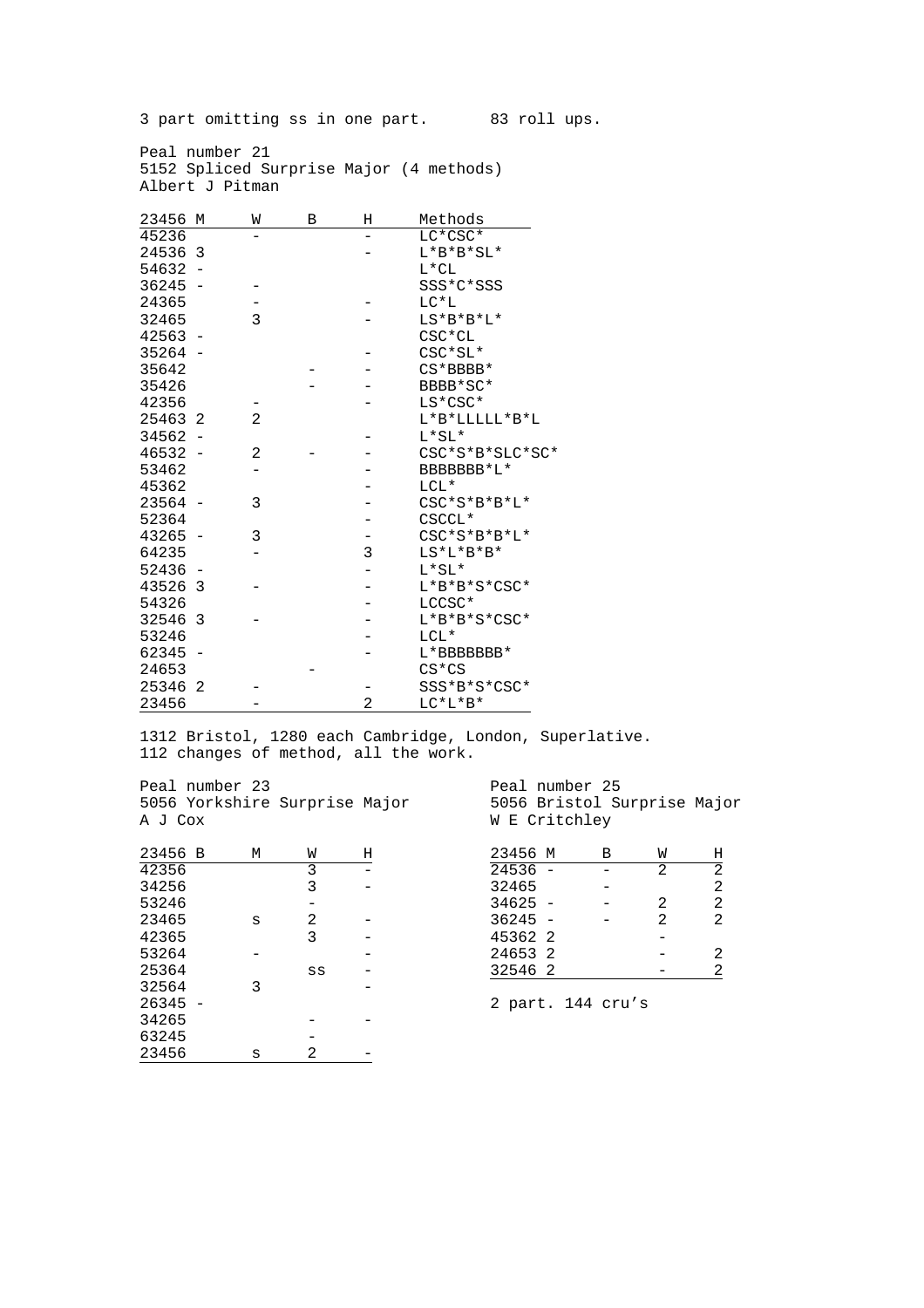Peal number 26 5042 Yorkshire Surprise Maximus Arr. Mark C Bennett

| 23456 M   | W                            | Ħ |  |
|-----------|------------------------------|---|--|
| 42356     |                              |   |  |
| 54326     |                              |   |  |
| 56423 2   |                              |   |  |
| $24365 -$ |                              |   |  |
| $53462 -$ |                              |   |  |
| 65432     |                              |   |  |
| $52436 -$ |                              | 2 |  |
| 32456     | s                            |   |  |
|           | Round 2 changes after wrong. |   |  |

Peal number 27 5088 Superlative Surprise Major A J Cox

| 23456 B | М  | W    | Η    |   |
|---------|----|------|------|---|
| 52436   |    |      |      |   |
| 42635   |    |      |      | А |
| 24356   |    |      | S    |   |
| 34256   | SS |      | $2*$ |   |
| 56243   | S  |      |      |   |
| 65243   | SS | $2*$ |      | В |
| 23546   | S  |      |      |   |
| 25346   |    | Α    |      |   |
| 32546   | SS |      |      |   |
| 35246   |    | Α    |      |   |
| 23456   |    | В    |      |   |
|         |    |      |      |   |

Peal number 29 5042 Cambridge Surprise Maximus Roger Bailey

| 23456 M               |  | W  | Η |
|-----------------------|--|----|---|
| 53426                 |  | S  |   |
| 42365 s               |  | S  |   |
| 52364 s               |  | SS |   |
| $34265$ s             |  |    |   |
| 23465 ss              |  |    |   |
| 64325                 |  | S  | S |
| 32456 s               |  | S  |   |
| Round in 290 changes. |  |    |   |
|                       |  |    |   |

Peal number 30 5088 London Surprise Major James W Washbrook

| 23456 M   | R | W |  |
|-----------|---|---|--|
| 35426     |   |   |  |
| $24653 -$ |   |   |  |
| 23564     |   |   |  |

3 Part.

Peal number 31 5088 Uxbridge Surprise Major Stanley Jenner

| 23456 M | в   | W | H |
|---------|-----|---|---|
| 43526   |     |   |   |
| 32546   |     | 2 |   |
| 25346   | I/5 |   |   |
| 53246   | I/5 |   |   |
| 23645   |     |   | ર |

3 part. Contains 144 cru's.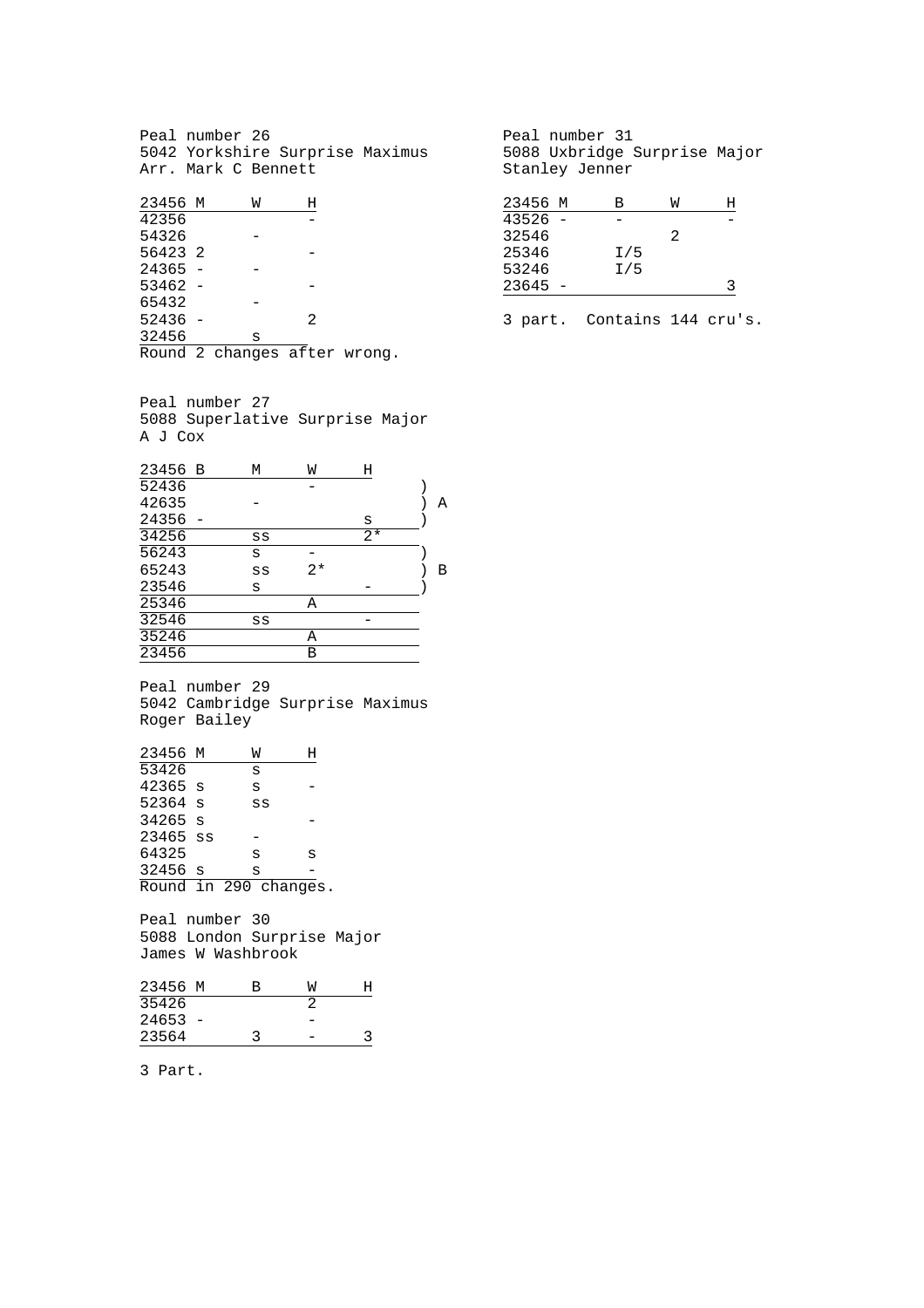# **QUARTER PEALS 1996-1997**

1. Sunday 12th May 1996, **St Clement Danes**, 1282 Cambridge Surprise Royal. Mark C Bennett 1, James R S Sawle 2, Fiona M Edwards 3, Reginald D P Gillard 4, Garry S Barr 5, Michael J Trimm 6, Rebecca S Bruce 7, Michael J Townsend 8, Richard A Pearce 9, Nicholas Green(c)10.

2. Sunday 12th May 1996, **Shoreditch**, 1320 Grandsire Cinques.

James R S Sawle(c)1, Nicholas Green 2, Ed J Webb 3, Michael J Trimm 4, Ros Palfrey 5, Rebecca S Bruce 6, Samantha J Hovey 7, Michael J Townsend 8, Fiona M Edwards 9, Reginald D P Gillard 10, Mark C Bennett 11, David J Baverstock 12. First on 12 and first blows of Grandsire Cinques:5.

3. Sunday 26th May 1996, **Spitalfields**, 1280 Spliced Surprise Major (8m). Stephen R Warren 1, Samantha J Hovey 2, Nicholas Green 3, Rebecca S Bruce 4, Michael J Townsend 5, Reginald D P Gillard(c)6, David J Baverstock 7, Michael G Purday 8.

4. Saturday 20<sup>th</sup> July 1996, **Horsley, Glos**, 1282 Glasgow Surprise Major. Rebecca S Bruce 1, Fiona M Edwards 2, David J Baverstock 3, Reginald D P Gillard 4, Samantha J Hovey 5, Peter J Bennett 6, Michael J Trimm(c)7, Terry M Astill 8.

5. Tuesday 30th July 1996, **St Paul's Cathedral**, 1311 Stedman Cinques. Nicholas W Jones 1, Dickon R Love 2, Fiona M Edwards 3, Ed J Webb 4, David J Baverstock 5, Reginald D P Gillard 6, Peter J Bennett 7, Rebecca S Bruce 8, Michael J Trimm(c)9, Vanessa Powell 10, Mark C Bennett 11, Garry S Barr 12. Rung as part of the ULSCR 50<sup>th</sup> Anniversary celebrations.

6. Tuesday 27th August 1996, **St Paul's Cathedral**, 1346 Cambridge Surprise. Maximus Fiona M Edwards 1, Clare Larter 2, Rebecca S Bruce 3, Peter J Bennett 4, Christopher M Gould 5, Richard S J Saddleton 6, Michael J Trimm(c)7, Linda M Garton 8, Vanessa Powell 9, Terry M Astill 10, Simon J Gay 11, Stephanie J Pattenden 12.

Rung as part of the ULSCR 50<sup>th</sup> Anniversary celebrations.

7. Thursday 19th September 1996, **Cripplegate**, 1313 Erin Cinques. Roger Bailey 1, David J Baverstock 2, Susannah M Bruce 3, Peter J Bennett 4, Ruth Blackwell 5, Rebecca S Bruce 6, John R Peverett 7, Clive Buswell 8, Michael J Trimm(c)9, David P Macey 10, Richard A Pearce 11, James R S Sawle 12.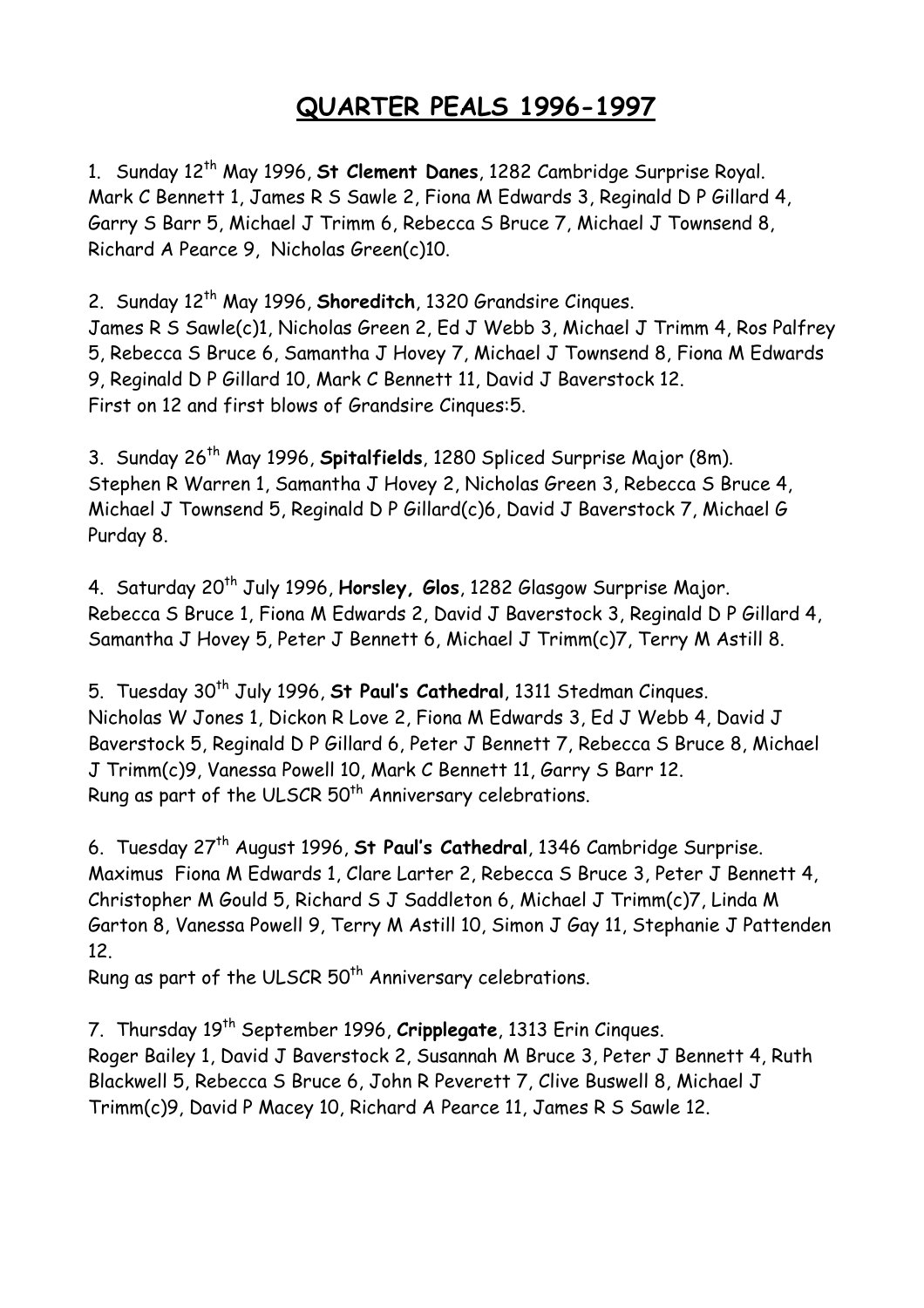8. Tuesday 29<sup>th</sup> October 1996, St Paul's Cathedral, 1306 Stedman Cinques. Rebecca S Bruce(c)1, Fiona M Edwards 2, Patrick L Devine 3, Samantha J Hovey 4, Stephen J Bailey 5, Christopher M Gould 6, Jason W Hughes 7, Simon M Barnes 8, Oliver D Cross 9, Michael J Trimm 10, Julia R Cater 11, Mark C Bennett 12. First on 12: 3,5,8. First cinques:9. First on 12 and of Stedman as (c).

9. Wednesday 30th October 1996, **Southwark Cathedral**, 1346 Cambridge Surprise Maximus. Simon M Barnes 1, Patrick L Devine 2, Fiona M Edwards 3, Samantha J Hovey 4, Reginald D P Gillard 5, Edmund Wratten 6, Stephen J Bailey 7, Jason W Hughes 8, Rebecca S Bruce 9, Eleanor J Kippin 10, David J Baverstock 11, Oliver D Cross(c)12. First Maximus: 1,2,7.

10. Sunday 3rd November 1996, **Short Street**, 1280 Spliced Surprise Major (8m). Rebecca S Bruce 1, Fiona M Edwards 2, Jason W Hughes 3, Michael J Trimm(c)4, Stephen J Bailey 5, James R S Sawle 6, David J Baverstock 7, Reginald D P Gillard 8. First Spliced:5.

11. Sunday 10<sup>th</sup> November 1996, St Clement Danes, 1259 Grandsire Caters. Patrick L Devine 1, Eleanor J Kippin 2, Michael J Trimm(c)3, D Annabel Preston 4, Fiona M Edwards 5, Simon M Barnes 6, Garry S Barr 7, Jason W Hughes 8, Oliver D Cross 9, Stephen J Bailey 10.

12. Sunday 17th November 1996, **Smithfield**, 1260 Plain Bob Doubles. Poppy Chambers 1, Stephen R Warren 2, Rebecca S Bruce 3, Stephen J Bailey 4, Reginald D P Gillard(c)5.

13. Monday 18th November 1996, **Marlyn Lodge**, 1440 Surprise Minor. James R S Sawle 1-2, Richard A Pearce 3-4, Michael J Trimm(c)5-6.

14. Wednesday 27th November 1996, **Southwark Cathedral**, 1282 Cambridge Surprise Royal. D Annabel Preston 1, Rebecca S Bruce 2, Fiona M Edwards 3, Peter J Bennett 4, Mark C Bennett(c)5, Simon M Barnes 6, Stephen J Bailey 7, Reginald D P Gillard 8, Oliver D Cross 9, David J Baverstock 10.

15. Sunday 1st December 1996, **Willesden**, 1272 Cambridge Surprise Minor. Rebecca S Bruce 1, Fiona M Edwards 2, Ian R Fielding(c)3, D Annabel Preston 4, Jason W Hughes 5, Oliver D Cross 6.

16. Saturday 11th January 1997, **Bermondsey**, 1312 Painswick Surprise Major. D Annabel Preston 1, Oliver D Cross 2, James R S Sawle(c)3, David J Baverstock 4, Reginald D P Gillard 5, Samantha J Hovey 6, Fiona M Edwards 7, Rebecca S Bruce 8.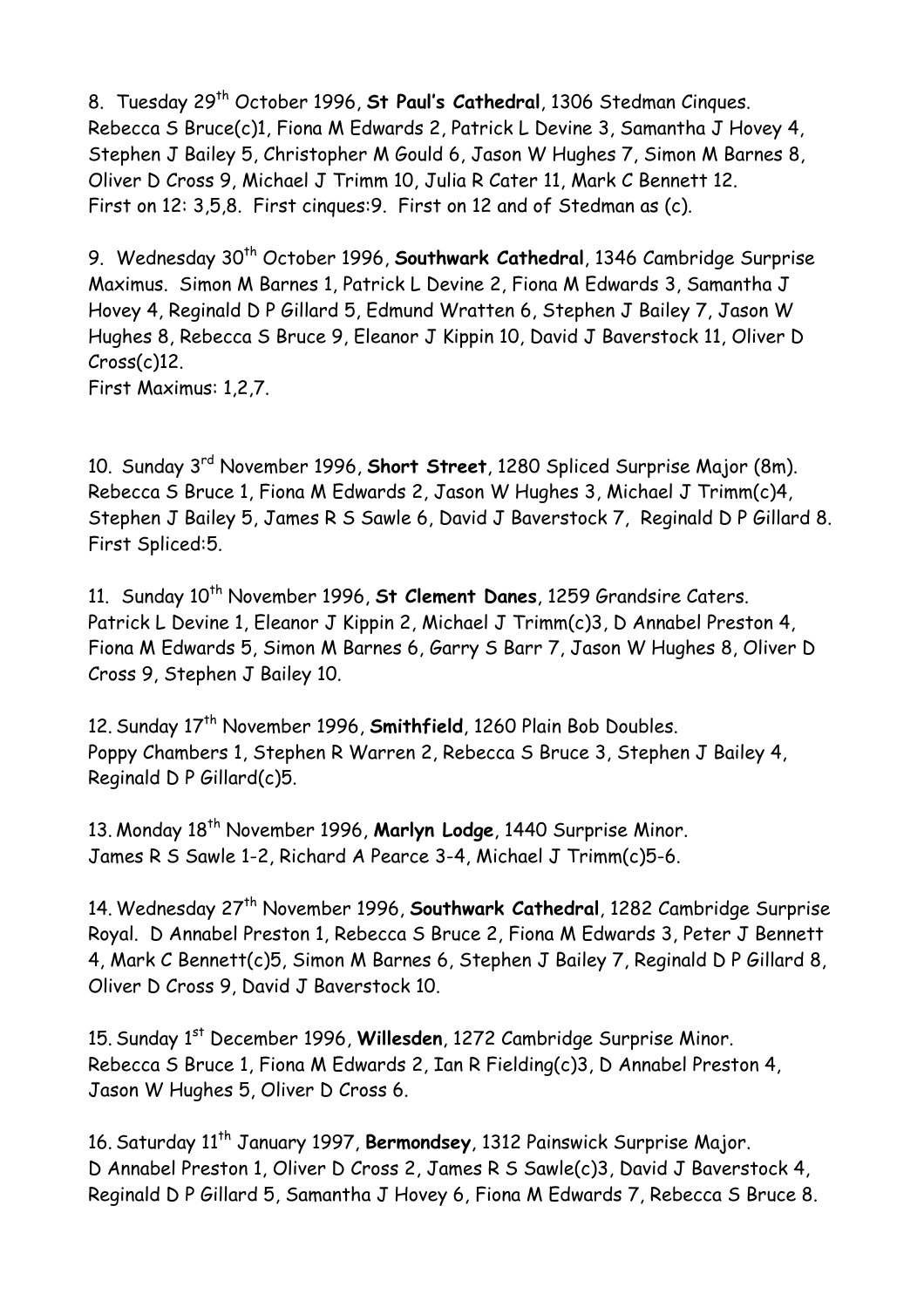17. Sunday 12th January 1997, **Short Street**, 1250 Bristol S Major. Stephen J Bailey 1, David J Baverstock 2, Oliver D Cross 3, Reginald D P Gillard(c)4, Rebecca S Bruce 5, Michael G Purday 6, Fiona M Edwards 7, Samantha J Hovey 8.

18. Sunday 19th January 1997, **Smithfield**, 1260 Mixed Doubles. Stephen R Warren 1, Garry S Barr 2, Stephen J Bailey 3, Simon M Barnes 4, Oliver D Cross(c)5.

19. Wednesday 22nd January 1997, **Southwark Cathedral**, 1320 Little Bob Maximus. Reginald D P Gillard 1, David J Baverstock(c)2, Fiona M Edwards 3, Jason W Hughes 4, Peter J Bennett 5, Stephen J Bailey 6, Oliver D Cross 7, Simon M Barnes 8, Michael J Trimm 9, Rebecca S Bruce 10, James R S Sawle 11, Michael G Purday 12.

20.Sunday 9th February 1997, **St Clement Danes**, 1280 London Surprise Major. Stephen J Bailey 1, Samantha J Hovey 2, Rebecca S Bruce 3, Oliver D Cross 4, Richard A Pearce 5, Michael J Trimm 6, Michael G Purday 7, David J Baverstock(c)8. Rung after meeting short for Royal.

21. Sunday 23rd February 1997, **Short Street**, 1260 Double Oxford Bob Minor. Miranda Buck 1, Poppy Chambers 2, Peter J Bennett 3, James R S Sawle(c)4, Reginald D P Gillard 5, Richard A Pearce 6, David J Baverstock 7. Rung with tenor covering.

22.Sunday 9th March 1997, **St Clement Danes**, 1287 Stedman Caters. Ian R Fielding(c)1, Fiona M Edwards 2, Michael J Trimm 3, Gareth Dancer 4, Reginald D P Gillard 5, Edmund Wratten 6, Simon M Barnes 7, Oliver D Cross 8, James R S Sawle 9, Rebecca S Bruce 10.

23.Sunday 23rd March 1997, **Bow in the Road**, 1280 Yorkshire Surprise Major. Michael J Trimm 1, Poppy Chambers 2, Rebecca S Bruce 3, Peter J Bennett 4, Reginald DP Gillard 5, James RS Sawle 6, Fiona M Edwards(c)7, Philip AB Saddleton 8.

24.Friday 4th April 1997, **Slough**, 1260 Stedman Triples.

Mark C Bennett 1, Stephen A Wheeler 2, Andrew Sparling 3, Reginald D P Gillard 4, Fiona M Edwards 5, Stephen J Bailey 6, David J Baverstock(c)7, Rebecca S Bruce 8. A get well soon compliment to Jason Hughes.

25.Sunday 6th April 1997, **High Wycombe**, 1259 Grandsire Caters. Poppy Chambers 1, Sheila Bruce 2, Peter J Bruce 3, D Annabel Preston 4, Michael J Trimm(c)5, Fiona M Edwards 6, Reginald D P Gillard 7, David J Baverstock 8, James R S Sawle 9, Rebecca S Bruce 10.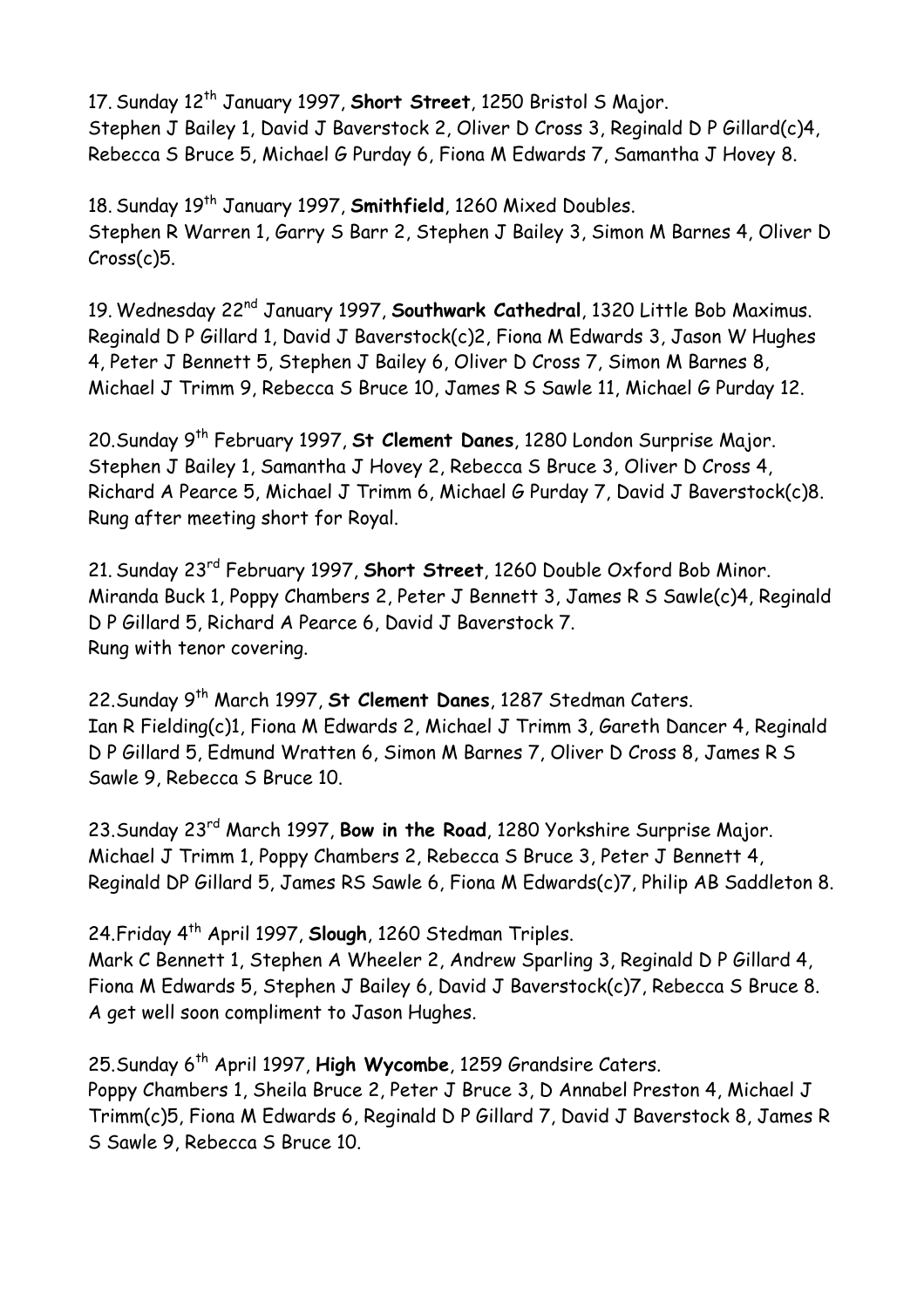26. Thursday 10<sup>th</sup> April 1997, Hart Street, 1250 Lincolnshire Surprise Major James R S Sawle 1, Poppy Chambers 2, David J Baverstock 3, Peter J Bennett 4, Ed J Webb 5, Philip A B Saddleton 6, Richard S J Saddleton 7, Rebecca S Bruce(c)8.

27.Thursday 17th April 1997, **Hart Street**, 1250 Spliced Surprise Major (3m; C, Y, N) James R S Sawle 1, Poppy Chambers 2, Fiona M Edwards 3, David J Baverstock 4, Rebecca S Bruce 5, Philip A B Saddleton 6, Peter J Bennett 7, Reginald D P Gillard(c)8.  $50<sup>th</sup>$  together:  $5 & 8$ .

28.Saturday 10<sup>th</sup> May 1997, Willesden, 1440 Surprise Minor (Durham & Carlisle). Jason W Hughes 1, Richard S J Saddleton 2, Peter J Bennett 3, Mark C Bennett 4, James R S Sawle(c)5, Michael J Trimm 6. Rung on AGM day after a failed peal attempt.

29.Sunday 11th May 1997, **St Clement Danes**, 1280 London (No 3) Surprise Royal. Simon M Barnes 1, Fiona M Edwards 2, James R S Sawle 3, Jason W Hughes 4, Samantha J Hovey 5, Reginald D P Gillard 6, Peter J Bennett 7, Michael J Trimm 8, Mark C Bennett 9, Rebecca S Bruce 10. First blows in method:4.